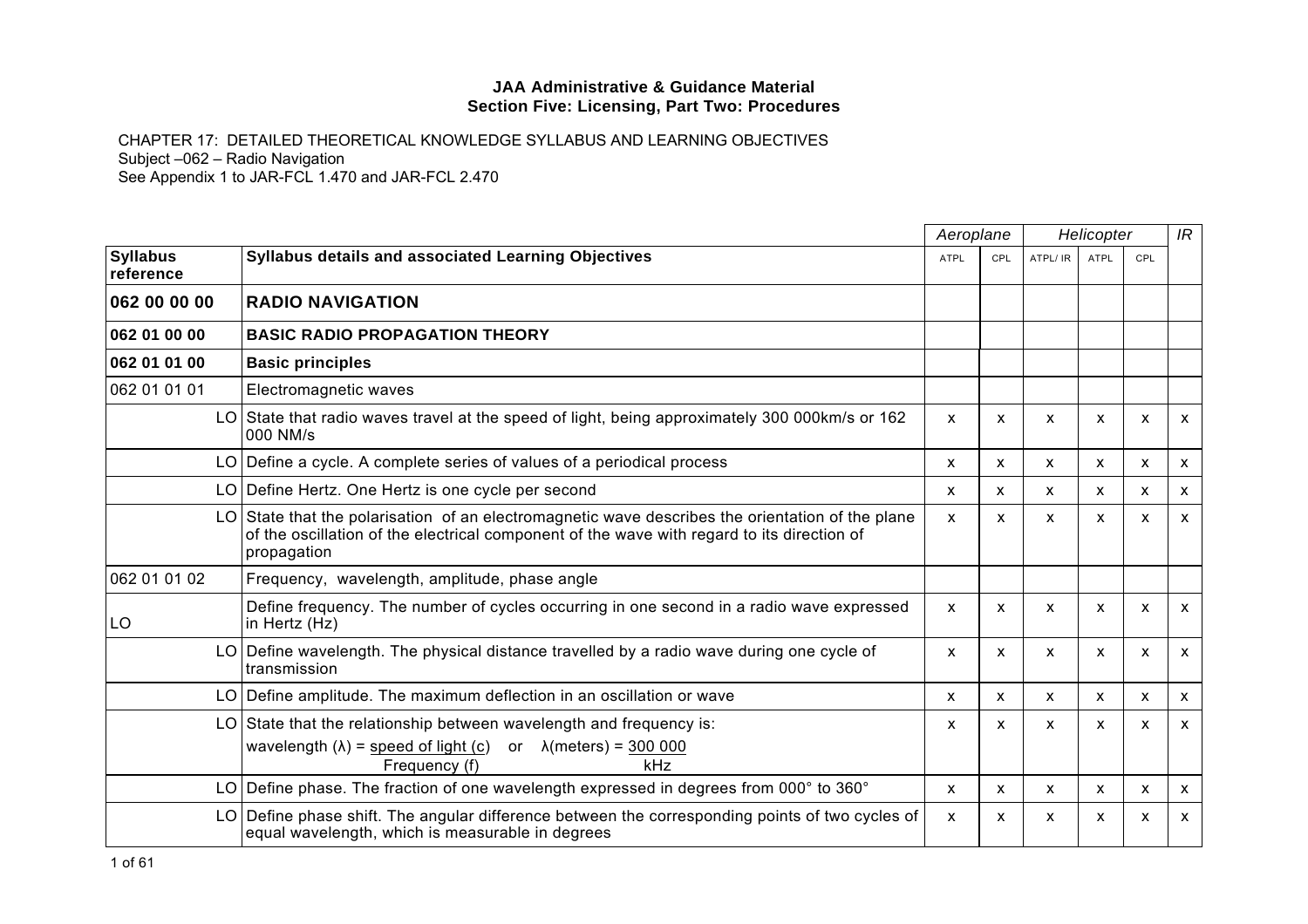|                              |                                                                                                                                                                                                                                                                                                                                                                                                                                                                                                                         | Aeroplane    |     |                           | Helicopter |     | IR                        |
|------------------------------|-------------------------------------------------------------------------------------------------------------------------------------------------------------------------------------------------------------------------------------------------------------------------------------------------------------------------------------------------------------------------------------------------------------------------------------------------------------------------------------------------------------------------|--------------|-----|---------------------------|------------|-----|---------------------------|
| <b>Syllabus</b><br>reference | <b>Syllabus details and associated Learning Objectives</b>                                                                                                                                                                                                                                                                                                                                                                                                                                                              | <b>ATPL</b>  | CPL | ATPL/ IR                  | ATPL       | CPL |                           |
| 062 01 01 03                 | Frequency bands, sidebands, single sideband                                                                                                                                                                                                                                                                                                                                                                                                                                                                             |              |     |                           |            |     |                           |
| LO                           | List the bands of the frequency spectrum for electromagnetic waves:<br>Very Low Frequency<br>(VLF)<br>-30<br><b>kHz</b><br>3<br>Low Frequency<br>300<br>(LF)<br>kHz<br>30<br>$\sim$<br>Medium frequency<br>3000 kHz<br>(MF)<br>$300 -$<br>30<br>High frequency<br>MHz<br>(HF)<br>300<br>Very high frequency<br>30<br>MHz<br>(VHF)<br>$\sim$<br>Ultra high frequency<br>3000 MHz<br>(UHF)<br>$300 -$<br>GHz<br>Super high frequency<br>(SHF)<br>3<br>30<br>$\sim$<br>300 GHz<br>Extremely high frequency (EHF)<br>$30 -$ | X            | X   | $\boldsymbol{\mathsf{x}}$ | X          | X   | $\mathsf{x}$              |
| LO I                         | State that when a carrier wave is modulated, the resultant radiation consists of the carrier<br>frequency plus additional upper and lower sidebands                                                                                                                                                                                                                                                                                                                                                                     | X            | X   | X                         | X          | X   | $\mathsf{x}$              |
| LO                           | State that HF Volmet, and HF two-way communication use a single sideband                                                                                                                                                                                                                                                                                                                                                                                                                                                | $\mathsf{x}$ | X   | $\mathsf{x}$              | X          | X   | $\boldsymbol{\mathsf{x}}$ |
| LO                           | State that a radio signal may be classified by three symbols in accordance with the ITU radio<br>regulation vol.1: e.g. A1A                                                                                                                                                                                                                                                                                                                                                                                             | $\mathsf{x}$ | X   | $\boldsymbol{\mathsf{x}}$ | X          | X   | $\mathsf{x}$              |
|                              | First symbol indicates the type of modulation of the main carrier                                                                                                                                                                                                                                                                                                                                                                                                                                                       |              |     |                           |            |     |                           |
|                              | Second symbol indicates the nature of the signal modulating the main carrier                                                                                                                                                                                                                                                                                                                                                                                                                                            |              |     |                           |            |     |                           |
|                              | Third symbol indicates the nature of the information to be transmitted                                                                                                                                                                                                                                                                                                                                                                                                                                                  |              |     |                           |            |     |                           |
| 062 01 01 04                 | Pulse characteristics                                                                                                                                                                                                                                                                                                                                                                                                                                                                                                   |              |     |                           |            |     |                           |
|                              | LO Define the following terms as associated with a pulse string<br>Pulse length<br>Pulse power<br>Continuous power                                                                                                                                                                                                                                                                                                                                                                                                      | X            | X   | X                         | X          | X   | $\mathsf{x}$              |
| 062 01 01 05                 | Carrier, modulation                                                                                                                                                                                                                                                                                                                                                                                                                                                                                                     |              |     |                           |            |     |                           |
|                              | LO Define carrier wave. The radio wave acting as the carrier or transporter                                                                                                                                                                                                                                                                                                                                                                                                                                             | х            | x   | x                         | x          | x   | X                         |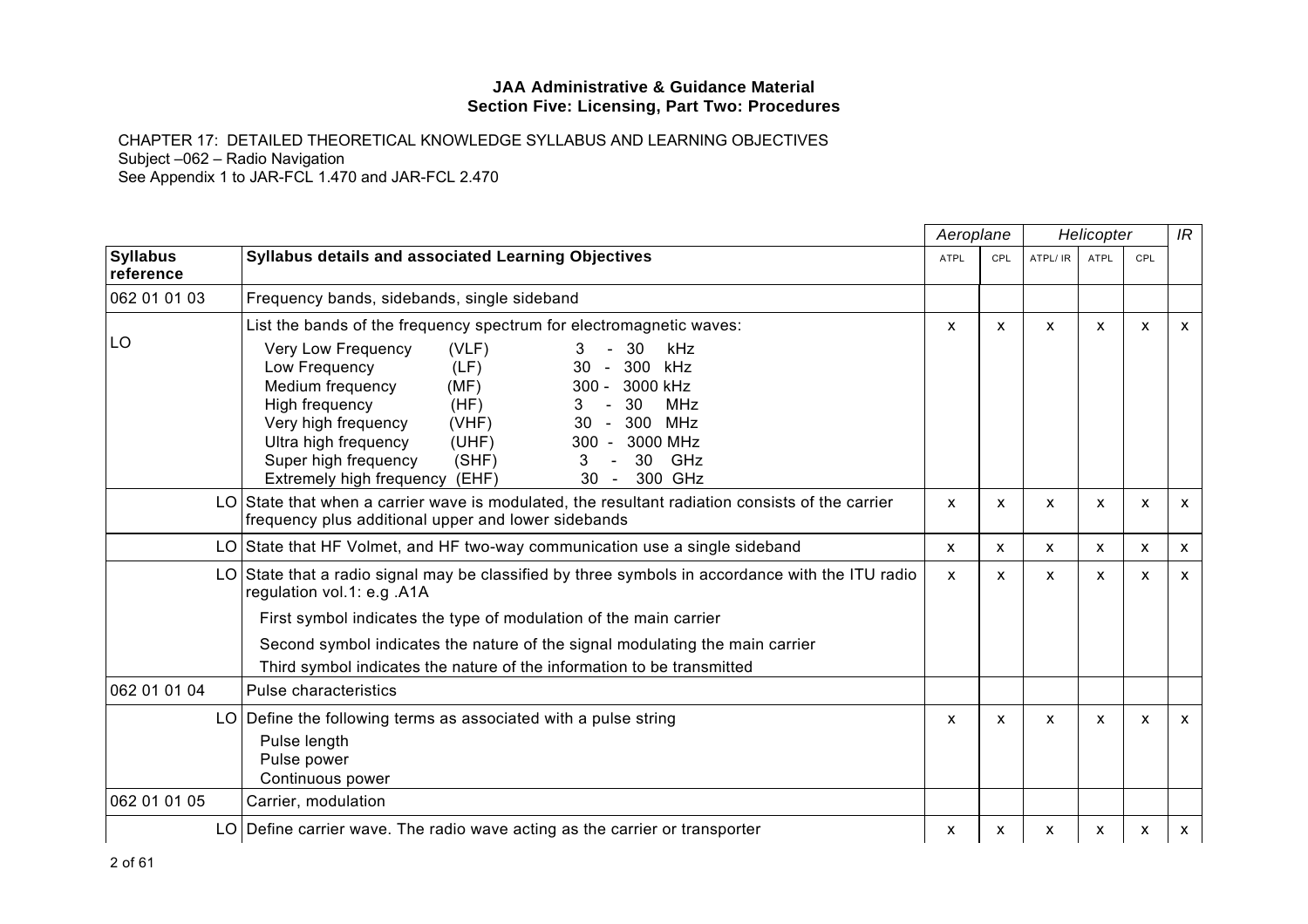|                              |                                                                                                                                                                   | Aeroplane   |              | Helicopter   |                           |                           | IR |
|------------------------------|-------------------------------------------------------------------------------------------------------------------------------------------------------------------|-------------|--------------|--------------|---------------------------|---------------------------|----|
| <b>Syllabus</b><br>reference | Syllabus details and associated Learning Objectives                                                                                                               | <b>ATPL</b> | CPL          | ATPL/ IR     | <b>ATPL</b>               | CPL                       |    |
|                              | LO Define keying. Interrupting the carrier wave to break it into dots and dashes                                                                                  | X           | X            | x            | x                         | X                         | X  |
|                              | LO Define modulation. The technical term for the process of impressing and transporting<br>information by radio waves                                             | X           | $\mathsf{x}$ | $\mathsf{x}$ | X                         | $\boldsymbol{\mathsf{x}}$ | X  |
| 062 01 01 06                 | Kinds of modulation (amplitude, frequency, pulse, phase)                                                                                                          |             |              |              |                           |                           |    |
|                              | LO Define amplitude modulation. The information is impressed onto the carrier wave by altering<br>the amplitude of the carrier                                    | X           | $\mathsf{x}$ | X            | $\mathsf{x}$              | X                         | X  |
|                              | LO Define frequency modulation. The information is impressed onto the carrier wave by altering<br>the frequency of the carrier                                    | X           | $\mathsf{x}$ | X            | $\boldsymbol{\mathsf{x}}$ | $\boldsymbol{\mathsf{x}}$ | X  |
|                              | LO Describe pulse modulation. A modulation form used in radar, by transmitting short pulses<br>followed by larger interruptions                                   | X           | $\mathsf{x}$ | $\mathsf{x}$ | X                         | $\boldsymbol{\mathsf{x}}$ | X  |
|                              | LO Describe phase modulation. A modulation form used in GPS where the phase of the carrier<br>wave is reversed                                                    | x           | X            | X            | x                         | X                         | x  |
| 062 01 02 00                 | <b>Antennas</b>                                                                                                                                                   |             |              |              |                           |                           |    |
| 062 01 02 01                 | Characteristics                                                                                                                                                   |             |              |              |                           |                           |    |
| LO                           | Define antenna. A wave type transducer for the process of converting a line AC into a free<br>electromagnetic wave                                                | X           | X            | X            | X                         | $\boldsymbol{\mathsf{x}}$ | X  |
| LO                           | State that the simplest type of antenna is a dipole which is a wire of length equal to one half<br>of the wavelength                                              | X           | $\mathsf{x}$ | X            | X                         | $\boldsymbol{\mathsf{x}}$ | x  |
| LO.                          | State that in a wire which is fed with an AC (alternating current), some of the power will<br>radiate into space                                                  | X           | $\mathsf{x}$ | X            | X                         | X                         | X  |
| LO                           | State that in a wire parallel to the wire fed with an AC but remote from it, an AC will be<br>induced                                                             | X           | $\mathsf{x}$ | X            | $\boldsymbol{\mathsf{x}}$ | $\boldsymbol{\mathsf{x}}$ | x  |
| LO.                          | State that an electromagnetic wave always consists of an oscillating electric (E) and an<br>oscillating magnetic (H) field which propagates at the speed of light | X           | X            | X            | X                         | X                         | x  |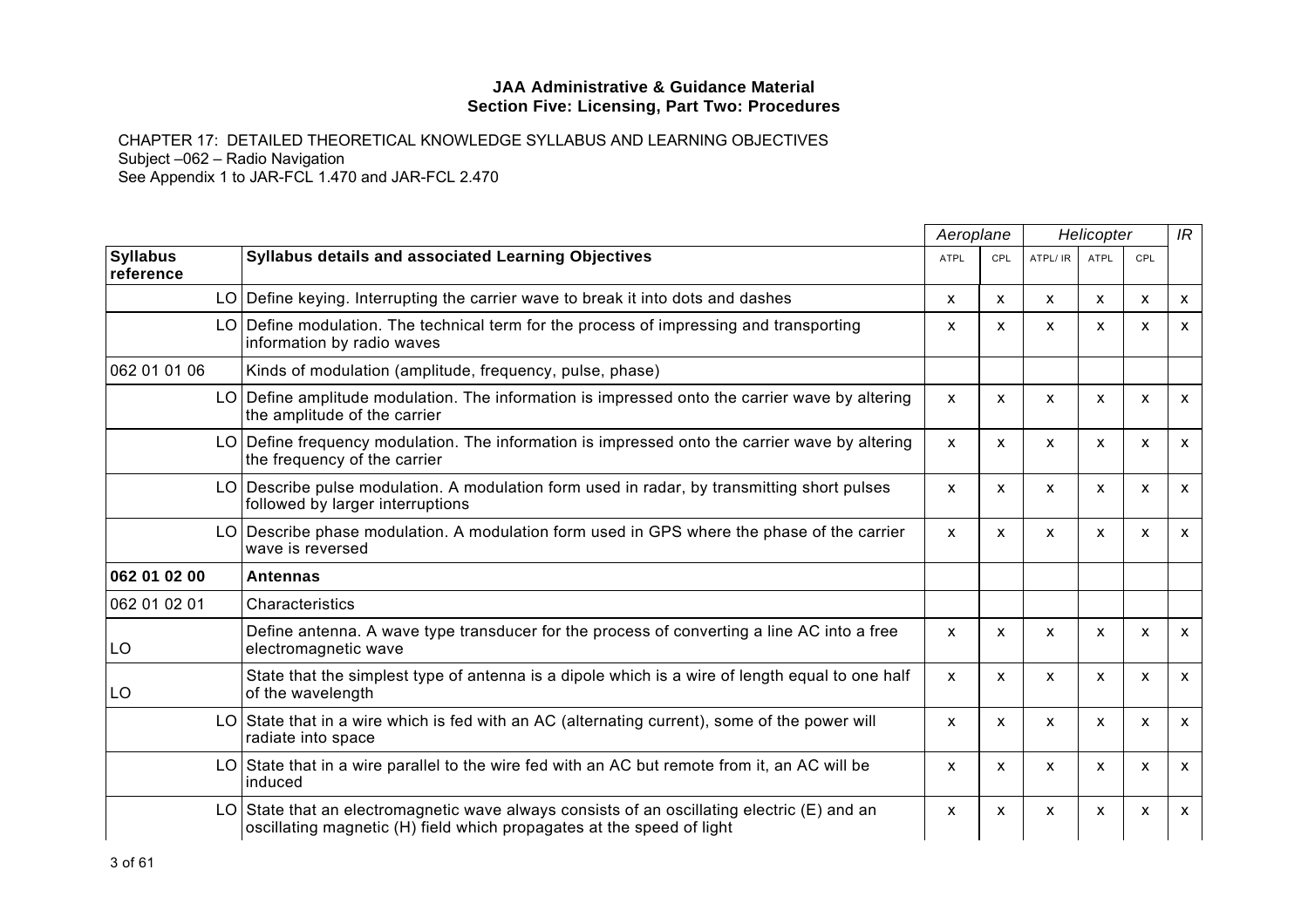|                              |      |                                                                                                                                                                                                                                                                    | Aeroplane    |              | Helicopter |              |              | IR                        |
|------------------------------|------|--------------------------------------------------------------------------------------------------------------------------------------------------------------------------------------------------------------------------------------------------------------------|--------------|--------------|------------|--------------|--------------|---------------------------|
| <b>Syllabus</b><br>reference |      | <b>Syllabus details and associated Learning Objectives</b>                                                                                                                                                                                                         | <b>ATPL</b>  | <b>CPL</b>   | ATPL/ IR   | <b>ATPL</b>  | <b>CPL</b>   |                           |
|                              |      | LO State that the $(E)$ and $(H)$ fields are perpendicular to each other. The oscillations are<br>perpendicular to the propagation direction and are in phase.                                                                                                     | X            | $\mathsf{x}$ | X          | $\mathsf{x}$ | X            | $\mathsf{x}$              |
|                              |      | LO State that the electric field is parallel to the wire and the magnetic field is perpendicular to it                                                                                                                                                             | X            | $\mathsf{x}$ | X          | X            | X            | $\boldsymbol{\mathsf{x}}$ |
| 062 01 02 02                 |      | Polarisation                                                                                                                                                                                                                                                       |              |              |            |              |              |                           |
|                              |      | LO Define the term polarisation. The orientation of the oscillating E field in relation to its<br>propagation direction                                                                                                                                            | X            | $\mathsf{x}$ | X          | $\mathsf{x}$ | X            | $\mathsf{x}$              |
|                              | LO I | Explain the difference between horizontal and vertical polarisation in the dependence of the<br>alignment of the dipole                                                                                                                                            | X            | X            | X          | $\mathsf{x}$ | X            | $\mathsf{x}$              |
| 062 01 02 03                 |      | Types of antennas                                                                                                                                                                                                                                                  |              |              |            |              |              |                           |
|                              | LO.  | List and describe the common different kinds of directional antennas:<br>Loop antenna used in old ADF receivers<br>Parabolic antenna used in weather radars<br>Slotted planar array used in more modern weather radars<br>Helical antenna used in GPS transmitters | x            | $\mathsf{x}$ | X          | X            | X            | $\mathsf{x}$              |
| 062 01 03 00                 |      | <b>Wave propagation</b>                                                                                                                                                                                                                                            |              |              |            |              |              |                           |
| 062 01 03 01                 |      | Structure of the ionosphere                                                                                                                                                                                                                                        |              |              |            |              |              |                           |
|                              |      | LO State that there are layers in the upper atmosphere ( $60 - 400$ km) consisting of ionised<br>gases which form the ionosphere                                                                                                                                   | X            | $\mathsf{x}$ | X          | X            | X            | $\boldsymbol{\mathsf{x}}$ |
|                              |      | LO State that the layers in the ionosphere are named $D$ , E and F layers and their depth varies<br>with time                                                                                                                                                      | X            | $\mathsf{x}$ | X          | $\mathsf{x}$ | $\mathsf{x}$ | $\mathsf{x}$              |
|                              |      | LO State that electromagnetic energy reflected from the ionosphere is called sky waves                                                                                                                                                                             | X            | $\mathsf{x}$ | X          | $\mathsf{x}$ | $\mathsf{x}$ | $\mathsf{x}$              |
| 062 01 03 02                 |      | Ground waves                                                                                                                                                                                                                                                       |              |              |            |              |              |                           |
|                              |      | LO Define ground or surface waves. The electromagnetic energy travelling along the surface of<br>the earth                                                                                                                                                         | $\mathsf{x}$ | $\mathsf{x}$ | X          | X            | X            | $\boldsymbol{\mathsf{x}}$ |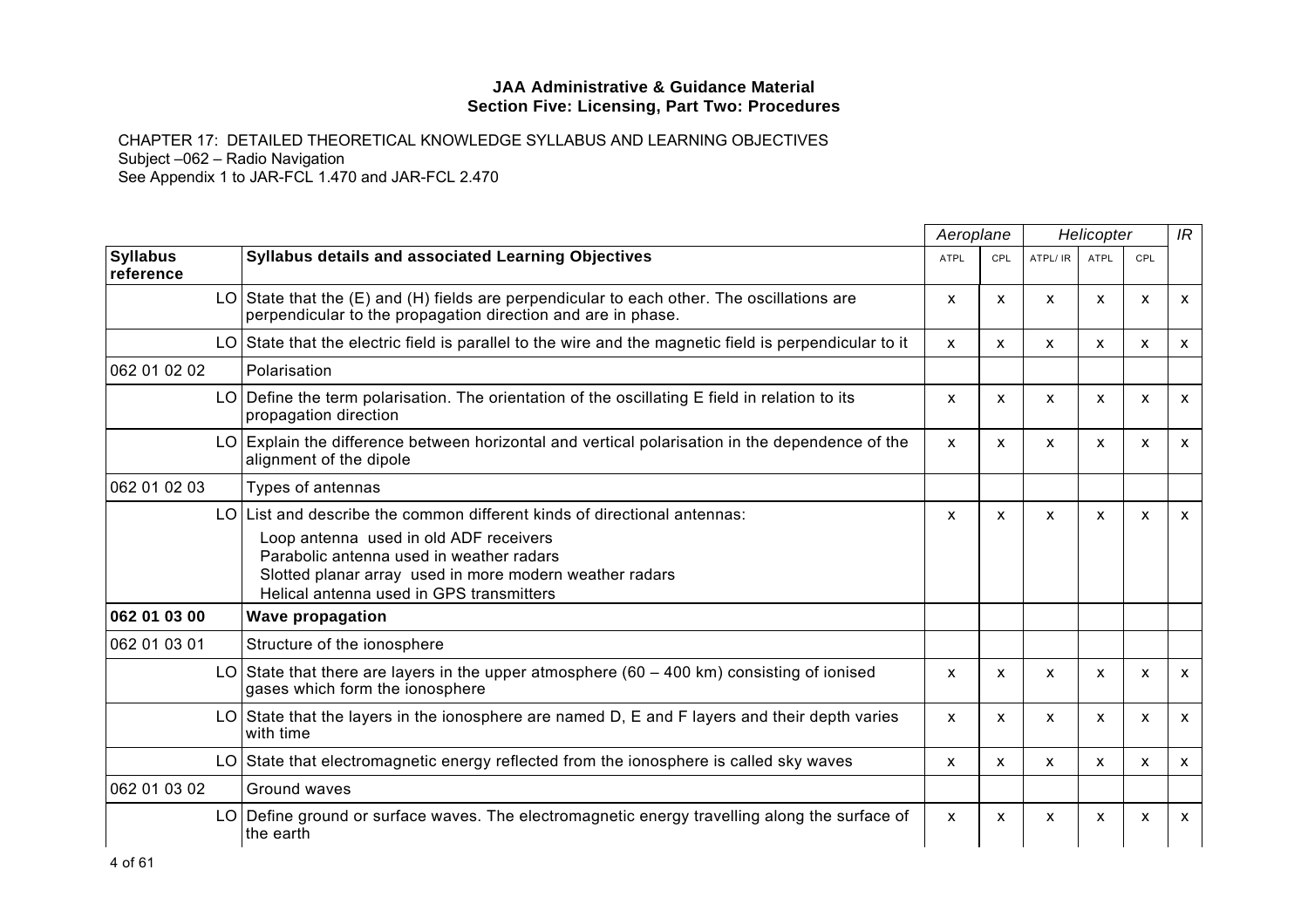|                              |                                                                                                                                                                                               | Aeroplane    |              | Helicopter   |              |              | IR           |
|------------------------------|-----------------------------------------------------------------------------------------------------------------------------------------------------------------------------------------------|--------------|--------------|--------------|--------------|--------------|--------------|
| <b>Syllabus</b><br>reference | Syllabus details and associated Learning Objectives                                                                                                                                           | <b>ATPL</b>  | CPL          | ATPL/ IR     | <b>ATPL</b>  | CPL          |              |
| 062 01 03 03                 | Space waves                                                                                                                                                                                   |              |              |              |              |              |              |
|                              | LO Define space waves. The electromagnetic energy travelling through the air from the<br>transmitter to the receiver                                                                          | X            | X            | X            | X            | X            | $\mathsf{x}$ |
| 062 01 03 04                 | Propagation with the frequency bands                                                                                                                                                          |              |              |              |              |              |              |
|                              | LO State that radio waves in VHF, UHF, SHF and EHF propagate as space waves                                                                                                                   | X            | $\mathsf{x}$ | $\mathsf{x}$ | $\mathsf{x}$ | X            | $\mathsf{x}$ |
|                              | LO State that radio waves in VLF, LF, MF and HF propagate as surface/ground waves and sky<br>waves                                                                                            | X            | X            | X            | X            | X            | $\mathsf{x}$ |
| 062 01 03 05                 | Doppler principle                                                                                                                                                                             |              |              |              |              |              |              |
|                              | LO State that Doppler effect is the phenomena that the frequency of an electromagnetic wave<br>will increase or decrease if there is relative motion between the transmitter and the receiver | X            | X            | X            | X            | x            | $\mathsf{x}$ |
|                              | State that the frequency will increase if the transmitter and receiver are converging and will<br>LO.<br>decrease if they are diverging                                                       | X            | $\mathsf{x}$ | X            | $\mathsf{x}$ | $\mathsf{x}$ | $\mathsf{x}$ |
| 062 01 03 06                 | Factors affecting propagation                                                                                                                                                                 |              |              |              |              |              |              |
|                              | Define Skip Distance. The distance between the transmitter and the point on the surface of<br>LO.<br>the earth where the first sky return arrives                                             | X            | X            | X            | $\mathsf{x}$ | $\mathsf{x}$ | $\mathsf{x}$ |
|                              | LO State that skip zone/dead space is the distance between the limit of the surface wave and<br>the sky wave                                                                                  | X            | X            | X            | X            | x            | $\mathsf{x}$ |
|                              | LO Describe Fading. When a receiver picks up the sky signal and the surface signal, the signals<br>will interfere with each other causing the signals to be cancelled out.                    | $\mathsf{x}$ | $\mathsf{x}$ | X            | $\mathsf{x}$ | $\mathsf{x}$ | $\mathsf{x}$ |
|                              | LO State that radio waves in the VHF band and above are limited in range as they are not<br>reflected by the ionosphere and did not have a surface wave.                                      | X            | X            | X            | X            | X            | $\mathsf{x}$ |
|                              | The formula used for calculating the range of the signal in the VHF band is:<br>LO.                                                                                                           | x            | X            | X            | X            | X            | $\mathsf{x}$ |
|                              | 1,23 x $\sqrt{t}$ transmitter height in feet + 1,23 x $\sqrt{t}$ receiver height in feet                                                                                                      |              |              |              |              |              |              |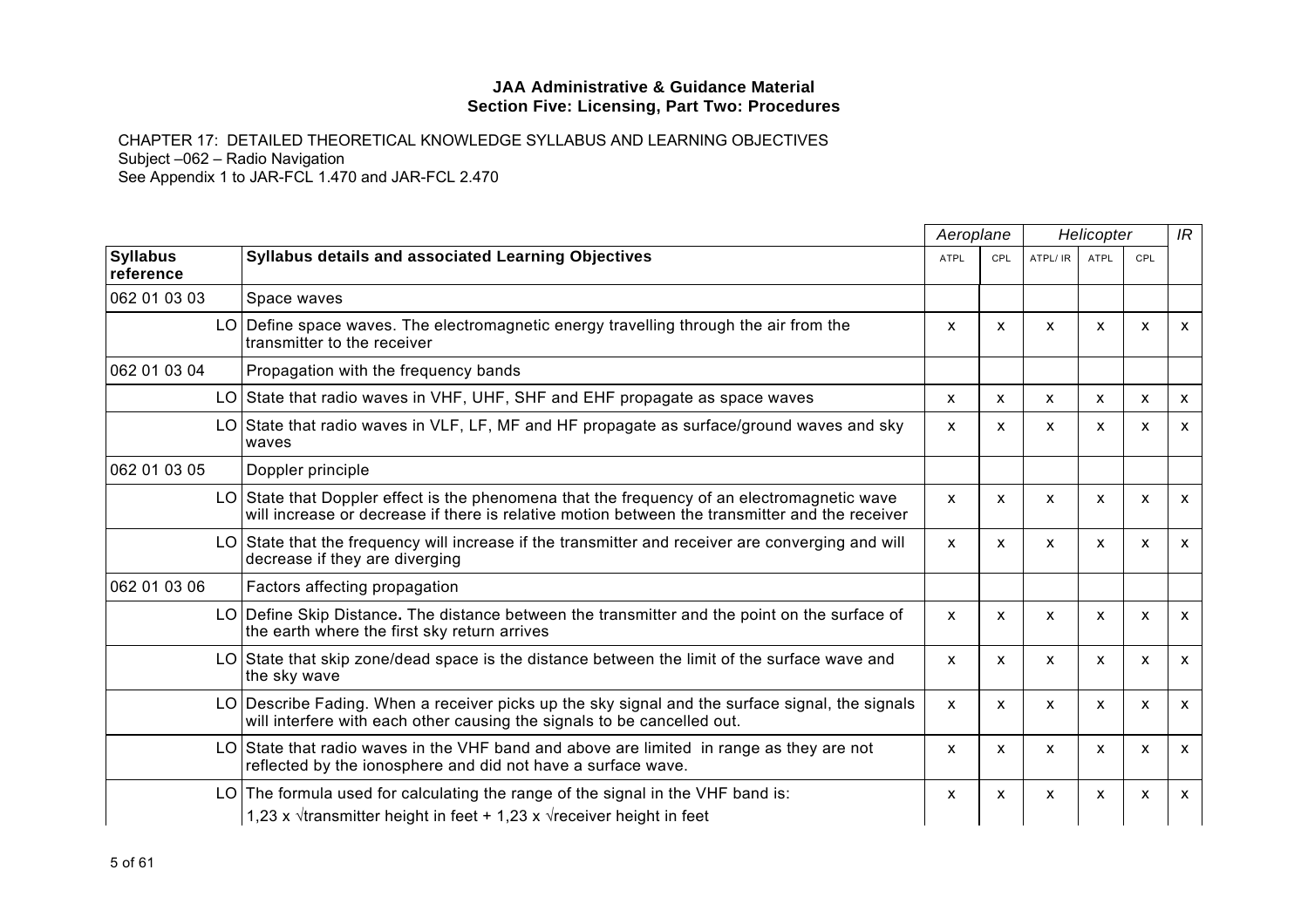|                              |                                                                                                                                                                                                                                                           |             | Aeroplane<br>Helicopter |          |                           |            | IR                        |
|------------------------------|-----------------------------------------------------------------------------------------------------------------------------------------------------------------------------------------------------------------------------------------------------------|-------------|-------------------------|----------|---------------------------|------------|---------------------------|
| <b>Syllabus</b><br>reference | <b>Syllabus details and associated Learning Objectives</b>                                                                                                                                                                                                | <b>ATPL</b> | CPL                     | ATPL/ IR | <b>ATPL</b>               | <b>CPL</b> |                           |
|                              | LO Describe the physical phenomena reflection, refraction, diffraction, absorbtion and<br>interference                                                                                                                                                    |             |                         |          |                           |            |                           |
| 062 02 00 00                 | <b>RADIO AIDS</b>                                                                                                                                                                                                                                         |             |                         |          |                           |            |                           |
| 062 02 01 00                 | <b>Ground D/F</b>                                                                                                                                                                                                                                         |             |                         |          |                           |            |                           |
| 062 02 01 01                 | Principles                                                                                                                                                                                                                                                |             |                         |          |                           |            |                           |
|                              | LO Describe the use of a Ground Direction Finder                                                                                                                                                                                                          | X           | X                       | X        | $\boldsymbol{\mathsf{x}}$ | X          | $\mathsf{x}$              |
|                              | LO Explain why the service provided is subdivided as:<br>VHF direction finding (VDF)<br>UHF direction finding (UDF)                                                                                                                                       | x           | X                       | X        | X                         | X          | $\mathsf{x}$              |
|                              | LO Explain the limitation of range because of the path of the VHF signal                                                                                                                                                                                  | X           | X                       | X        | X                         | X          | $\mathsf{x}$              |
|                              | LO Describe the operation of the VDF in the following general terms:<br>radio waves emitted by the radio telephony (R/T) equipment of the aircraft<br>special directional antenna<br>determination of the direction of the incoming signal<br>ATC display | X           | X                       | X        | X                         | X          | $\mathsf{x}$              |
| 062 02 01 02                 | Presentation and interpretation                                                                                                                                                                                                                           |             |                         |          |                           |            |                           |
|                              | LO Define the Term QDM. The magnetic bearing to the station                                                                                                                                                                                               | X           | X                       | X        | x                         | X          | $\boldsymbol{\mathsf{x}}$ |
| LO.                          | Define the term QDR. The magnetic bearing from the station                                                                                                                                                                                                | X           | X                       | X        | x                         | x          | $\boldsymbol{\mathsf{x}}$ |
| LO <sub>1</sub>              | Define the term QUJ. The true bearing to the station                                                                                                                                                                                                      | X           | X                       | X        | $\mathsf{x}$              | X          | $\boldsymbol{\mathsf{x}}$ |
|                              | LO Define the term QTE. The true bearing from the station                                                                                                                                                                                                 | X           | X                       | X        | x                         | x          | $\mathsf{x}$              |
| LO <sub>1</sub>              | Explain that by using more than one ground station, the position of an aircraft can be<br>determined and transmitted to the pilot                                                                                                                         | X           | X                       | X        | X                         | x          | X                         |
| 062 02 01 03                 | Coverage and range                                                                                                                                                                                                                                        |             |                         |          |                           |            |                           |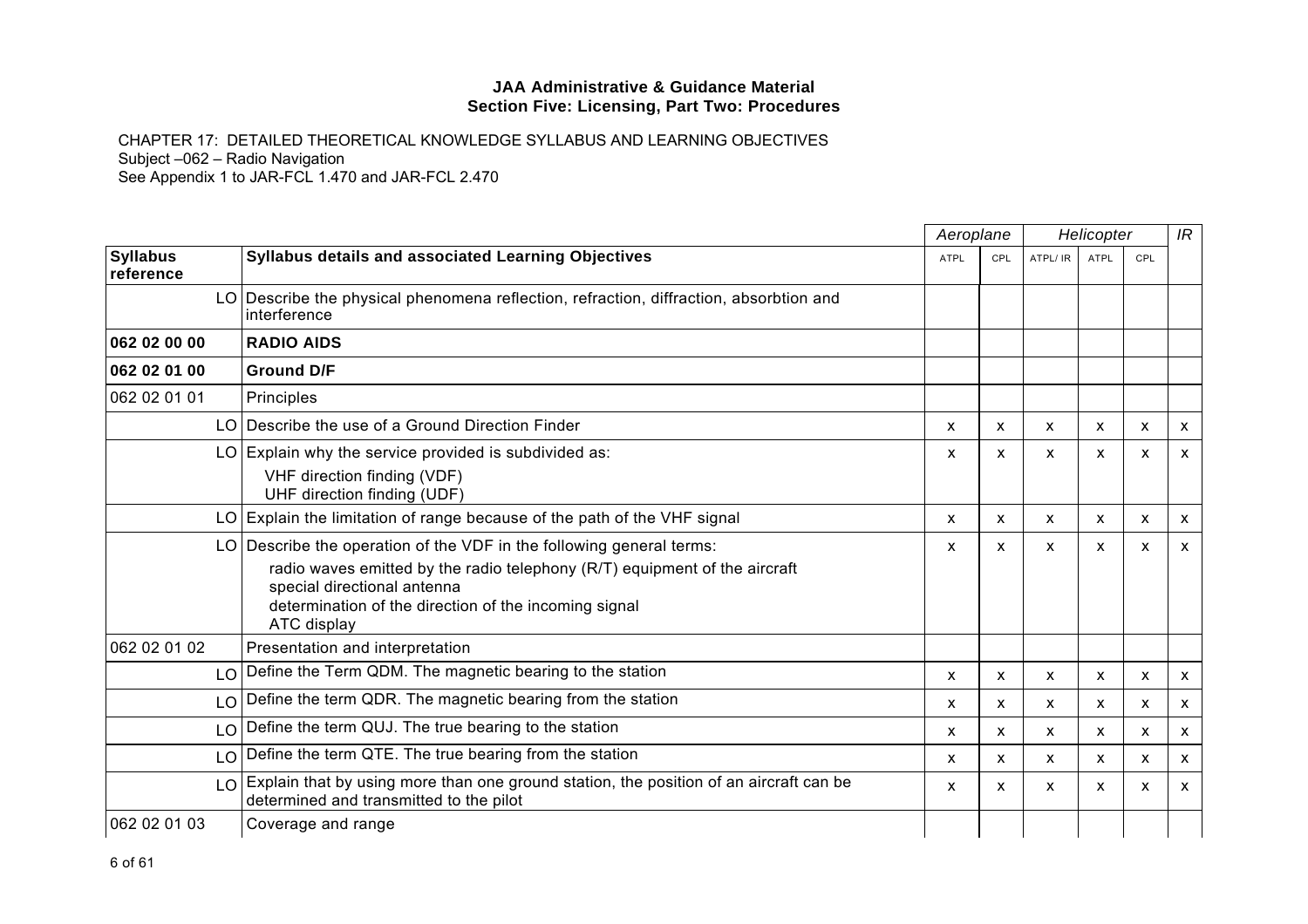|                              |                                                                                                                                                                                                                                                                                | Aeroplane   |              |          | Helicopter                |              | IR                        |
|------------------------------|--------------------------------------------------------------------------------------------------------------------------------------------------------------------------------------------------------------------------------------------------------------------------------|-------------|--------------|----------|---------------------------|--------------|---------------------------|
| <b>Syllabus</b><br>reference | Syllabus details and associated Learning Objectives                                                                                                                                                                                                                            | <b>ATPL</b> | CPL          | ATPL/ IR | <b>ATPL</b>               | <b>CPL</b>   |                           |
|                              | LO Use the formula, 1,23 x $\sqrt{t}$ transmitter height in feet + 1,23 x $\sqrt{t}$ receiver height in feet, to<br>calculate the range                                                                                                                                        | X           | X            | X        | $\mathsf{x}$              | X            | $\mathsf{x}$              |
| 062 02 01 04                 | Errors and accuracy                                                                                                                                                                                                                                                            |             |              |          |                           |              |                           |
|                              | LO Explain why synchronous transmissions will cause errors                                                                                                                                                                                                                     | X           | $\mathsf{x}$ | X        | $\boldsymbol{\mathsf{x}}$ | $\mathsf{x}$ | $\mathsf{x}$              |
|                              | LO Describe the effect of multipath signals                                                                                                                                                                                                                                    | x           | X.           | X        | X                         | x            | $\mathsf{x}$              |
|                              | LO Explain that VDF information is divided into the following classes according to ICAO Annex<br>10:<br>Class A. Accurate to within $\pm 2^{\circ}$<br>Class B. Accurate to within $\pm$ 5°<br>Class C. Accurate to within $\pm$ 10°<br>Class D. Accurate to less than class C | X           | X            | x        | X                         | x            | X                         |
| 062 02 02 00                 | <b>NDB/ADF</b>                                                                                                                                                                                                                                                                 |             |              |          |                           |              |                           |
| 062 02 02 01                 | Principles                                                                                                                                                                                                                                                                     |             |              |          |                           |              |                           |
|                              | LO Define the abbreviation NDB. Non Directional Beacon                                                                                                                                                                                                                         | X           | X            | X        | $\boldsymbol{\mathsf{x}}$ | X            | $\mathsf{x}$              |
| LO I                         | Define the abbreviation ADF Automatic Direction Finder                                                                                                                                                                                                                         | x           | x            | X        | x                         | x            | $\mathsf{x}$              |
| LO I                         | State that the NDB is the ground part of the system                                                                                                                                                                                                                            | X           | $\mathsf{x}$ | X        | $\mathsf{x}$              | X            | $\mathsf{x}$              |
| LO.                          | State that the ADF is the airborne part of the system                                                                                                                                                                                                                          | X           | X            | X        | $\boldsymbol{\mathsf{x}}$ | x            | $\mathsf{x}$              |
|                              | LO State that NDB operates in the LF and MF frequency bands                                                                                                                                                                                                                    | X           | X            | X        | $\boldsymbol{\mathsf{x}}$ | x            | $\mathsf{x}$              |
| LO I                         | The frequency band assigned to aeronautical NDBs according to ICAO annex 10 is<br>190 - 1750 kHz                                                                                                                                                                               | x           | X            | X        | X                         | x            | $\mathsf{x}$              |
| LO.                          | Define a locator beacon. An LF/MF NDB used as an aid to final approach usually with a<br>range, according to ICAO annex 10, of 10-25 NM                                                                                                                                        | X           | X            | X        | X                         | X            | $\mathsf{x}$              |
|                              | LO Explain the difference between NDBs and locator beacons                                                                                                                                                                                                                     | x           | X            | x        | X                         | x            | $\boldsymbol{\mathsf{x}}$ |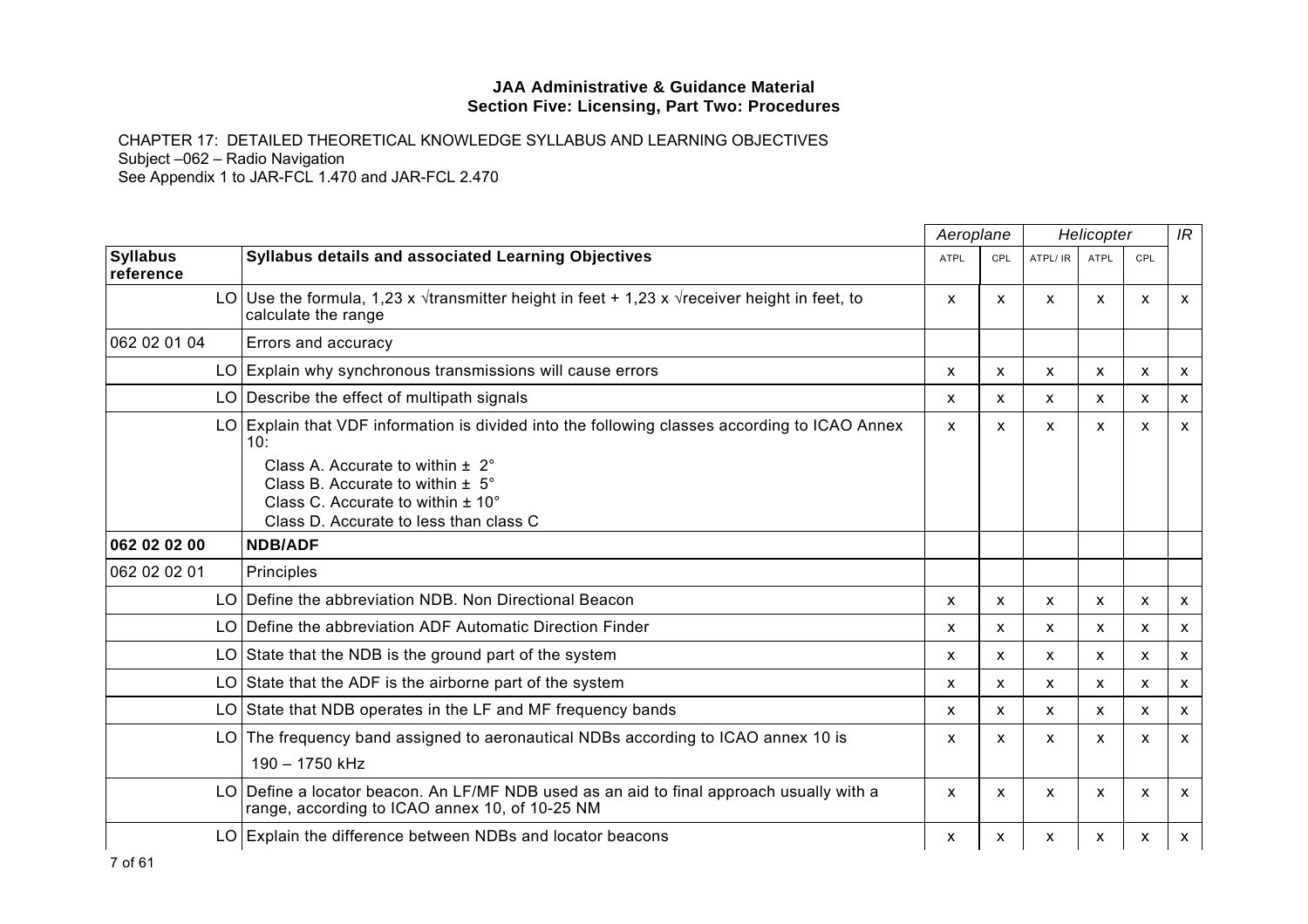|                               |                                                                                                                                                                  | Aeroplane    |              | Helicopter   |                           |              | IR                        |
|-------------------------------|------------------------------------------------------------------------------------------------------------------------------------------------------------------|--------------|--------------|--------------|---------------------------|--------------|---------------------------|
| <b>Syllabus</b><br>reference  | <b>Syllabus details and associated Learning Objectives</b>                                                                                                       | <b>ATPL</b>  | <b>CPL</b>   | ATPL/ IR     | <b>ATPL</b>               | <b>CPL</b>   |                           |
|                               | LO Explain which beacons transmit signals suitable for use by an ADF                                                                                             | X            | X            | X            | $\mathsf{x}$              | X            | $\mathsf{x}$              |
|                               | LO State that certain commercial radio stations transmit within the frequency band of the NDB                                                                    | $\mathsf{x}$ | $\mathsf{x}$ | $\mathsf{x}$ | $\mathsf{x}$              | X            | $\mathsf{x}$              |
|                               | LO Explain why it is necessary to use a directionally sensitive receiver antenna system in order<br>to obtain the direction of the incoming radio wave           | X            | X            | X            | $\boldsymbol{\mathsf{x}}$ | X            | $\mathsf{x}$              |
| LO                            | Describe the use of Nabs for navigation                                                                                                                          | X            | X            | X            | X                         | X.           | $\mathsf{x}$              |
| LO                            | Describe the procedure to identify an NDB station                                                                                                                | X            | X            | X            | $\mathsf{x}$              | X            | $\mathsf{x}$              |
| LO <sub>1</sub>               | Interpret the term "cone of silence" in respect of an NDB                                                                                                        | X            | x            | X            | $\mathsf{x}$              | X            | $\boldsymbol{\mathsf{x}}$ |
| LO                            | State that an NDB station emits a N0N/A1A or a NON/A2A signal                                                                                                    | x            | X            | X            | X                         | x            | $\boldsymbol{\mathsf{x}}$ |
| LO                            | State the function of the BFO (Beat Frequency Oscillator)                                                                                                        | X            | X            | X            | X                         | X            | $\mathsf{x}$              |
| LO                            | State that in order to identify a NON/A1A NDB, the BFO circuit of the receiver has to be<br>activated                                                            | X            | x            | X            | X                         | x            | $\boldsymbol{\mathsf{x}}$ |
| $\overline{1}$ $\overline{0}$ | State that the NDB emitting NON/A1A gives rise to erratic indications of the bearing while the<br>station is identifying                                         | $\mathsf{x}$ | X            | X            | $\mathsf{x}$              | $\mathsf{x}$ | $\mathsf{x}$              |
| LO                            | Explain that on modern aircraft the BFO is activated automatically                                                                                               | x            | X            | X            | x                         | x            | $\mathsf{x}$              |
| 062 02 02 02                  | Presentation and interpretation                                                                                                                                  |              |              |              |                           |              |                           |
|                               | LO Name the types of indicator in common use:<br>digital navigation display<br>Radio Magnetic Indicator RMI<br>fixed card ADF (radio compass)<br>moving card ADF | X            | X            | X            | $\boldsymbol{\mathsf{x}}$ | X            | $\mathsf{x}$              |
|                               | LO Describe the displays given on an RMI, a fixed card and a moving card ADF                                                                                     | X            | X            | X            | $\mathsf{x}$              | X            | $\mathsf{x}$              |
| LO                            | Given a display interpret the relevant ADF information                                                                                                           | X            | X            | X            | X                         | X            | $\mathsf{x}$              |
|                               | LO Calculate the compass bearing from the compass heading and relative bearing                                                                                   | x            | x            | X            | X                         | x            | $\mathsf{X}$              |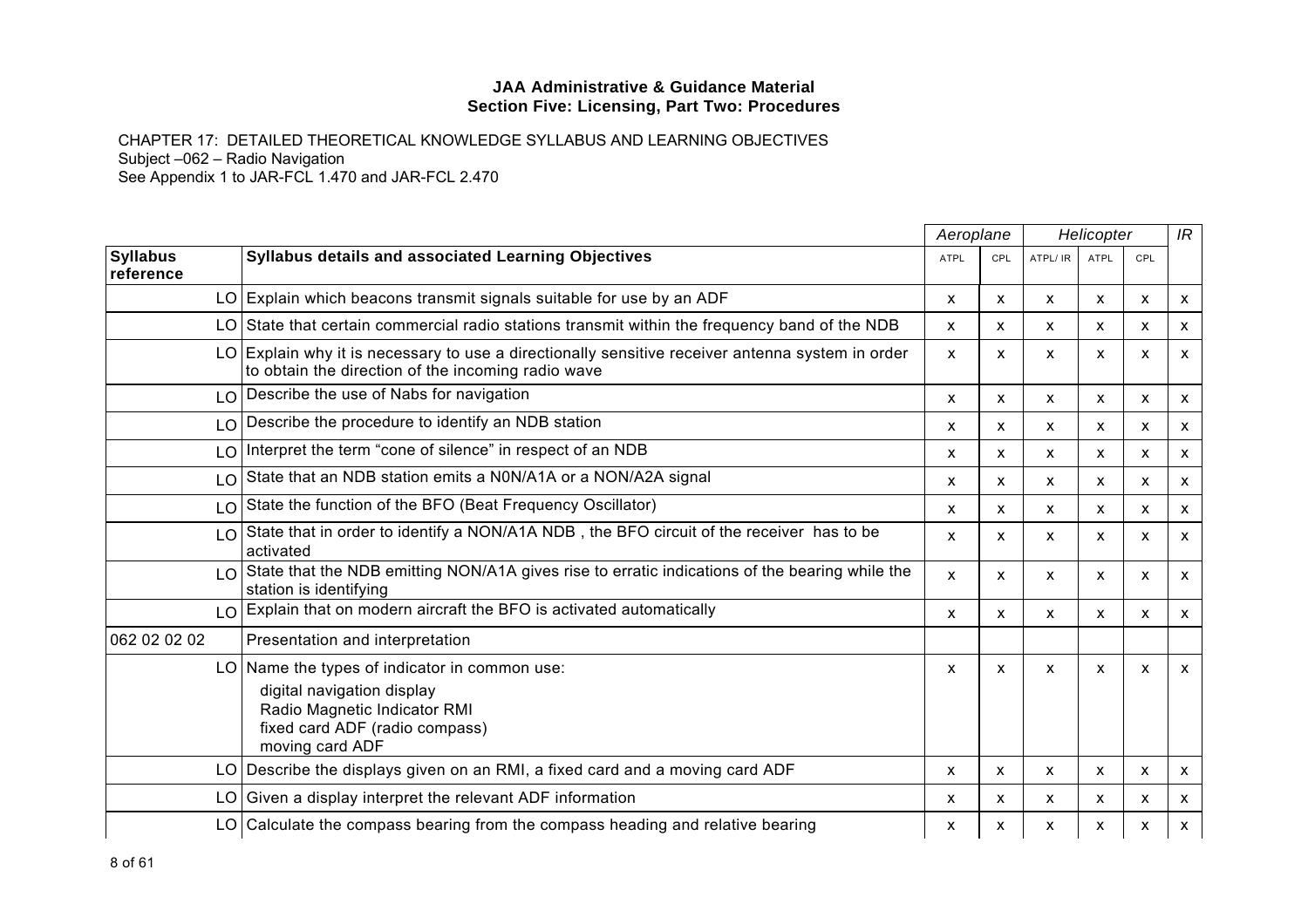|                              |                                                                                                                                                                                                                                              | Aeroplane                 |            | Helicopter   |                           |                           | IR                        |
|------------------------------|----------------------------------------------------------------------------------------------------------------------------------------------------------------------------------------------------------------------------------------------|---------------------------|------------|--------------|---------------------------|---------------------------|---------------------------|
| <b>Syllabus</b><br>reference | Syllabus details and associated Learning Objectives                                                                                                                                                                                          | <b>ATPL</b>               | <b>CPL</b> | ATPL/IR      | ATPL                      | CPL                       |                           |
|                              | LO Convert the compass bearing into magnetic bearing and true bearing                                                                                                                                                                        | X                         | X          | X            | X                         | X                         | $\boldsymbol{\mathsf{X}}$ |
| LO.                          | Describe how to fly the following in-flight ADF procedures according to DOC 8168 Vol.1:<br>homing, and explain the influence of wind<br>tracking, and explain the influence of wind<br>interceptions<br>procedural turns<br>holding patterns | X                         | X          | $\mathsf{x}$ | $\boldsymbol{\mathsf{x}}$ | $\mathsf{x}$              | $\mathsf{x}$              |
| 062 02 02 03                 | Coverage and range                                                                                                                                                                                                                           |                           |            |              |                           |                           |                           |
|                              | $LO$ State that the power limits the range of an NDB                                                                                                                                                                                         | $\mathsf{x}$              | X          | X            | X                         | X                         | $\boldsymbol{\mathsf{x}}$ |
|                              | LO Explain the relationship between power and range                                                                                                                                                                                          | $\mathsf{x}$              | X          | X            | X                         | $\mathsf{x}$              | $\boldsymbol{\mathsf{x}}$ |
|                              | LO State that the range of an NDB over sea is better than over land due to better ground wave<br>propagation over seawater than over land                                                                                                    | X                         | X          | X            | X                         | $\boldsymbol{\mathsf{x}}$ | $\boldsymbol{\mathsf{x}}$ |
|                              | LO   Describe the propagation path of NDB radio waves with respect to the ionosphere and the<br>Earth's surface                                                                                                                              | X                         | X          | X            | X                         | X                         | $\mathsf{x}$              |
|                              | LO Describe why the range of the NDB is reduced at night, when interaction occurs between the<br>ground wave and the sky wave                                                                                                                | $\boldsymbol{\mathsf{x}}$ | X          | X            | X                         | X                         | $\boldsymbol{\mathsf{x}}$ |
|                              | LO Define the accuracy the pilot has to fly the required bearing in order to be considered<br>established during approach according to ICAO DOC 8168 as within $\pm 5^{\circ}$                                                               | X                         | x          | X            | X                         | X                         | $\mathsf{x}$              |
|                              | LO State that there is no warning indication of NDB failure                                                                                                                                                                                  | X                         | X          | $\mathsf{x}$ | $\boldsymbol{\mathsf{x}}$ | $\boldsymbol{\mathsf{x}}$ | $\mathsf{x}$              |
| 062 02 02 04                 | Errors and accuracy                                                                                                                                                                                                                          |                           |            |              |                           |                           |                           |
|                              | LO Define Quadrantal Error. Distortion of the incoming signal from the NDB station by refraction<br>from the airframe. This is corrected for during installation of the antenna.                                                             | X                         | X          | X            | X                         | $\boldsymbol{\mathsf{x}}$ | $\mathsf{x}$              |
|                              | LO Explain Coastal Refraction. As a radio wave travelling over land crosses the coast, the wave<br>speeds up over water and the wave front bends.                                                                                            | $\boldsymbol{\mathsf{x}}$ | X          | X            | X                         | X                         | $\mathsf{x}$              |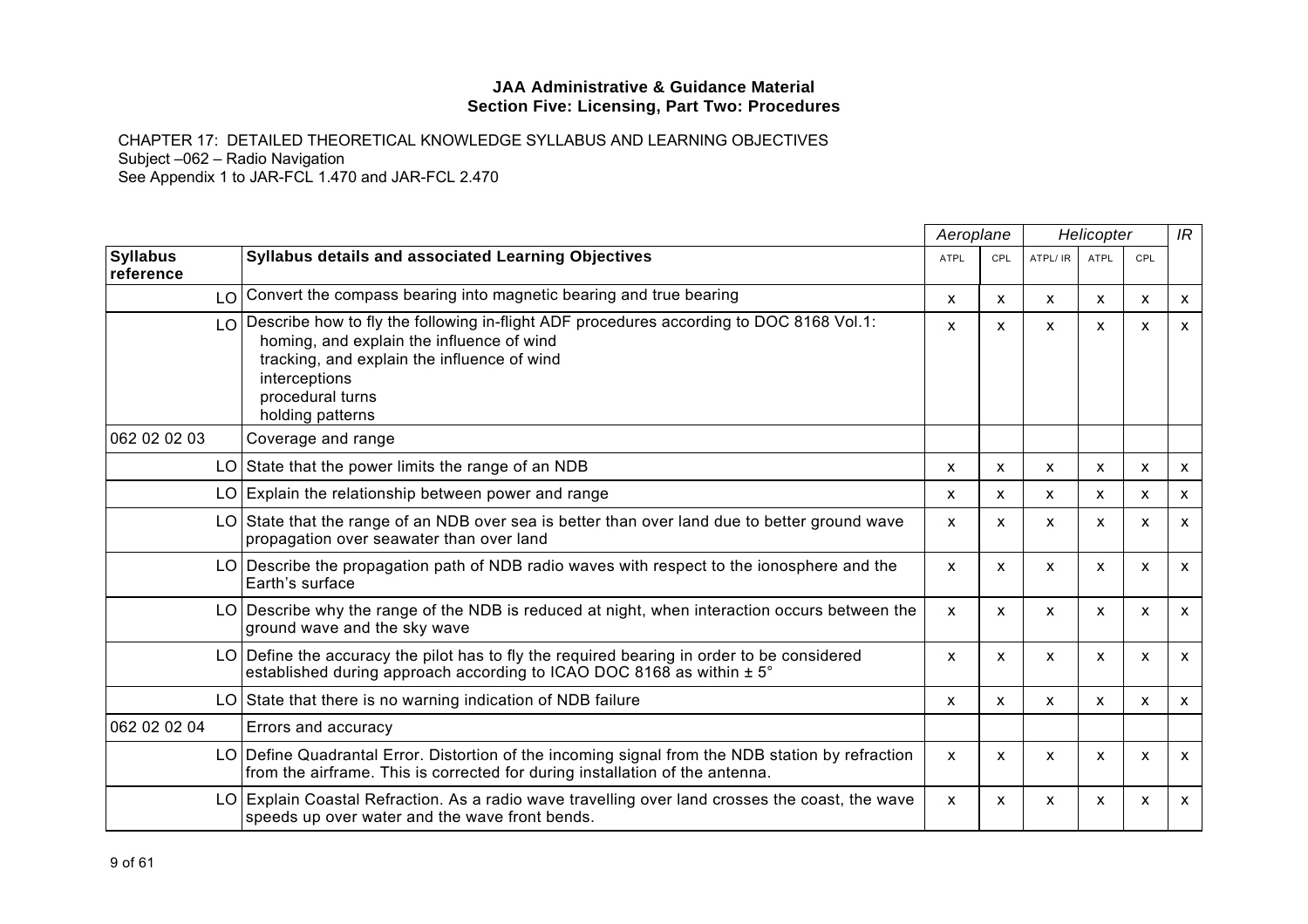|                              |                                                                                                                                                                    | Aeroplane    |                           |                           | Helicopter                |     | IR           |
|------------------------------|--------------------------------------------------------------------------------------------------------------------------------------------------------------------|--------------|---------------------------|---------------------------|---------------------------|-----|--------------|
| <b>Syllabus</b><br>reference | Syllabus details and associated Learning Objectives                                                                                                                | <b>ATPL</b>  | <b>CPL</b>                | ATPL/ IR                  | <b>ATPL</b>               | CPL |              |
|                              | $\log$ Define Night effect. The influence of sky waves and ground waves arriving at the ADF<br>receiver with a difference of phase which introduces bearing errors | X            | X                         | X                         | X                         | X   | $\mathsf{x}$ |
| LO                           | State that interference from other NDB stations on the same frequency occurs at night due to<br>sky wave contamination                                             | X            | X                         | X                         | X                         | X   | $\mathsf{x}$ |
| 062 02 02 05                 | Factors affecting range and accuracy                                                                                                                               |              |                           |                           |                           |     |              |
| LO.                          | State that there is no coastal refraction error when:                                                                                                              | X            | X                         | X                         | $\mathsf{x}$              | X   | $\mathsf{x}$ |
|                              | the propagation direction of the wave is 90° to the coast line<br>the NDB station is sited on the coast line                                                       |              |                           |                           |                           |     |              |
| LO.                          | State that coastal refraction error increases with increased incidence                                                                                             | X            | X                         | X                         | X                         | X   | $\mathsf{x}$ |
| LO.                          | State that night effect predominates around dusk and dawn                                                                                                          | x            | $\boldsymbol{\mathsf{x}}$ | X                         | $\mathsf{x}$              | X   | $\mathsf{x}$ |
|                              | LO Define multipath propagation of the radio wave (mountain effect)                                                                                                | $\mathsf{x}$ | X                         | X                         | $\mathsf{x}$              | X   | $\mathsf{x}$ |
|                              | LO Define static interference. Static emission energy from a cumulonimbus cloud may interfere<br>with the ADF bearing                                              | X            | $\mathsf{x}$              | X                         | $\mathsf{x}$              | X   | $\mathsf{x}$ |
| 062 02 03 00                 | <b>VOR and Doppler-VOR</b>                                                                                                                                         |              |                           |                           |                           |     |              |
| 062 02 03 01                 | Principles                                                                                                                                                         |              |                           |                           |                           |     |              |
|                              | LO Explain the operation of VOR using the following general terms:<br>reference phase<br>variable phase<br>phase difference                                        | x            | $\mathsf{x}$              | X                         | X                         | x   | $\mathsf{x}$ |
| LO I                         | State that the frequency band allocated to VOR according to ICAO annex 10 is VHF and the<br>frequencies used are $108,0 - 117,975$ MHz                             | X            | X                         | X                         | $\boldsymbol{\mathsf{x}}$ | X   | $\mathsf{x}$ |
| LO I                         | State that frequencies in the allocated VOR range with the first decimal place an odd<br>number, are used by ILS                                                   | X            | X                         | $\boldsymbol{\mathsf{x}}$ | $\mathsf{x}$              | X   | $\mathsf{x}$ |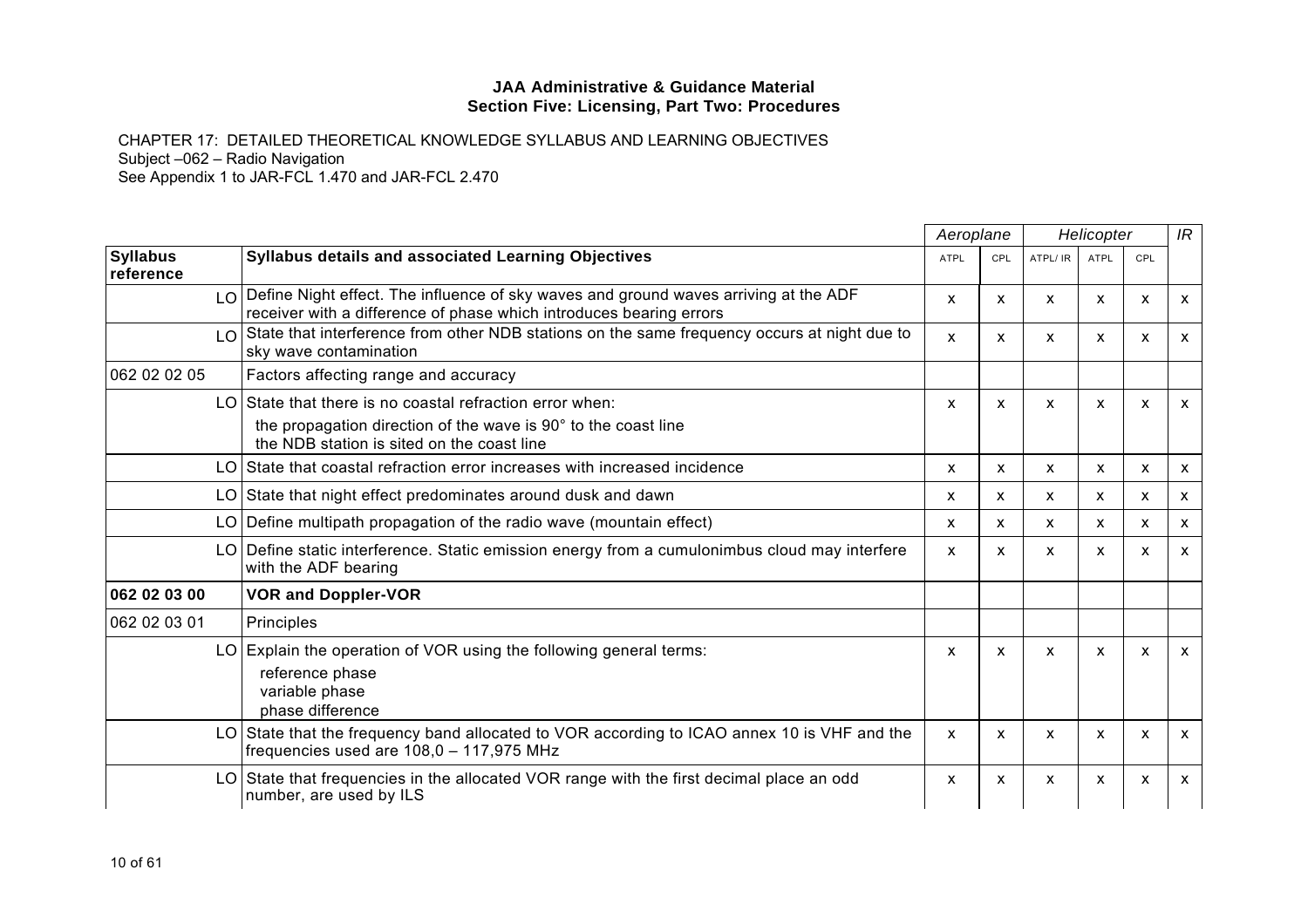|                              |                                                                                                                                                                                                                                                                                                                                                                                                                                                                                                                | Aeroplane                 |     |                           | Helicopter  |                           | IR                        |
|------------------------------|----------------------------------------------------------------------------------------------------------------------------------------------------------------------------------------------------------------------------------------------------------------------------------------------------------------------------------------------------------------------------------------------------------------------------------------------------------------------------------------------------------------|---------------------------|-----|---------------------------|-------------|---------------------------|---------------------------|
| <b>Syllabus</b><br>reference | Syllabus details and associated Learning Objectives                                                                                                                                                                                                                                                                                                                                                                                                                                                            | <b>ATPL</b>               | CPL | ATPL/ IR                  | <b>ATPL</b> | CPL                       |                           |
|                              | LO State that the following types of VOR are in operation:                                                                                                                                                                                                                                                                                                                                                                                                                                                     | $\boldsymbol{\mathsf{x}}$ | X   | $\boldsymbol{\mathsf{x}}$ | X           | $\boldsymbol{\mathsf{x}}$ | $\mathsf{x}$              |
|                              | En-route VOR for use by IFR traffic<br>Conventional VOR (CVOR) a first generation VOR station emitting signals by means of a<br>rotating antenna<br>Doppler VOR (DVOR) a second generation VOR station emitting signals by means of a<br>fixed antenna utilising the Doppler principle<br>Terminal VOR (TVOR) a station with a shorter range used as part of the approach and<br>departure structure at major airports<br>Test VOR (VOT) a VOR station emitting a signal to test VOR indicators in an aircraft |                           |     |                           |             |                           |                           |
|                              | LO Describe how ATIS information is transmitted on VOR frequencies.                                                                                                                                                                                                                                                                                                                                                                                                                                            | X                         | X   | $\boldsymbol{\mathsf{x}}$ | X           | X                         | $\mathsf{x}$              |
|                              | LO List the three main components of VOR airborne equipment:                                                                                                                                                                                                                                                                                                                                                                                                                                                   | X                         | x   | X                         | x           | X                         | $\boldsymbol{\mathsf{x}}$ |
|                              | the antenna<br>the receiver<br>the indicator                                                                                                                                                                                                                                                                                                                                                                                                                                                                   |                           |     |                           |             |                           |                           |
|                              | LO Describe the identification of a VOR in terms of morse-code letters, continuous tone or dots<br>(VOT), tone pitch, repetition rate and additional plain text                                                                                                                                                                                                                                                                                                                                                | X                         | X   | X                         | X           | X                         | $\mathsf{x}$              |
|                              | LO State that according to ICAO annex 10, a VOR station has an automatic ground monitoring<br>system                                                                                                                                                                                                                                                                                                                                                                                                           | X                         | X   | X                         | X           | X                         | $\mathsf{x}$              |
|                              | LO State that the VOR monitoring system monitors change in measured radial and reduction in<br>signal strength                                                                                                                                                                                                                                                                                                                                                                                                 | X                         | x   | X                         | X           | X                         | $\mathsf{x}$              |
|                              | LO State that failure of the VOR station to stay within the required limits can cause the removal<br>of identification and navigation components from the carrier or radiation to cease                                                                                                                                                                                                                                                                                                                        | $\boldsymbol{\mathsf{x}}$ | X.  | X                         | X           | $\boldsymbol{\mathsf{x}}$ | $\mathsf{x}$              |
| 062 02 03 02                 | Presentation and interpretation                                                                                                                                                                                                                                                                                                                                                                                                                                                                                |                           |     |                           |             |                           |                           |
|                              | LO Read off the radial on a Radio Magnetic Indicator (RMI)                                                                                                                                                                                                                                                                                                                                                                                                                                                     | X                         | X   | $\boldsymbol{\mathsf{x}}$ | x           | X                         | $\boldsymbol{\mathsf{x}}$ |
|                              | LO Read off the angular displacement, in relation to a pre-selected radial on an HSI or CDI                                                                                                                                                                                                                                                                                                                                                                                                                    | x                         | x   | X                         | x           | x                         | $\boldsymbol{\mathsf{x}}$ |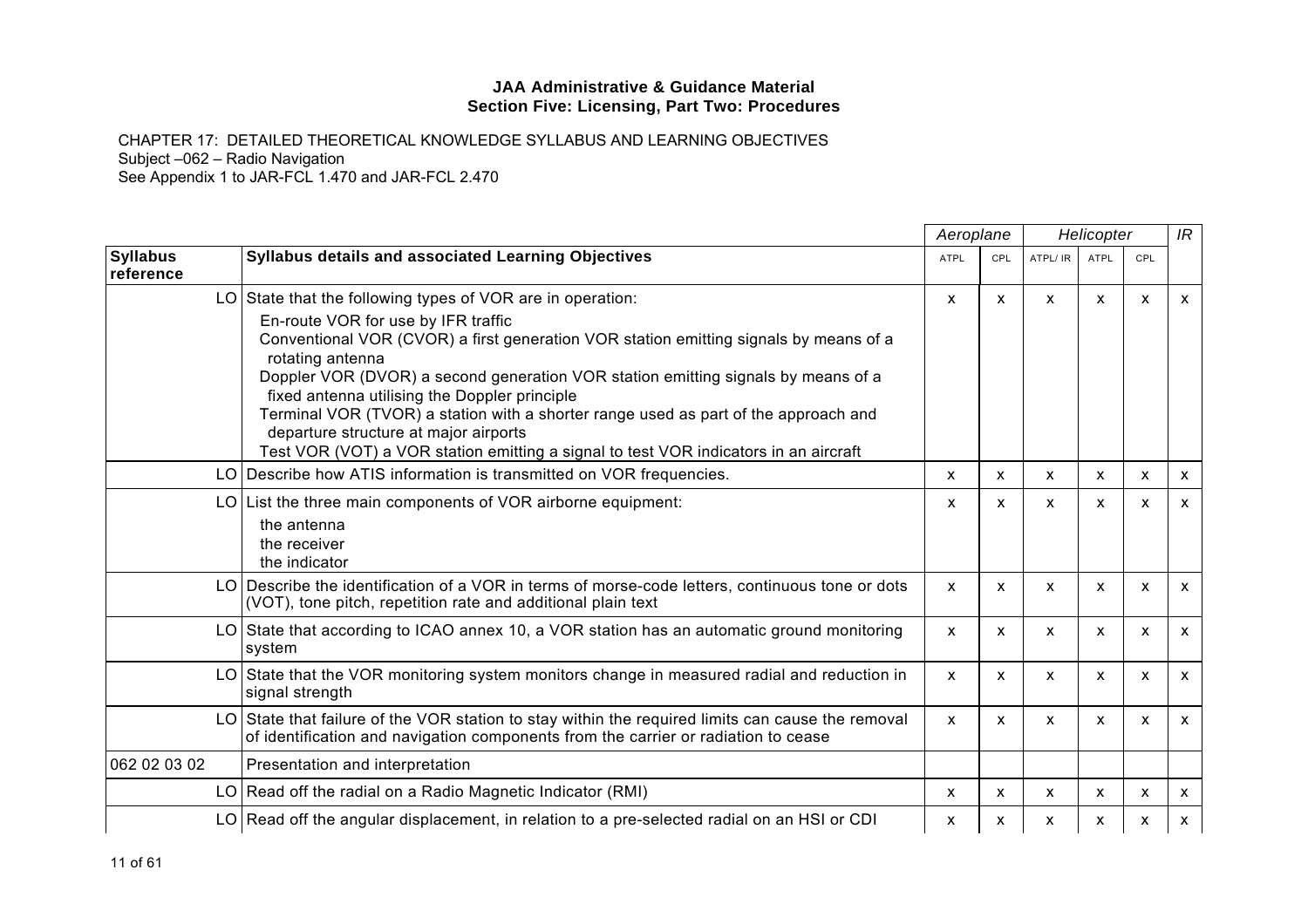|                              |                                                                                                                                                                                                                                                 | Aeroplane    |              | Helicopter   |                           |                           | IR           |
|------------------------------|-------------------------------------------------------------------------------------------------------------------------------------------------------------------------------------------------------------------------------------------------|--------------|--------------|--------------|---------------------------|---------------------------|--------------|
| <b>Syllabus</b><br>reference | Syllabus details and associated Learning Objectives                                                                                                                                                                                             | <b>ATPL</b>  | <b>CPL</b>   | ATPL/ IR     | <b>ATPL</b>               | CPL                       |              |
|                              | LO Explain the use of the TO/FROM indicator in order to determine aircraft position relative to<br>the VOR considering also the heading of the aircraft                                                                                         | X            | X            | X            | X                         | X                         | X            |
|                              | LO Interpret VOR information as displayed on HIS, CDI and RMI                                                                                                                                                                                   | X            | X            | x            | X                         | $\boldsymbol{\mathsf{x}}$ | x            |
|                              | LO Describe the following in-flight VOR procedures as in DOC 8168 Vol.1:<br>tracking and explain the influence of wind when tracking<br>interceptions<br>procedural turns<br>holding patterns                                                   | X            | X            | X            | X                         | X                         | X            |
| LO.                          | State that when converting a radial into a true bearing, the variation at the VOR station has<br>to be taken into account                                                                                                                       | X            | $\mathsf{x}$ | $\mathsf{x}$ | $\mathsf{x}$              | $\mathsf{x}$              | X            |
| 062 02 03 03                 | Coverage and Range                                                                                                                                                                                                                              |              |              |              |                           |                           |              |
| LO                           | Describe the range with respect to the transmitting power and radio signal                                                                                                                                                                      | X            | X            | X            | $\mathsf{x}$              | X                         | x            |
| LO.                          | Calculate the range using the formula:<br>1,23 x $\sqrt{t}$ ransmitter height in feet + 1,23 x $\sqrt{t}$ receiver height in feet                                                                                                               | X            | X            | X            | X                         | X                         | x            |
| 062 02 03 04                 | Errors and accuracy                                                                                                                                                                                                                             |              |              |              |                           |                           |              |
|                              | LO Define the accuracy the pilot has to fly the required bearing in order to be considered<br>established on a VOR track when flying approach procedures according to ICAO DOC 8168.<br>Within half full scale deflection of the required track | X            | $\mathsf{x}$ | $\mathsf{x}$ | $\boldsymbol{\mathsf{x}}$ | X                         | X            |
| LO                           | Define scalloping. Bending of radials due to reflections from terrain                                                                                                                                                                           | X            | X            | $\mathsf{x}$ | X                         | $\boldsymbol{\mathsf{x}}$ | X            |
| LO I                         | State that DVOR is less sensitive to site error than CVOR                                                                                                                                                                                       | X            | X            | X            | X                         | X                         | $\mathsf{x}$ |
| 062 02 04 00                 | <b>DME</b>                                                                                                                                                                                                                                      |              |              |              |                           |                           |              |
| 062 02 04 01                 | Principles                                                                                                                                                                                                                                      |              |              |              |                           |                           |              |
| LO.                          | State that DME operates in the UHF band between 960 - 1215 MHz according to ICAO annex<br>10                                                                                                                                                    | $\mathsf{x}$ | X            | X            | X                         | X                         | X            |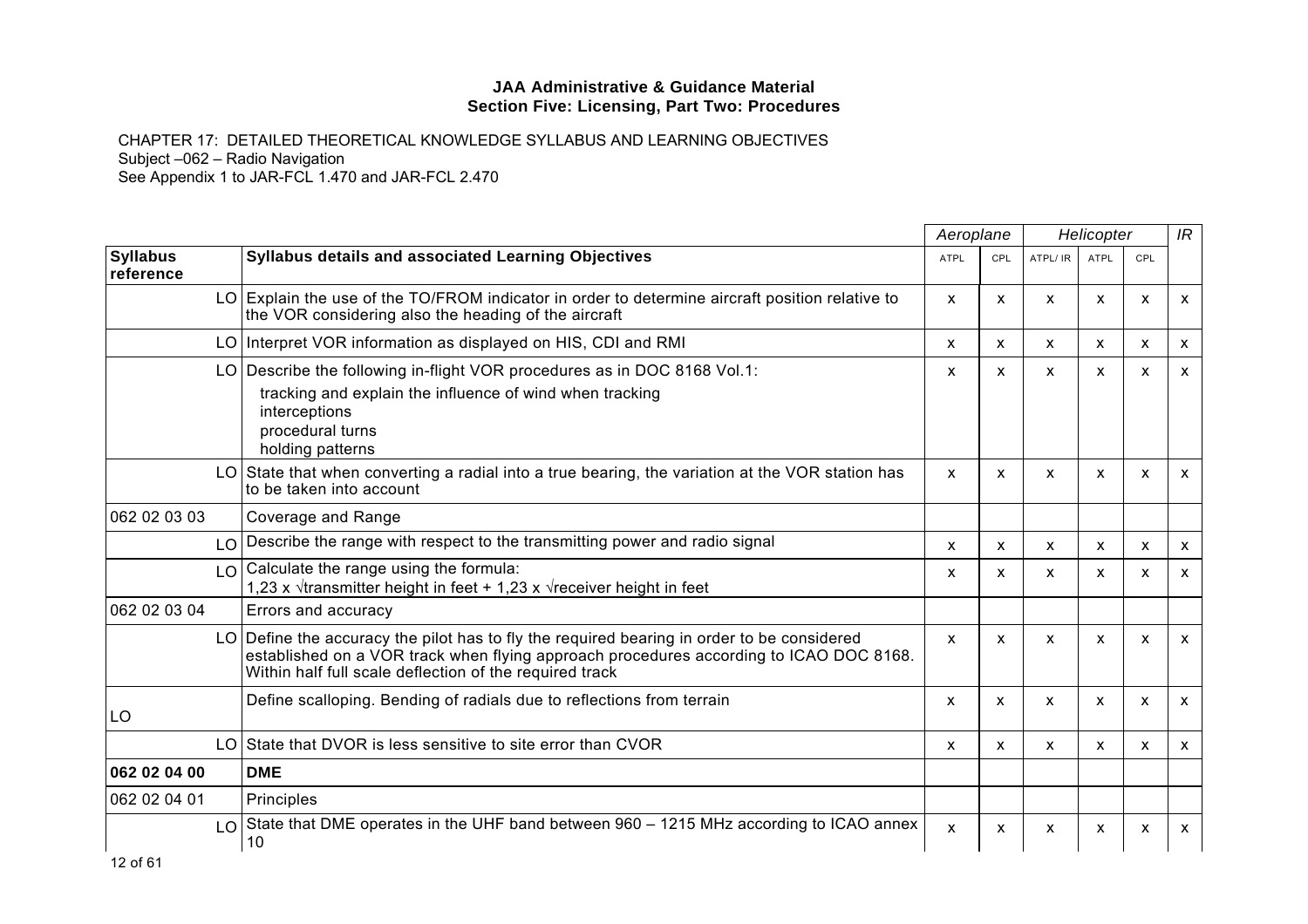|                              | Syllabus details and associated Learning Objectives                                                                                                                                                 |             | Aeroplane                 |          | Helicopter   |     | IR                        |
|------------------------------|-----------------------------------------------------------------------------------------------------------------------------------------------------------------------------------------------------|-------------|---------------------------|----------|--------------|-----|---------------------------|
| <b>Syllabus</b><br>reference |                                                                                                                                                                                                     | <b>ATPL</b> | <b>CPL</b>                | ATPL/ IR | <b>ATPL</b>  | CPL |                           |
|                              | LO State that the system comprises two basic components:                                                                                                                                            | X           | X                         | X        | X            | X   | X                         |
|                              | the aircraft component, the interrogator<br>the ground component, the transponder                                                                                                                   |             |                           |          |              |     |                           |
| LO                           | Describe the principle of distance measurement using DME in terms of:                                                                                                                               | X           | X                         | X        | X            | X   | $\mathsf{x}$              |
|                              | pulse pairs<br>fixed frequency division of 63 MHz<br>propagation delay<br>50 microsecond delay time<br>irregular transmission sequence<br>search mode<br>tracking mode<br>memory mode               |             |                           |          |              |     |                           |
|                              | LO State that the distance measured by DME is slant range                                                                                                                                           | X           | $\boldsymbol{\mathsf{x}}$ | X        | X            | x   | X                         |
| LO                           | Illustrate that a position line using DME is a circle with the station at its centre                                                                                                                | x           | X                         | X        | x            | X   | $\boldsymbol{\mathsf{x}}$ |
| LO                           | Describe how the pairing of VHF and UHF frequencies (VOR/DME) enables selection of two<br>items of navigation information from one frequency setting                                                | X           | X                         | X        | $\mathsf{x}$ | X   | $\mathsf{x}$              |
|                              | LO Describe, in the case of co-location, the frequency pairing and identification procedure                                                                                                         | X           | X                         | X        | x            | x   | $\mathsf{x}$              |
|                              | LO Explain that depending on the configuration, the combination of a DME distance with a VOR<br>radial can determine the position of the aircraft                                                   | X           | X                         | x        | x            | X   | $\mathsf{x}$              |
| LO.                          | Explain that military TACAN stations may be used for DME information                                                                                                                                | X           | $\mathsf{x}$              | X        | X            | X   | $\mathsf{x}$              |
| 062 02 04 02                 | Presentation and interpretation                                                                                                                                                                     |             |                           |          |              |     |                           |
|                              | LO Explain that when identifying a DME station co-located with a VOR station, the identification<br>signal with the higher tone frequency is the DME which idents approximately every 30<br>seconds | X           | X                         | x        | x            | x   | $\mathsf{x}$              |
|                              | LO Calculate ground distance given slant range and altitude                                                                                                                                         | x           | x                         | x        | X            | x   | X                         |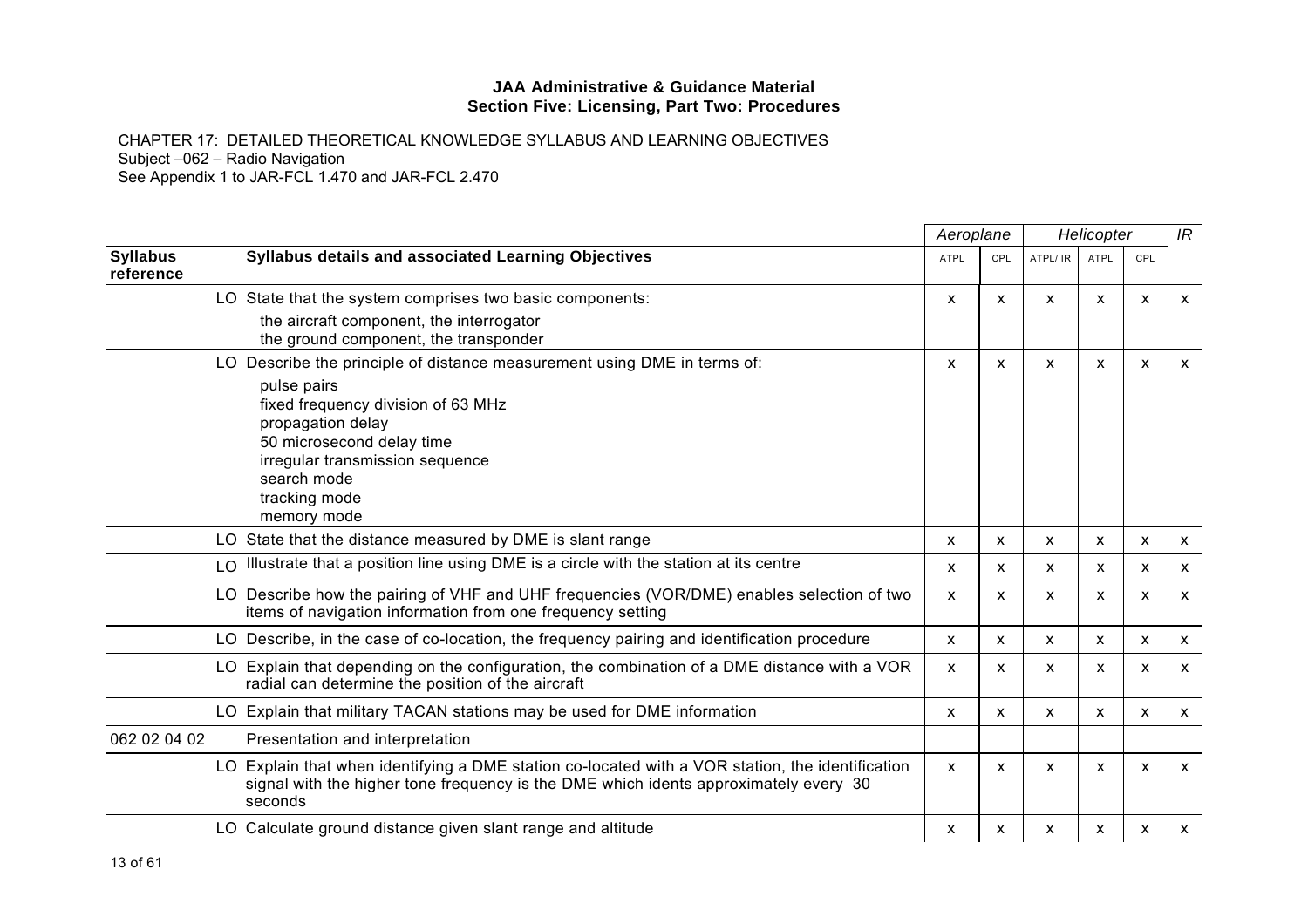|                              |                                                                                                                                   | Aeroplane   |            |          | IR<br>Helicopter |     |                           |
|------------------------------|-----------------------------------------------------------------------------------------------------------------------------------|-------------|------------|----------|------------------|-----|---------------------------|
| <b>Syllabus</b><br>reference | <b>Syllabus details and associated Learning Objectives</b>                                                                        | <b>ATPL</b> | <b>CPL</b> | ATPL/ IR | <b>ATPL</b>      | CPL |                           |
|                              | LO   Describe the use of DME to fly a DME arc in accordance with DOC 8168 Vol. 1                                                  | X           | X          | X        | X                | X   | x                         |
|                              | LO State that a DME system may have a groundspeed read out combined with the DME read<br>out                                      | X           | x          | X        | X                | X   | $\boldsymbol{\mathsf{x}}$ |
| 062 02 04 03                 | Coverage and Range                                                                                                                |             |            |          |                  |     |                           |
|                              | LO Explain why a ground station can generally respond to a maximum of 100 aircraft.                                               | X           | X          | X.       | X                | X   | X                         |
|                              | LO Explain which aircraft will be denied a DME range first when more than 100 interrogations<br>are being made                    | X           | x          | X        | x                | X   | X                         |
| 062 02 04 04                 | Errors and accuracy                                                                                                               |             |            |          |                  |     |                           |
|                              | LO State that the error of the DME according to ICAO annex 10 should not exceed $\pm$ 0,25 NM +<br>1.25% of the distance measured | X           | x          | x        | X                | X   | $\boldsymbol{\mathsf{x}}$ |
| 062 02 04 05                 | Factors affecting range and accuracy                                                                                              |             |            |          |                  |     |                           |
|                              | LO State that the groundspeed read out combined with DME is only correct when tracking<br>directly to or from the DME station     | X           | X          | x        | X                | X   | $\boldsymbol{\mathsf{x}}$ |
|                              | LO State that, close to the station, the groundspeed read out combined with DME is less that the<br>actual groundspeed            | X           | X          | X        | X                | X   | $\boldsymbol{\mathsf{x}}$ |
| 062 02 05 00                 | <b>ILS</b>                                                                                                                        |             |            |          |                  |     |                           |
| 062 02 05 01                 | Principles                                                                                                                        |             |            |          |                  |     |                           |
|                              | LO Name the three main components of an ILS:<br>the localiser (LLZ)<br>the glidepath (GP)<br>range information (markers or DME)   | X           |            | x        |                  |     | X                         |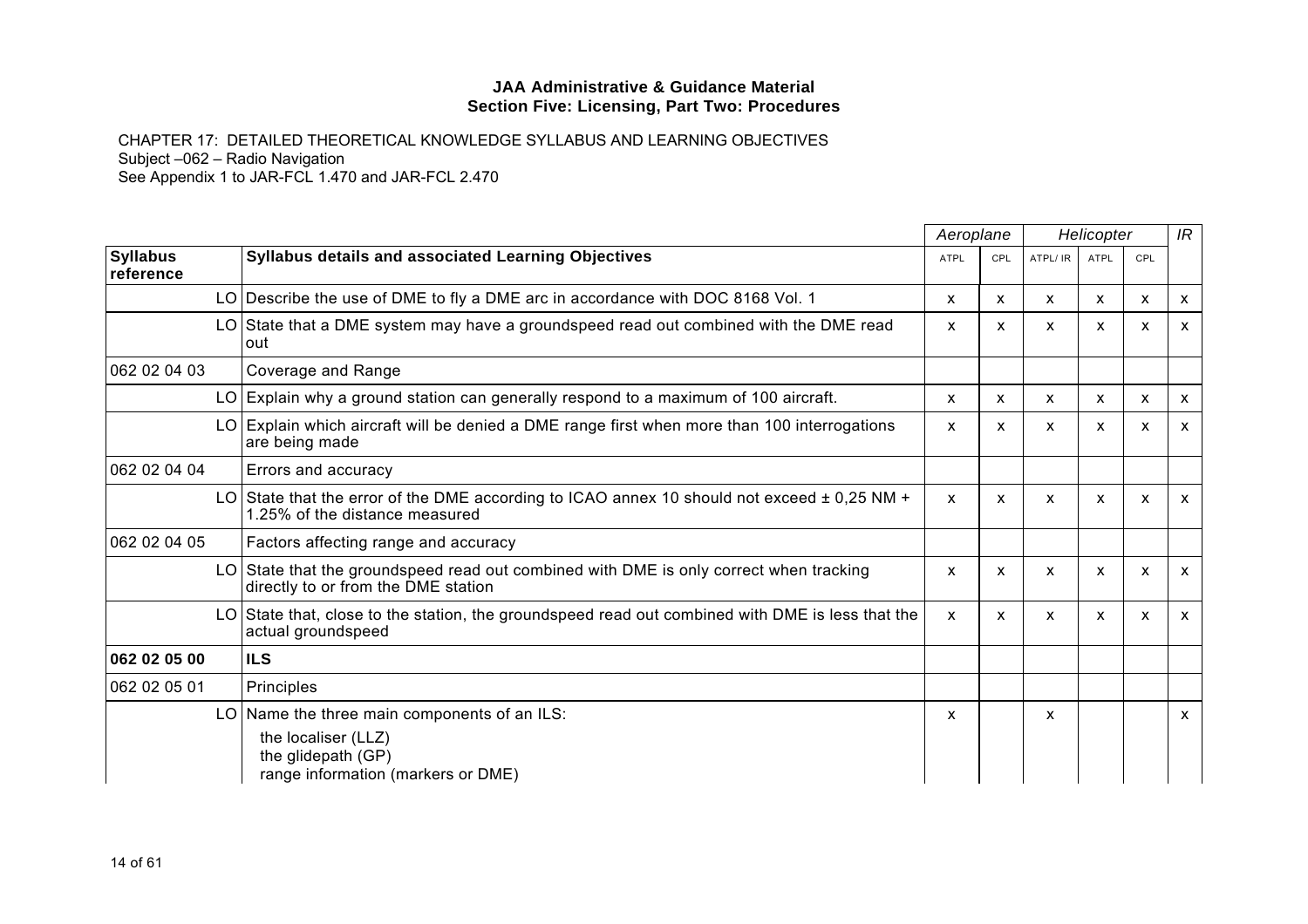|                              |                                                                                                                                                                           | Aeroplane    |            | Helicopter   |             |     | IR           |
|------------------------------|---------------------------------------------------------------------------------------------------------------------------------------------------------------------------|--------------|------------|--------------|-------------|-----|--------------|
| <b>Syllabus</b><br>reference | Syllabus details and associated Learning Objectives                                                                                                                       | <b>ATPL</b>  | <b>CPL</b> | ATPL/ IR     | <b>ATPL</b> | CPL |              |
|                              | LO State the site locations of the ILS components:                                                                                                                        | X            |            | X            |             |     | $\mathsf{x}$ |
|                              | The localiser antenna should be located on the extension of the runway centre line at the<br>stop end                                                                     |              |            |              |             |     |              |
|                              | The glidepath antenna should be located 300 metres beyond the runway threshold, laterally<br>displaced approximately 120 metres to the side of the runway centre line     |              |            |              |             |     |              |
|                              | LO Explain that marker beacons produce radiation patterns to indicate predetermined distances<br>from the threshold along the ILS glidepath                               | $\mathsf{x}$ |            | X            |             |     | $\mathsf{x}$ |
|                              | LO Explain that marker beacons are sometimes replaced by a DME paired with the LLZ<br>frequency                                                                           | $\mathsf{x}$ |            | X            |             |     | $\mathsf{x}$ |
|                              | LO State that in the ILS frequency assigned band $108,0 - 111,975$ MHz, only frequencies with<br>the first decimal odd are ILS frequencies                                | X            |            | X            |             |     | $\mathsf{x}$ |
|                              | LO State that the LLZ operates in the VHF band $108.0 - 111.975$ MHz according to ICAO annex<br>10                                                                        | $\mathsf{x}$ |            | $\mathsf{x}$ |             |     | $\mathsf{x}$ |
|                              | LO State that the GP operates in the UHF band $328.6 - 335.4$ MHz according to ICAO annex 10                                                                              | X            |            | X            |             |     | $\mathsf{x}$ |
|                              | LO Describe the use of the 90 Hz and the 150 Hz signals in the LLZ and GP<br>transmitters/receivers, stating how the signals at the receivers vary with angular deviation | X            |            | X            |             |     | $\mathsf{x}$ |
|                              | LO Draw the radiation pattern with respect to the 90 Hz and 150 Hz signals                                                                                                | $\mathsf{x}$ |            | X            |             |     | $\mathsf{x}$ |
|                              | LO Describe how the UHF glide path frequency is selected automatically by being paired with<br>the LLZ frequency                                                          | X            |            | X            |             |     | $\mathsf{x}$ |
|                              | LO Explain the term "difference of depth of modulation (DDM)"                                                                                                             | X            |            | X            |             |     | $\mathsf{x}$ |
|                              | LO State that the difference in the modulation depth increases with displacement from the<br>centre line                                                                  | x            |            | X            |             |     | $\mathsf{x}$ |
|                              | LO State that both the LLZ and the GP antenna radiate false beams                                                                                                         | X            |            | X            |             |     | $\mathsf{x}$ |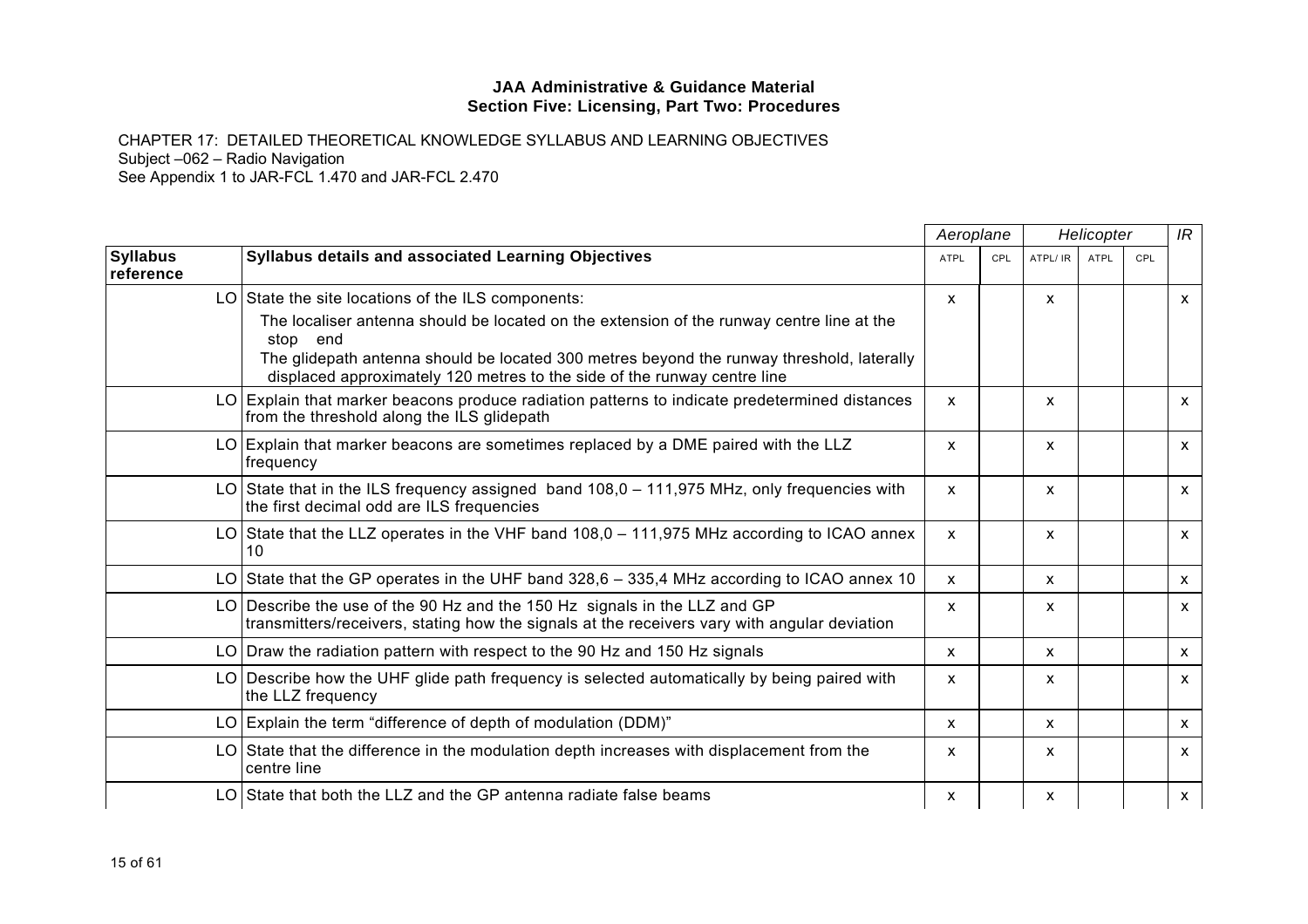|                              |                                                                                                                                                                                                                                                                                                                                                                                                                                                                                                                                                                          |             | Aeroplane  |          | Helicopter  |     | IR |
|------------------------------|--------------------------------------------------------------------------------------------------------------------------------------------------------------------------------------------------------------------------------------------------------------------------------------------------------------------------------------------------------------------------------------------------------------------------------------------------------------------------------------------------------------------------------------------------------------------------|-------------|------------|----------|-------------|-----|----|
| <b>Syllabus</b><br>reference | Syllabus details and associated Learning Objectives                                                                                                                                                                                                                                                                                                                                                                                                                                                                                                                      | <b>ATPL</b> | <b>CPL</b> | ATPL/ IR | <b>ATPL</b> | CPL |    |
|                              | LO Explain that the back course from the LLZ antenna may be used as a published "non-<br>precision approach"                                                                                                                                                                                                                                                                                                                                                                                                                                                             | X           |            | X        |             |     | X  |
|                              | LO State that according to ICAO annex 10 the nominal glide path is $3^\circ$                                                                                                                                                                                                                                                                                                                                                                                                                                                                                             | X           |            | X        |             |     | х  |
|                              | LO Name the frequency, modulation and identification assigned to all marker beacons according<br>to ICAO annex 10:<br>all marker beacons operate on 75 MHz carrier frequency<br>modulation frequencies are:<br>outer marker<br>400 Hz<br>middle marker 1300 Hz<br>3000 Hz<br>inner marker<br>identification is continuous modulation of the audio frequency as follows:<br>2 dashes per second continuously<br>outer marker<br>middle marker a continuous series of alternate dots (6 per sec) and dashes (2 per sec)<br>6 dots per second continuously<br>linner marker | X           |            | X        |             |     | X  |
|                              | LO State that according to ICAO DOC 8168, the final approach area contains a fix or facility that<br>permits verification of the ILS glidepath/altimeter relationship. The outer marker or DME is<br>usually used for this purpose                                                                                                                                                                                                                                                                                                                                       | X           |            | X        |             |     | X  |
| 062 02 05 02                 | Presentation and interpretation                                                                                                                                                                                                                                                                                                                                                                                                                                                                                                                                          |             |            |          |             |     |    |
|                              | LO Describe the ILS identification regarding frequency and Morse code and/or plain text                                                                                                                                                                                                                                                                                                                                                                                                                                                                                  | X           |            | X        |             |     | X  |
|                              | LO Calculate the rate of descent for a $3^{\circ}$ glide path angle given the groundspeed of the aircraft<br>using the formula:<br>Rate of descent (ROD) in ft/min = groundspeed in kt $x$ 10                                                                                                                                                                                                                                                                                                                                                                            | X           |            | x        |             |     | x  |
|                              | LO Calculate the rate of descent using the following formula when flying any glidepath angle:<br>ROD ft/min = Speed factor (SF) x glidepath angle x 100                                                                                                                                                                                                                                                                                                                                                                                                                  | X           |            | X        |             |     | X  |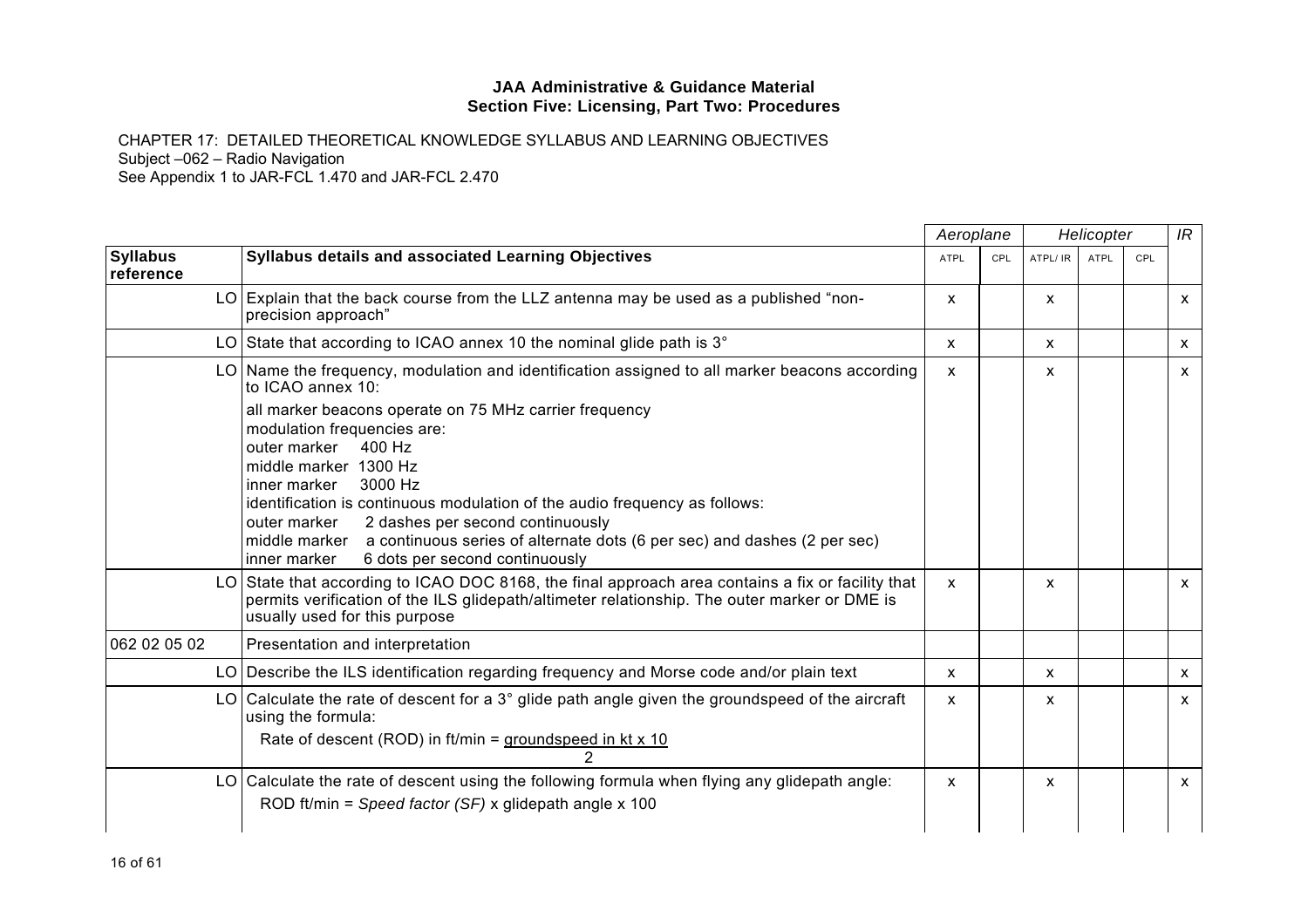|                              |                                                                                                                                         | Aeroplane    |     |              | Helicopter  |     | IR           |
|------------------------------|-----------------------------------------------------------------------------------------------------------------------------------------|--------------|-----|--------------|-------------|-----|--------------|
| <b>Syllabus</b><br>reference | Syllabus details and associated Learning Objectives                                                                                     | <b>ATPL</b>  | CPL | ATPL/ IR     | <b>ATPL</b> | CPL |              |
|                              | LO   Interpret the markers by sound, modulation, and frequency                                                                          | $\mathsf{x}$ |     | $\mathsf{x}$ |             |     | $\mathsf{x}$ |
|                              | LO State that the outer marker is coloured blue, the middle marker amber and the inner marker<br>white                                  | x            |     | X            |             |     | x            |
| LO.                          | State that in accordance with ICAO annex 10 an ILS installation has an automatic ground<br>monitoring system                            | X            |     | $\mathsf{x}$ |             |     | $\mathsf{x}$ |
|                              | LO State that the LLZ and GP monitoring system monitors any shift in the LLZ and GP mean<br>course line or reduction in signal strength | X            |     | $\mathsf{x}$ |             |     | $\mathsf{x}$ |
| LO I                         | State that a failure of either the LLZ or the GP to stay within predetermined limits will cause:                                        | $\mathsf{x}$ |     | X            |             |     | $\mathsf{x}$ |
|                              | removal of identification and navigation components from the carrier                                                                    |              |     |              |             |     |              |
|                              | radiation to cease                                                                                                                      |              |     |              |             |     |              |
|                              | a warning to be displayed at the designated control point                                                                               |              |     |              |             |     |              |
|                              | LO State that an ILS receiver has an automatic monitoring function                                                                      | $\mathsf{x}$ |     | $\mathsf{x}$ |             |     | X.           |
|                              | LO Describe the circumstances in which warning flags will appear for both the LLZ and the GP:                                           | X            |     | X            |             |     | X            |
|                              | absence of the carrier frequency                                                                                                        |              |     |              |             |     |              |
|                              | absence of the 90 and 150 Hz modulation simultaneously                                                                                  |              |     |              |             |     |              |
|                              | the percentage modulation of either the 90 or 150 Hz signal reduced to zero                                                             |              |     |              |             |     |              |
| LO I                         | Interpret the indications on a Course Deviation Indicator (CDI) and a Horizontal Situation<br>Indicator (HSI):                          | $\mathsf{x}$ |     | $\mathsf{x}$ |             |     | $\mathsf{x}$ |
|                              | full scale deflection of the CDI needle corresponds to approximately 2,5° displacement from<br>the ILS centre line                      |              |     |              |             |     |              |
|                              | full scale deflection on the GP corresponds to approximately 0,7° from the ILS GP centre<br>line                                        |              |     |              |             |     |              |
| LO I                         | Interpret the aircraft's position in relation to the extended runway centre line on a back-beam<br>approach                             | X            |     | X            |             |     | X            |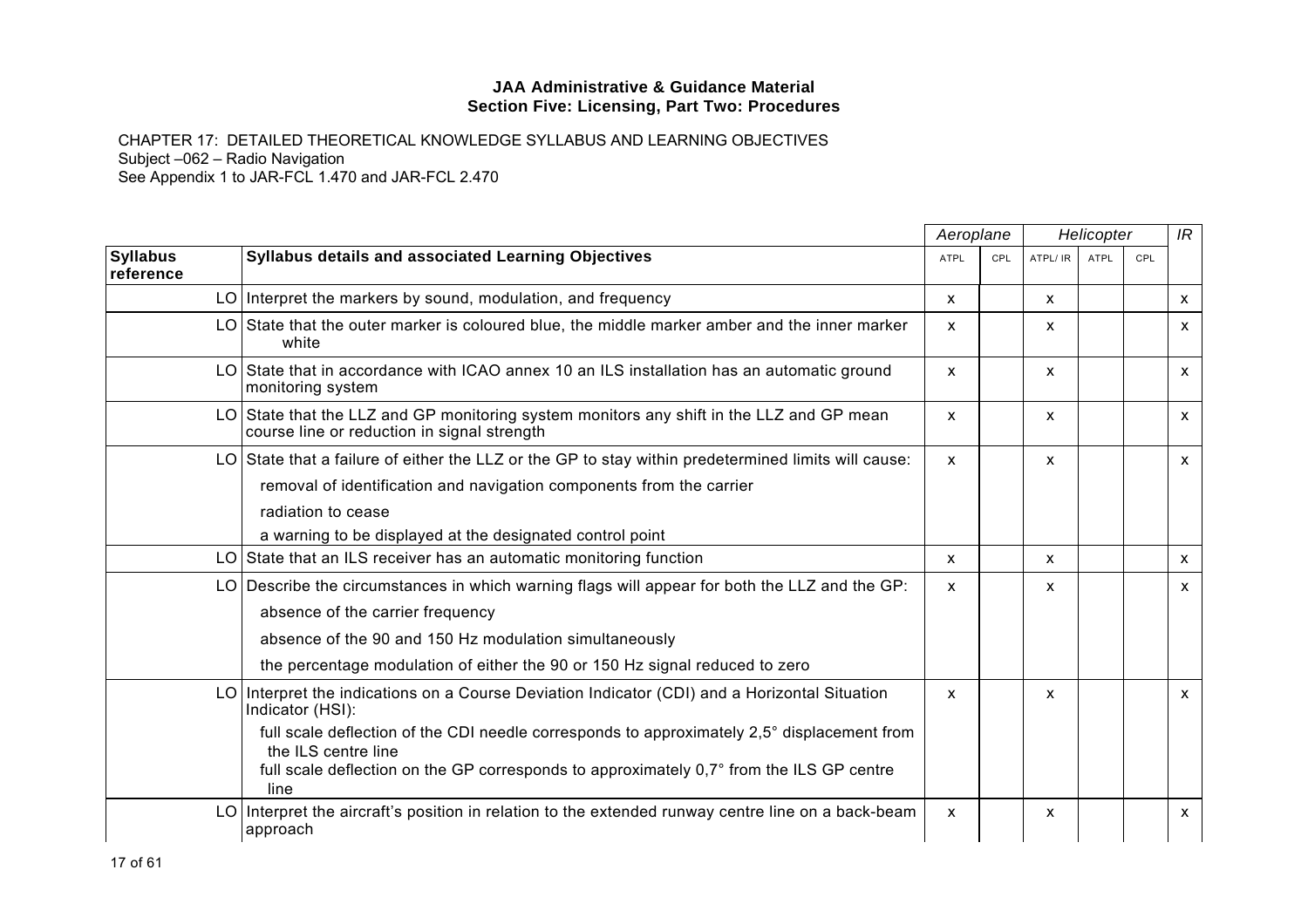|                              | Syllabus details and associated Learning Objectives                                                                                                                                                                                                                                                  |              | Aeroplane  |          | Helicopter  |     | IR           |
|------------------------------|------------------------------------------------------------------------------------------------------------------------------------------------------------------------------------------------------------------------------------------------------------------------------------------------------|--------------|------------|----------|-------------|-----|--------------|
| <b>Syllabus</b><br>reference |                                                                                                                                                                                                                                                                                                      | <b>ATPL</b>  | <b>CPL</b> | ATPL/ IR | <b>ATPL</b> | CPL |              |
|                              | LO Explain the setting of the course pointer of an HSI for front-beam and back-beam<br>approaches                                                                                                                                                                                                    | x            |            | X        |             |     | $\mathsf{x}$ |
| 062 02 05 03                 | Coverage and Range                                                                                                                                                                                                                                                                                   |              |            |          |             |     |              |
|                              | LO Sketch the standard coverage area of the LLZ and GP with angular sector limits in degrees<br>and distance limits from the transmitter in accordance with ICAO annex 10:                                                                                                                           | $\mathsf{x}$ |            | X        |             |     | $\mathsf{x}$ |
|                              | LLZ coverage area is 10° on either side of the centre line to a distance of 25 NM from the<br>runway, and 35° on either side of the centre line to a distance of 17 NM from the runway<br>GP coverage area is 8° on either side of the centre line to a distance of minimum 10 NM<br>from the runway |              |            |          |             |     |              |
| 062 02 05 04                 | Errors and accuracy                                                                                                                                                                                                                                                                                  |              |            |          |             |     |              |
|                              | LO Explain that ILS approaches are divided into facility performance categories defined in ICAO<br>annex 10                                                                                                                                                                                          | $\mathsf{x}$ |            | X        |             |     | $\mathsf{x}$ |
|                              | LO Define the following ILS operation categories:<br>Category I<br>Category II<br>Category IIIA<br>Category IIIB<br>Category IIIC                                                                                                                                                                    | X            |            | X        |             |     | $\mathsf{x}$ |
|                              | LO Ex plain that all category III ILS operations guidance information is provided from the<br>coverage limits of the facility to, and along, the surface of the runway                                                                                                                               | x            |            | X        |             |     | $\mathsf{x}$ |
|                              | LO Explain why the accuracy requirements are progressively higher for CAT I, CAT II and CAT<br><b>III ILS</b>                                                                                                                                                                                        | X            |            | X        |             |     | $\mathsf{x}$ |
|                              | LO State the vertical accuracy requirements above the threshold for CAT I, II and III for the<br>signals of the ILS ground installation                                                                                                                                                              | X            |            | X        |             |     | $\mathsf{x}$ |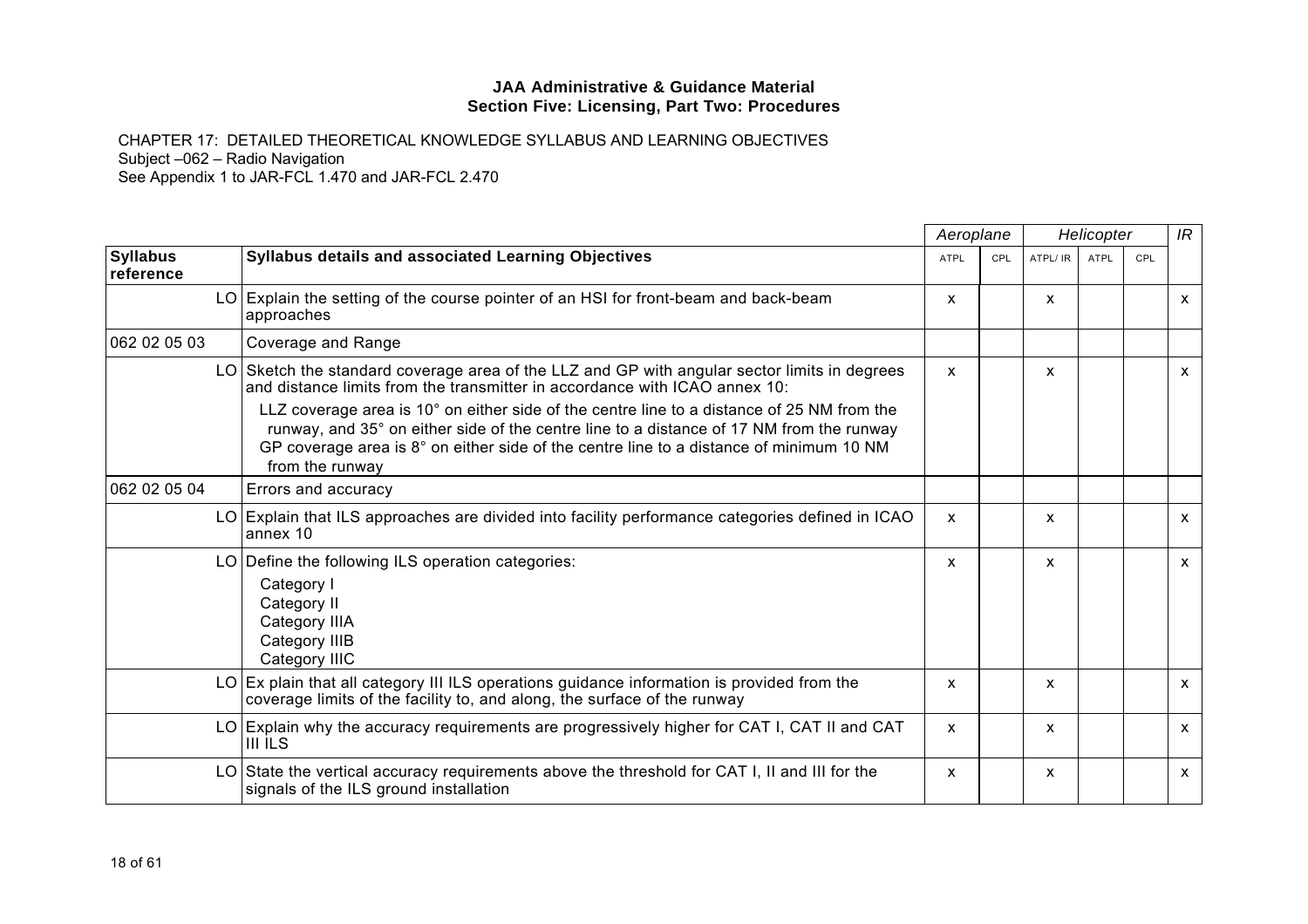|                              |                                                                                                                                                                                                                                                                                                                                                                                                                       | Aeroplane    |            |              | Helicopter  |     | IR           |
|------------------------------|-----------------------------------------------------------------------------------------------------------------------------------------------------------------------------------------------------------------------------------------------------------------------------------------------------------------------------------------------------------------------------------------------------------------------|--------------|------------|--------------|-------------|-----|--------------|
| <b>Syllabus</b><br>reference | <b>Syllabus details and associated Learning Objectives</b>                                                                                                                                                                                                                                                                                                                                                            | <b>ATPL</b>  | <b>CPL</b> | ATPL/ IR     | <b>ATPL</b> | CPL |              |
|                              | LO Explain the following in accordance with ICAO DOC 8168:                                                                                                                                                                                                                                                                                                                                                            | $\mathsf{x}$ |            | $\mathsf{x}$ |             |     | $\mathsf{x}$ |
|                              | The accuracy the pilot has to fly the ILS localiser to be considered established on an ILS<br>track is within half full scale deflection of the required track<br>The aircraft has to be established within half scale deflection of the LLZ before starting<br>descent on the GP<br>The pilot has to fly the ILS GP to a maximum of half scale fly-up deflection of the GP in<br>order to stay in protected airspace |              |            |              |             |     |              |
|                              | LO State that if a pilot deviates by more than half scale deflection on the LLZ or by more than<br>half course fly-up deflection on the GP, an immediate missed approach should be executed,<br>because obstacle clearance may no longer be guaranteed                                                                                                                                                                | $\mathsf{x}$ |            | X            |             |     | X            |
|                              | LO Describe ILS beam bends. Deviations from the nominal position of the LLZ and GP<br>respectively. They are ascertained by flight test.                                                                                                                                                                                                                                                                              | X            |            | X            |             |     | X            |
|                              | LO Explain multipath interference. Reflections from large objects within the ILS coverage area                                                                                                                                                                                                                                                                                                                        | X            |            | X            |             |     | $\mathsf{x}$ |
| 062 02 05 05                 | Factors affecting range and accuracy                                                                                                                                                                                                                                                                                                                                                                                  |              |            |              |             |     |              |
|                              | LO Define the ILS critical Area. An area of defined dimensions about the LLZ and GP antennas<br>where vehicles, including aircraft, are excluded during all ILS operations                                                                                                                                                                                                                                            | $\mathsf{x}$ |            | $\mathsf{x}$ |             |     | $\mathsf{x}$ |
|                              | LO Define the ILS sensitive area. An area extending beyond the critical area where the parking<br>and/or movement of vehicles, including aircraft, is controlled to prevent the possibility of<br>unacceptable interference to the ILS signal during ILS operations                                                                                                                                                   | $\mathsf{x}$ |            | X            |             |     | $\mathsf{x}$ |
|                              | LO Describe the effect of FM broadcast stations that transmit on frequencies just below 108<br><b>MHz</b>                                                                                                                                                                                                                                                                                                             | $\mathsf{x}$ |            | $\mathsf{x}$ |             |     | $\mathsf{x}$ |
| 062 02 06 00                 | <b>MLS</b>                                                                                                                                                                                                                                                                                                                                                                                                            |              |            |              |             |     |              |
| 062 02 06 01                 | Principles                                                                                                                                                                                                                                                                                                                                                                                                            |              |            |              |             |     |              |
|                              | LO State that according to ICAO annex 10, MLS is a precision approach and landing system<br>operating in the S band on 200 channels assigned on the frequencies between 5031,0 -<br>5090,7 MHz with 300 kHz spacing                                                                                                                                                                                                   | $\mathsf{x}$ |            | $\mathsf{x}$ |             |     | $\mathsf{x}$ |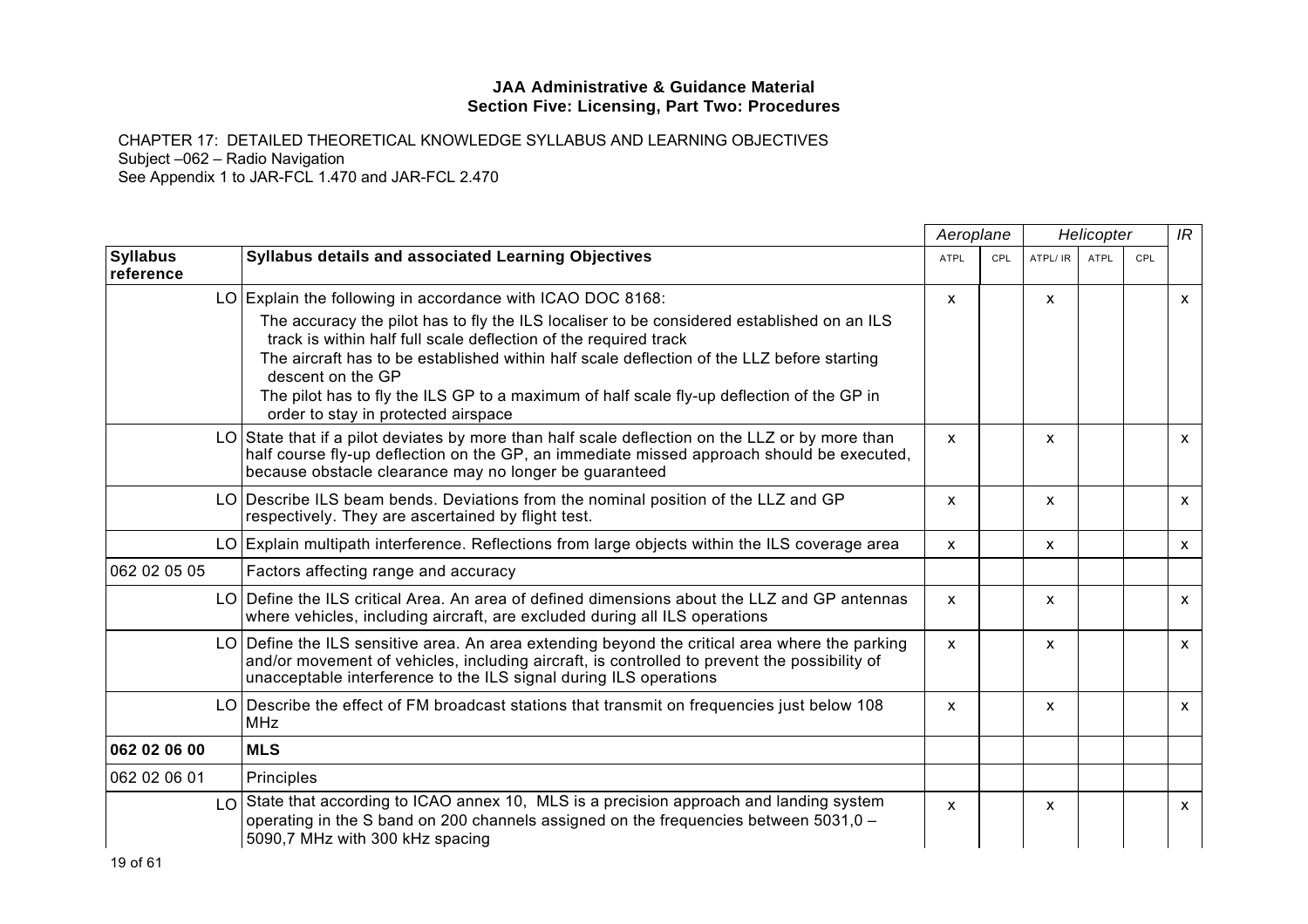|                              |                                                                                                                                                                                                                                                                                                                                                                                                                                                                                                                                                                                                                                                                                                                                                  | Aeroplane    |            |         | Helicopter |     | IR           |
|------------------------------|--------------------------------------------------------------------------------------------------------------------------------------------------------------------------------------------------------------------------------------------------------------------------------------------------------------------------------------------------------------------------------------------------------------------------------------------------------------------------------------------------------------------------------------------------------------------------------------------------------------------------------------------------------------------------------------------------------------------------------------------------|--------------|------------|---------|------------|-----|--------------|
| <b>Syllabus</b><br>reference | Syllabus details and associated Learning Objectives                                                                                                                                                                                                                                                                                                                                                                                                                                                                                                                                                                                                                                                                                              | <b>ATPL</b>  | <b>CPL</b> | ATPL/IR | ATPL       | CPL |              |
|                              | $LO$ State that MLS is a time division multiplex system operating on a common frequency with time<br>synchronisation of the transmission from ground equipment serving a particular runway,<br>assuring interference-free operation                                                                                                                                                                                                                                                                                                                                                                                                                                                                                                              | $\mathsf{x}$ |            | X       |            |     | $\mathsf{X}$ |
| LO I                         | State that in connection with MLS a precision DME (DME/P) is used, which is more accurate<br>than the normal DME                                                                                                                                                                                                                                                                                                                                                                                                                                                                                                                                                                                                                                 | $\mathsf{x}$ |            | X       |            |     | $\mathsf{x}$ |
|                              | $\log$ State and describe the main components of MLS according to ICAO annex 10 as follows:<br>Basic MLS:<br>approach azimuth equipment provides guidance in the horizontal plane with reference to a<br>pre-programmed horizontal approach path<br>approach elevation equipment providing guidance in the vertical plane with reference to a pre-<br>programmed vertical approach path<br>basic DME equipment providing distance information<br>means of transmitting essential data words<br>Expanded MLS:<br>Back azimuth equipment provides guidance during missed approaches<br>DME/P equipment provides the distance information<br>Flare elevation equipment provides guidance throughout the flare and roll-out phase of the<br>approach | $\mathsf{x}$ |            | X       |            |     | $\mathsf{X}$ |
| LO                           | State that the information transmitted by MLS is divided into the following functions:<br>Approach azimuth guidance<br>Back azimuth guidance<br>Elevation guidance<br>Flare guidance<br>Basic data<br>Auxiliary data                                                                                                                                                                                                                                                                                                                                                                                                                                                                                                                             | $\mathsf{x}$ |            | X       |            |     | $\mathsf{x}$ |
| LO.                          | State that each function is transmitted in sequence preceded by a "pre-amble" signal to<br>identify the particular function of the system                                                                                                                                                                                                                                                                                                                                                                                                                                                                                                                                                                                                        | $\mathsf{x}$ |            | x       |            |     | $\mathsf{X}$ |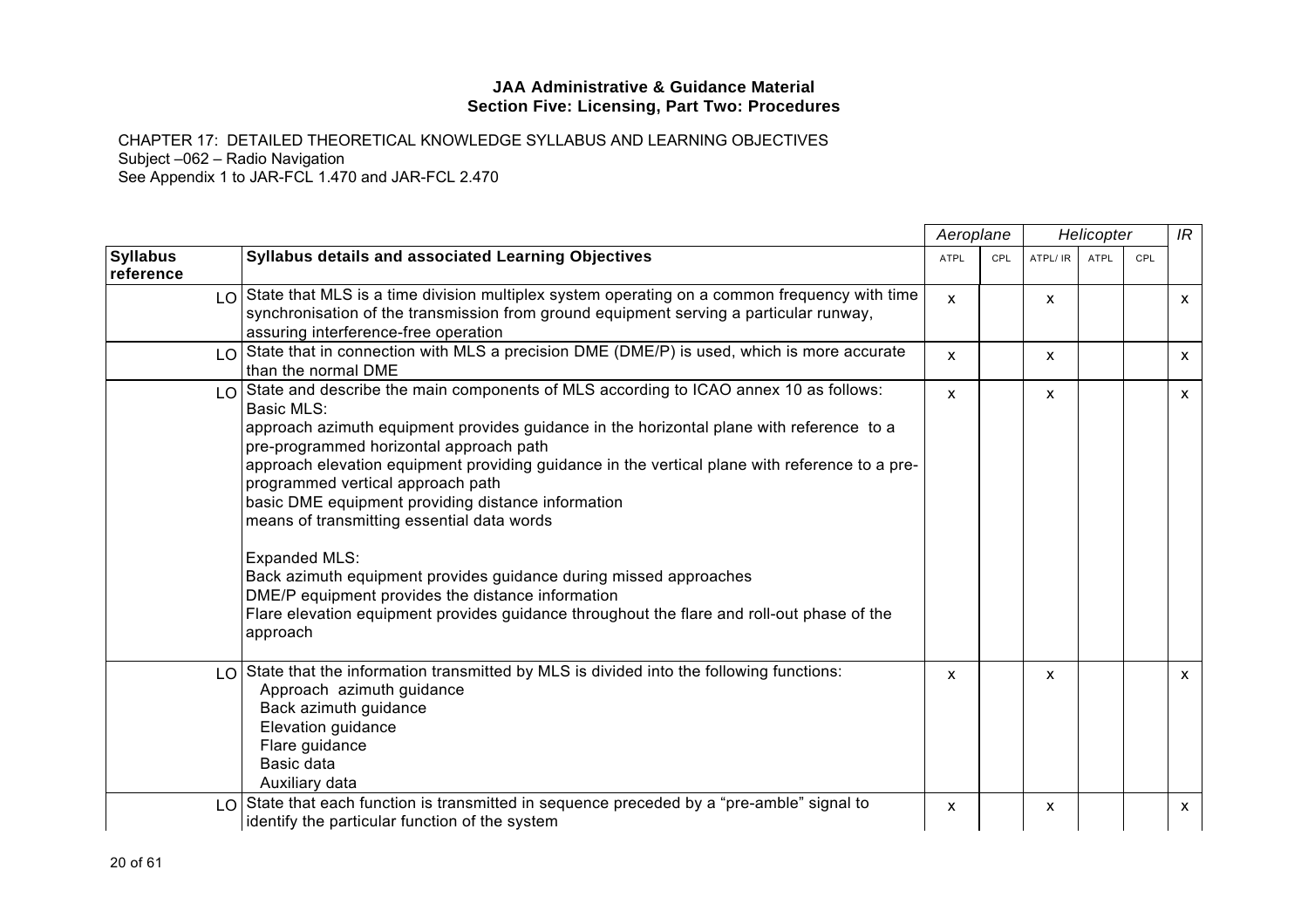|                              |                                                                                                                                                                                                                                                                                     | Aeroplane    |            |          | Helicopter  |     | IR           |
|------------------------------|-------------------------------------------------------------------------------------------------------------------------------------------------------------------------------------------------------------------------------------------------------------------------------------|--------------|------------|----------|-------------|-----|--------------|
| <b>Syllabus</b><br>reference | <b>Syllabus details and associated Learning Objectives</b>                                                                                                                                                                                                                          | <b>ATPL</b>  | <b>CPL</b> | ATPL/ IR | <b>ATPL</b> | CPL |              |
|                              | LO State that the following information is provided by MLS:<br>Horizontal course guidance during the approach<br>Vertical course guidance for departure and missed approach<br>DME distance<br>Transmission of special information regarding the system and the approach conditions | $\mathsf{x}$ |            | X        |             |     | $\mathsf{X}$ |
|                              | LO Principle of operation:<br>Time referenced scanning beam<br>Elevation and azimuth antennae<br>TO and FRO scan<br>Constant angular velocity<br>Time interval<br>Angular deviation from desired course and desired elevation<br>DME/P<br>Three dimensional position                | $\mathsf{x}$ |            | X        |             |     | $\mathsf{x}$ |
| 062 02 06 02                 | Presentation and interpretation                                                                                                                                                                                                                                                     |              |            |          |             |     |              |
|                              | LO Interpret the display on aircraft equipment designed to continuously show the position of the<br>aircraft, in relation to a pre=selected course and glide path along with distance information,<br>during approach and departure                                                 | $\mathsf{x}$ |            | X        |             |     | $\mathsf{x}$ |
|                              | $LO$ Define the special data as consisting of:<br>Station identification<br>System condition<br>Runway condition<br>Weather information                                                                                                                                             | X            |            | X        |             |     | $\mathsf{x}$ |
|                              | LO Explain that segmented approaches can be carried out with a presentation showing two<br>cross bars directed by a computer which has been programmed with the approach to be<br>flown                                                                                             | $\mathsf{x}$ |            | X        |             |     | $\mathsf{x}$ |
|                              | LO State that segmented and curved approaches can only by executed with DME/P installed                                                                                                                                                                                             | X            |            | x        |             |     | $\mathsf{x}$ |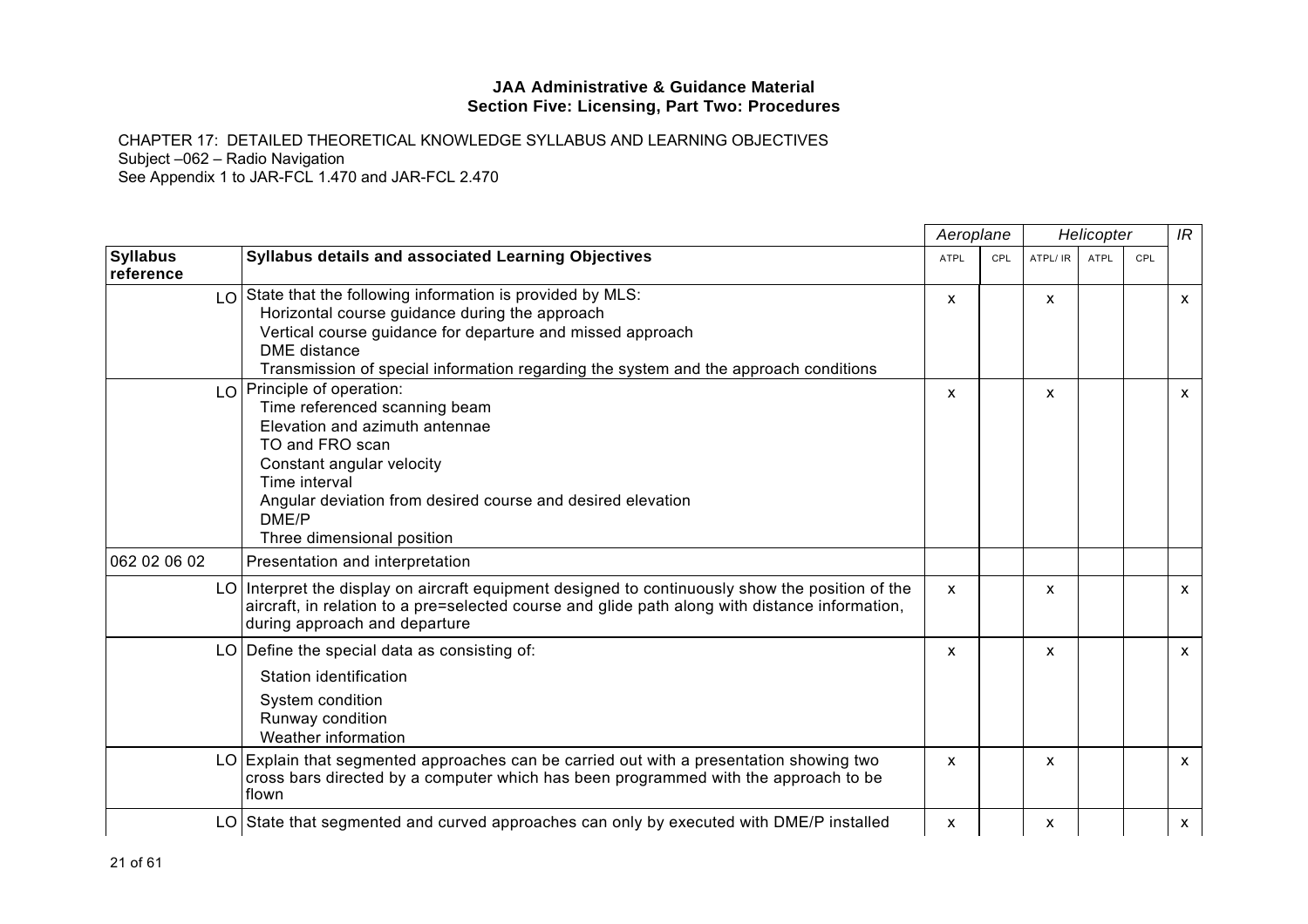|                              |                                                                                                                                                                                                                                                           | Aeroplane    |            |              | Helicopter  | IR  |                           |
|------------------------------|-----------------------------------------------------------------------------------------------------------------------------------------------------------------------------------------------------------------------------------------------------------|--------------|------------|--------------|-------------|-----|---------------------------|
| <b>Syllabus</b><br>reference | <b>Syllabus details and associated Learning Objectives</b>                                                                                                                                                                                                | <b>ATPL</b>  | <b>CPL</b> | ATPL/ IR     | <b>ATPL</b> | CPL |                           |
|                              | LO Explain that MLS without DME/P gives an ILS look-alike straight line approach                                                                                                                                                                          | $\mathsf{x}$ |            | X            |             |     | $\boldsymbol{\mathsf{x}}$ |
|                              | LO Explain that some aircraft are equipped with a multi mode receiver (MMR) in order to be able<br>to receive ILS, MLS and GPS                                                                                                                            | X            |            | X            |             |     | $\mathsf{x}$              |
| 062 02 06 03                 | Coverage and Range                                                                                                                                                                                                                                        |              |            |              |             |     |                           |
|                              | LO   Describe the coverage area for the approach direction as being within a sector of $\pm$ 40° of<br>the centre line out to a range of 20 NM from the threshold (according to ICAO annex 10)                                                            | $\mathsf{x}$ |            | X            |             |     | $\mathsf{x}$              |
| 062 02 06 04                 | Errors and accuracy                                                                                                                                                                                                                                       | $\mathsf{x}$ |            | $\mathsf{x}$ |             |     | $\mathsf{x}$              |
|                              | LO Define the accuracy the pilot has to fly the MLS azimuth in order to be considered<br>established on an MLS track according to ICAO DOC 8168. Within half full scale deflection<br>of the required track.                                              | X            |            | X            |             |     | $\mathsf{x}$              |
|                              | LO State that the aircraft has to be established within half scale deflection of the azimuth before<br>descent is initiated on MLS elevation angle.                                                                                                       | $\mathbf{x}$ |            | $\mathsf{x}$ |             |     | $\mathsf{x}$              |
|                              | $LO$ Define the accuracy the pilot has to fly the MLS elevation angle in order to stay in protected<br>airspace according to ICAO DOC 8168. Maximum half scale fly-up deflection of MLS elevation<br>angle.                                               | $\mathsf{x}$ |            | X            |             |     | $\mathsf{x}$              |
|                              | $LO$ State that if the pilot deviate more than half scale deflection on the azimuth or more than half<br>course fly up deflection on the MLS elevation angle, an immediately missed approach should<br>be executed, as obstacle clearance may not exist.  | X            |            | x            |             |     | $\mathsf{x}$              |
|                              | $\lfloor 0 \rfloor$ State that according to ICAO DOC 8168, the final approach area contains a fix or facility that<br>permits verification of the MLS elevation angle/altimeter relationship. The outer marker or<br>DME is usually used for this purpose | X            |            | x            |             |     | $\mathsf{x}$              |
| 062 02 06 05                 | Factors affecting range and accuracy                                                                                                                                                                                                                      |              |            |              |             |     |                           |
|                              | LO MLS multipath interference. Due to reflections from large reflecting objects within the MLS<br>coverage area.                                                                                                                                          | $\mathsf{x}$ |            | $\mathsf{x}$ |             |     | $\mathsf{x}$              |
|                              | LO Define the MLS critical area. An area of defined dimensions about the localiser and glidepath<br>antennas where vehicles, including aircraft, are excluded during all MLS operations.                                                                  | $\mathsf{x}$ |            | X            |             |     | $\mathsf{x}$              |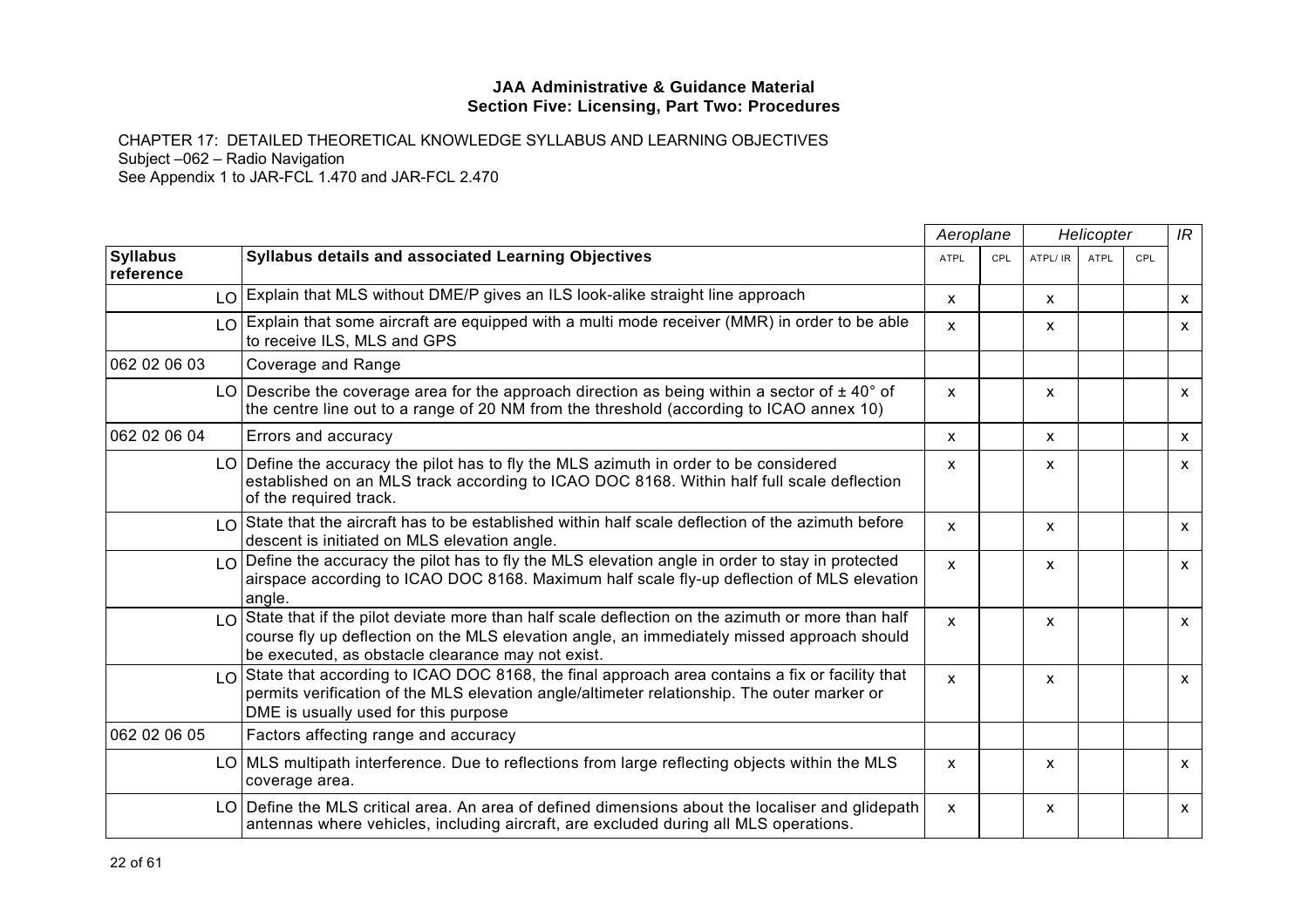|                              |                                                                                                                                                                                                                                                                     | Aeroplane    |              |              | Helicopter                |                           | IR |
|------------------------------|---------------------------------------------------------------------------------------------------------------------------------------------------------------------------------------------------------------------------------------------------------------------|--------------|--------------|--------------|---------------------------|---------------------------|----|
| <b>Syllabus</b><br>reference | Syllabus details and associated Learning Objectives                                                                                                                                                                                                                 | <b>ATPL</b>  | CPL          | ATPL/ IR     | <b>ATPL</b>               | CPL                       |    |
|                              | LO Define the MLS sensitive area. An area extending beyond the critical area where the parking<br>and/or movement of vehicles, including aircraft, is controlled to prevent the possibility of<br>unacceptable interference to the MLS signal during MLS operations | $\mathsf{x}$ |              | X            |                           |                           | x  |
| 062 03 00 00                 | <b>RADAR</b>                                                                                                                                                                                                                                                        |              |              |              |                           |                           |    |
| 062 03 01 00                 | Pulse techniques and associated terms                                                                                                                                                                                                                               |              |              |              |                           |                           |    |
| LO I                         | Name the different applications of radar with respect to ATC, MET observations and airborne<br>weather radar                                                                                                                                                        | $\mathsf{x}$ | $\mathsf{x}$ | X            | $\mathsf{x}$              | X                         | x  |
| LO.                          | Describe the pulse technique and echo principle on which primary radar systems are based.                                                                                                                                                                           | $\mathsf{x}$ | X            | $\mathsf{x}$ | X                         | $\boldsymbol{\mathsf{x}}$ | X  |
| LO                           | Explain the relationship between the maximum theoretical range and the pulse repetition<br>frequency (PRF)                                                                                                                                                          | X            | X            | X            | $\mathsf{x}$              | X                         | X  |
| LO.                          | Calculate the maximum theoretical unambiguous range if the PRF is given using the<br>formula: range in $km = \frac{300\,000}{PRF \times 2}$                                                                                                                         | X            | $\mathsf{x}$ | X            | X                         | X                         | X. |
|                              | LO Calculate the PRF if the maximum theoretical unambiguous range of the radar is given using<br>the formula: $PRF = \frac{300000}{\ }$<br>$\frac{1}{\text{range}(km)\times 2}$                                                                                     | $\mathsf{x}$ | X            | X            | $\boldsymbol{\mathsf{x}}$ | X                         | x  |
|                              | $LO$ Explain that pulse length defines the minimum range of a radar                                                                                                                                                                                                 | X            | X            | X.           | X                         | X                         | X  |
| LO.                          | Explain the need to harmonise the rotation speed of the antenna, the pulse length and the<br>pulse repetition frequency for range.                                                                                                                                  | X            | X            | X            | X                         | X                         | X  |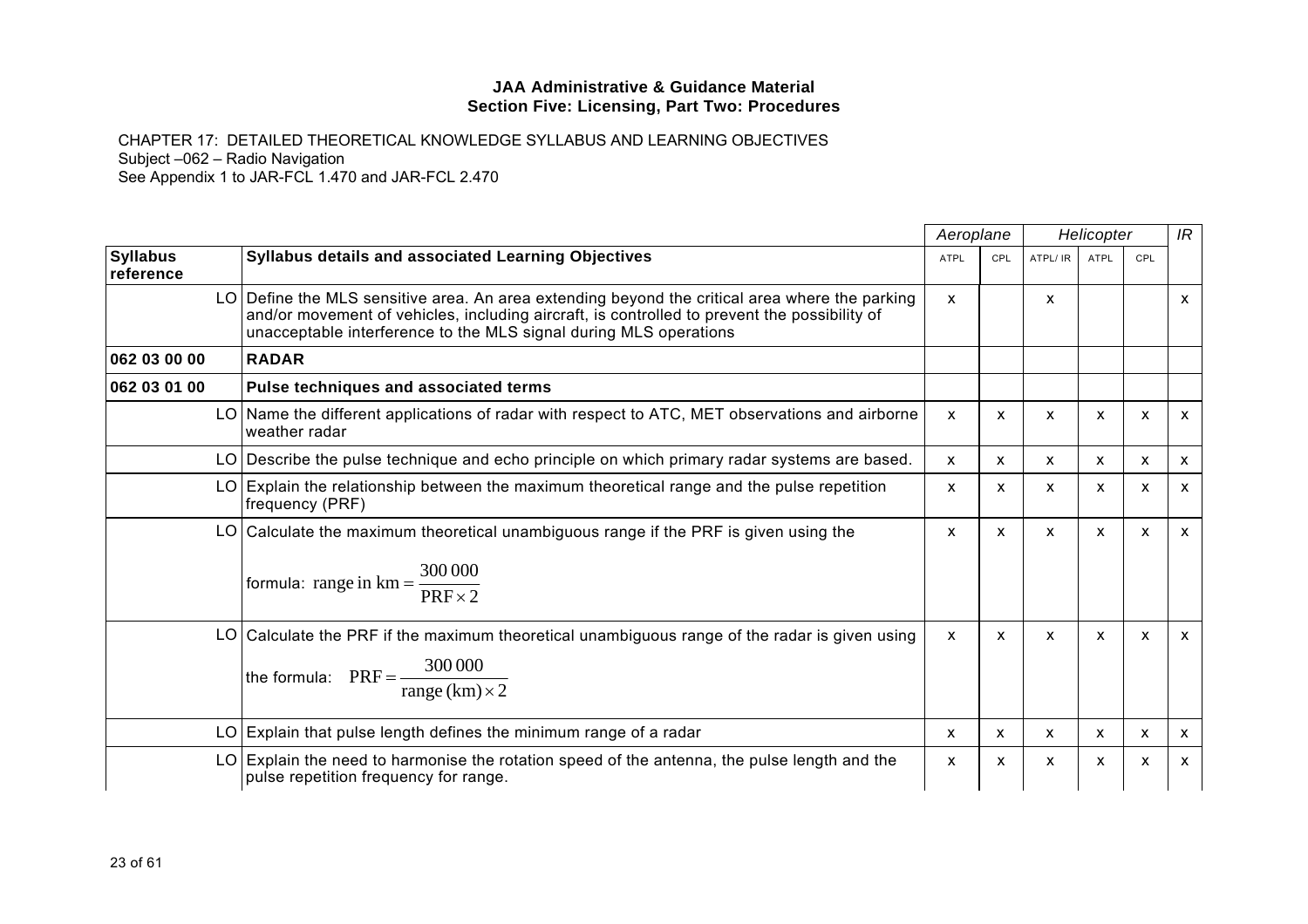|                              |                                                                                                                                                                                                                                                  | Aeroplane    |     | Helicopter                |              |              | IR                        |
|------------------------------|--------------------------------------------------------------------------------------------------------------------------------------------------------------------------------------------------------------------------------------------------|--------------|-----|---------------------------|--------------|--------------|---------------------------|
| <b>Syllabus</b><br>reference | Syllabus details and associated Learning Objectives                                                                                                                                                                                              | <b>ATPL</b>  | CPL | ATPL/ IR                  | ATPL         | CPL          |                           |
|                              | $\log$ Describe, in general terms, the effects of the following factors with respect to the quality of the<br>target depiction on the radar display:<br>atmospheric conditions; super refraction and sub refraction<br>attenuation with distance | $\mathsf{x}$ | X   | X                         | $\mathsf{x}$ | $\mathsf{x}$ | $\mathsf{x}$              |
|                              | condition and size of the reflecting surface                                                                                                                                                                                                     |              |     |                           |              |              |                           |
| 062 03 02 00                 | <b>Ground Radar</b>                                                                                                                                                                                                                              |              |     |                           |              |              |                           |
| 062 03 02 01                 | Principles                                                                                                                                                                                                                                       |              |     |                           |              |              |                           |
|                              | LO Explain that primary radar provides bearing and distance of targets.                                                                                                                                                                          | X            |     | $\mathsf{x}$              | X            |              | $\boldsymbol{\mathsf{x}}$ |
|                              | LO Explain that primary ground radar is used to detect aircraft that are not equipped with a<br>secondary radar transponder.                                                                                                                     | X            |     | X                         | X            |              | $\mathsf{x}$              |
|                              | $\log$ Explain why Moving Target Indicator (MTI) is used                                                                                                                                                                                         | X            |     | $\mathsf{x}$              | X            |              | $\mathsf{x}$              |
| 062 03 02 02                 | Presentation and interpretation                                                                                                                                                                                                                  |              |     |                           |              |              |                           |
|                              | LO State that modern ATC systems use computer generated display.                                                                                                                                                                                 | X            |     | $\mathsf{x}$              | $\mathsf{x}$ |              | $\boldsymbol{\mathsf{X}}$ |
|                              | LO Explain that the radar display enables the ATS controller to provide information, surveillance<br>or guidance service.                                                                                                                        | X            |     | X                         | X            |              | $\mathsf{x}$              |
| 062 03 03 00                 | <b>Airborne Weather Radar</b>                                                                                                                                                                                                                    |              |     |                           |              |              |                           |
| 062 03 03 01                 | Principles                                                                                                                                                                                                                                       |              |     |                           |              |              |                           |
|                              | LO List the two main tasks of the weather radar in respect of weather and navigation                                                                                                                                                             | X            |     | $\boldsymbol{\mathsf{x}}$ | $\mathsf{x}$ |              | $\mathsf{x}$              |
|                              | LO State the wavelength (approx 3 cm) wavelength and frequency of most AWRs (approx 9<br>GHz)                                                                                                                                                    | X            |     | X                         | X            |              | $\mathsf{x}$              |
| LO I                         | Explain how the antenna is attitude-stabilised in relation to the horizontal plane using the<br>aircraft's attitude reference system                                                                                                             | X            |     | X                         | $\mathsf{x}$ |              | $\mathsf{x}$              |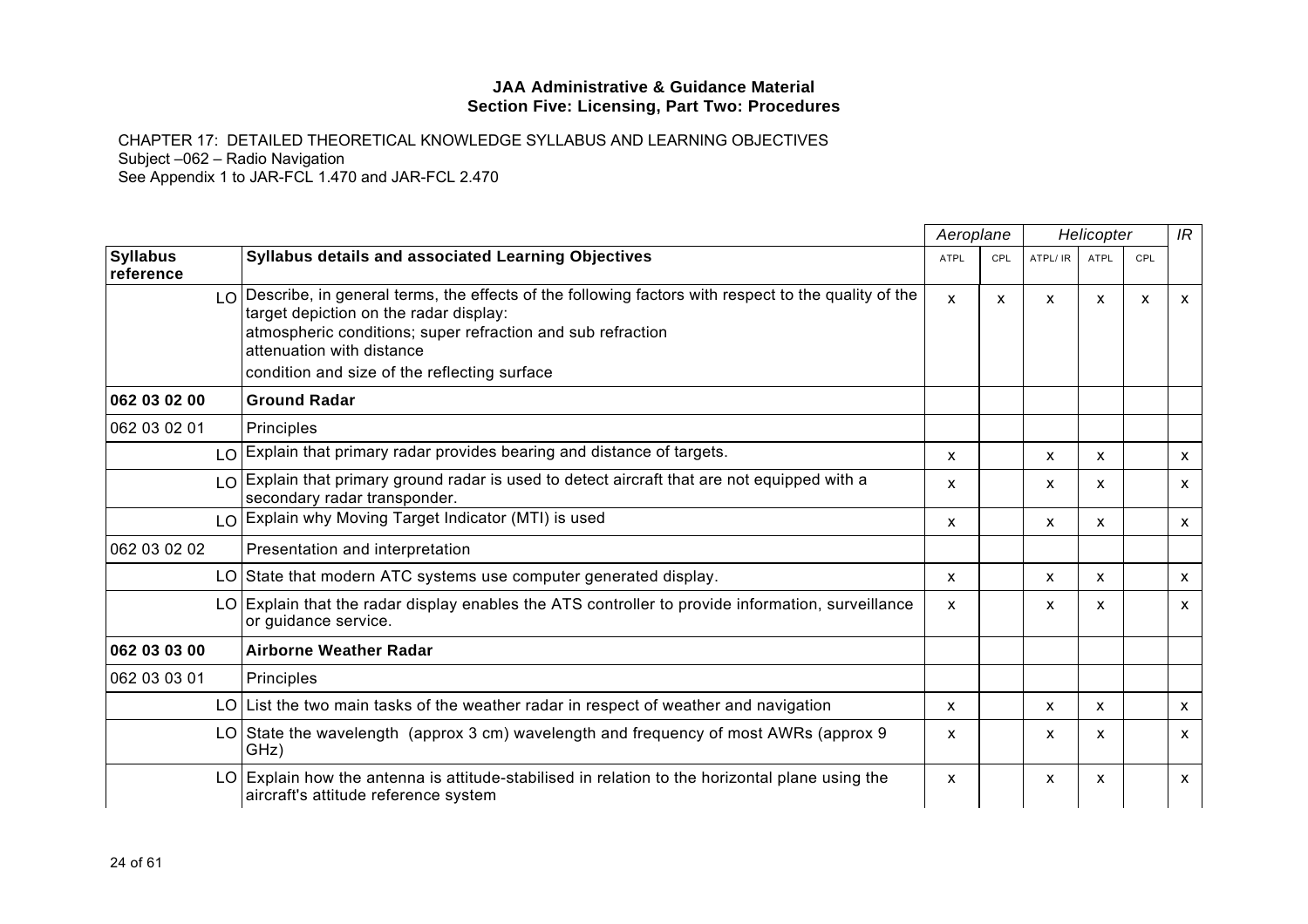|                              |                                                                                                                                                                                                                        | Aeroplane |     | Helicopter   |                           |     | IR           |
|------------------------------|------------------------------------------------------------------------------------------------------------------------------------------------------------------------------------------------------------------------|-----------|-----|--------------|---------------------------|-----|--------------|
| <b>Syllabus</b><br>reference | Syllabus details and associated Learning Objectives                                                                                                                                                                    | ATPL      | CPL | ATPL/ IR     | ATPL                      | CPL |              |
|                              | LO Explain that in older AWR have two different radiation patterns which can be produced by a<br>single antenna, one for mapping (cosecant squared) and the other for weather (pencil/cone<br>shaped)                  | X         |     | X            | $\mathsf{x}$              |     | $\mathsf{x}$ |
|                              | LO Describe the cone shaped pencil beam of about $3^{\circ}$ to $5^{\circ}$ beam width used for weather<br>depiction                                                                                                   | X         |     | X            | X                         |     | $\mathsf{x}$ |
|                              | LO Explain that in modern AWRs a single radiation pattern is used for both mapping and<br>weather with the scanning angle being changed between them                                                                   | X         |     | X            | $\mathsf{x}$              |     | $\mathsf{x}$ |
| 062 03 03 02                 | Presentation and interpretation                                                                                                                                                                                        |           |     |              |                           |     |              |
|                              | LO Explain the functions of the following different modes on the radar control panel<br>Off/on switch<br>Function switch, with modes WX, WX+T and MAP.<br>Gain control setting (auto/manual)<br>Tilt/auto tilt switch. | x         |     | X            | $\mathsf{x}$              |     | $\mathsf{x}$ |
|                              | $\log$ Name, for areas of differing reflection intensity, the colour gradations (green, yellow, red and<br>magenta) indicating the increasing intensity of precipitation                                               | x         |     | X            | X                         |     | $\mathsf{x}$ |
|                              | $\log$ Illustrate the use of azimuth marker lines and range lines in respect of the relative bearing and<br>the distance to a thunderstorm or to a landmark on the screen                                              | X         |     | X            | x                         |     | $\mathsf{x}$ |
| 062 03 03 03                 | Coverage and Range                                                                                                                                                                                                     |           |     |              |                           |     |              |
|                              | LO Explain how the radar is used for weather detection and for mapping (range, tilt and gain if<br>available)                                                                                                          | x         |     | X            | X                         |     | $\mathsf{x}$ |
| 062 03 03 04                 | Errors, accuracy, limitations                                                                                                                                                                                          |           |     |              |                           |     | $\mathsf{x}$ |
|                              | LO Explain why AWR should be used with extreme caution when on the ground                                                                                                                                              | X         |     | $\mathsf{x}$ | $\boldsymbol{\mathsf{x}}$ |     | $\mathsf{x}$ |
| 062 03 03 05                 | Factors affecting range and accuracy                                                                                                                                                                                   |           |     |              |                           |     |              |
|                              | LO Explain the danger of the area behind heavy rain (shadow area) where no radar waves will<br>penetrate                                                                                                               | x         |     | X            | X                         |     | $\mathsf{x}$ |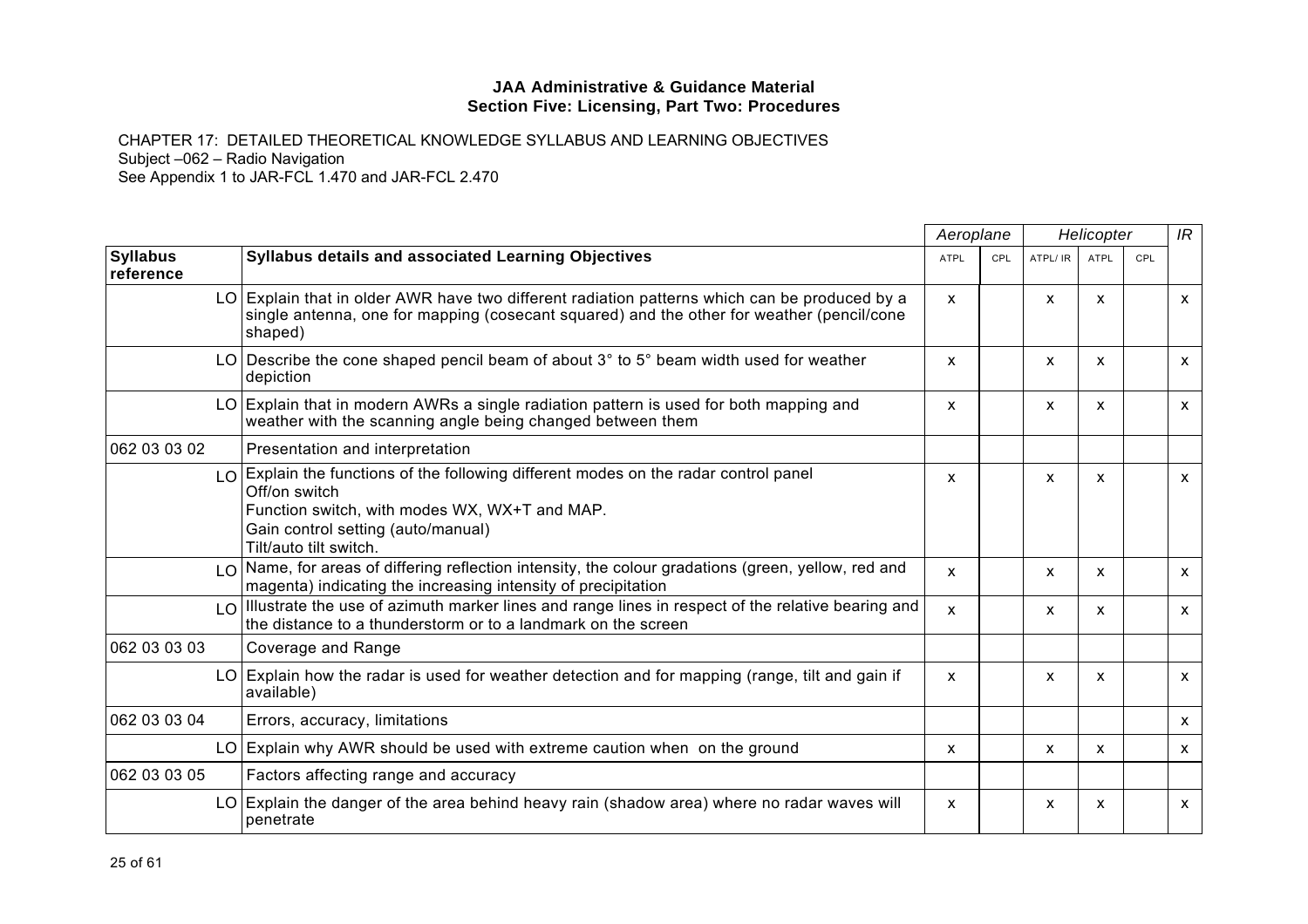|                              |                                                                                                                                                                                  |              | Aeroplane    | Helicopter |              |                           | IR           |
|------------------------------|----------------------------------------------------------------------------------------------------------------------------------------------------------------------------------|--------------|--------------|------------|--------------|---------------------------|--------------|
| <b>Syllabus</b><br>reference | Syllabus details and associated Learning Objectives                                                                                                                              | <b>ATPL</b>  | <b>CPL</b>   | ATPL/ IR   | <b>ATPL</b>  | CPL                       |              |
|                              | LO Explain why the tilt setting should be higher when the aircraft descends to a lower altitude                                                                                  | x            |              | X          | X            |                           | $\mathsf{x}$ |
| LO.                          | Explain why the tilt setting should be lower when the aircraft climbs to a higher altitude                                                                                       | X            |              | X          | $\mathsf{x}$ |                           | $\mathsf{x}$ |
|                              | LO Explain why a thunderstorm may not be detected when the tilt is set too high                                                                                                  | x            |              | X          | $\mathsf{x}$ |                           | $\mathsf{x}$ |
| 062 03 03 06                 | Application for navigation                                                                                                                                                       |              |              |            |              |                           |              |
|                              | LO Describe the navigation function of the radar in the mapping mode                                                                                                             | x            |              | X          | x            |                           | $\mathsf{x}$ |
| LO                           | Describe the use of the weather radar to avoid a thunderstorm (Cb)                                                                                                               | x            |              | X          | X            |                           | X            |
|                              | LO Explain how turbulence (not CAT) can be detected by a modern weather radar                                                                                                    | X            |              | X          | $\mathsf{x}$ |                           | $\mathsf{x}$ |
|                              | LO Explain how windshear can be detected by a modern weather radar                                                                                                               | x            |              | X          | x            |                           | X            |
| 062 03 04 00                 | <b>Secondary Surveillance Radar and transponder</b>                                                                                                                              |              |              |            |              |                           |              |
| 062 03 04 01                 | Principles                                                                                                                                                                       |              |              |            |              |                           |              |
|                              | LO Explain that the Air Traffic Control (ATC) system is based on the replies provided by the<br>airborne transponders in response to interrogations from the ATC secondary radar | X            | X            | X          | $\mathsf{x}$ | $\mathsf{x}$              | $\mathsf{x}$ |
| LO.                          | Explain that the ground ATC secondary radar uses techniques which provide the ATC with<br>information that cannot be acquired by primary radar                                   | X            | X            | X          | $\mathsf{x}$ | $\mathsf{x}$              | $\mathsf{x}$ |
| LO                           | Explain that an airborne transponder provides coded reply signals in response to<br>interrogation signals from the ground secondary radar and from aircraft equipped with TCAS.  | $\mathsf{x}$ | X            | X          | $\mathsf{x}$ | X                         | $\mathsf{x}$ |
|                              | LO Explain the advantages of SSR over a primary radar                                                                                                                            | X            | $\mathsf{x}$ | X          | $\mathsf{x}$ | $\boldsymbol{\mathsf{x}}$ | $\mathsf{x}$ |
| 062 03 04 02                 | Modes and codes                                                                                                                                                                  |              |              |            |              |                           |              |
|                              | LO Explain that the interrogator transmits its interrogations in the form of a series of pulses.                                                                                 | X            | X            | X          | x            | X                         | $\mathsf{x}$ |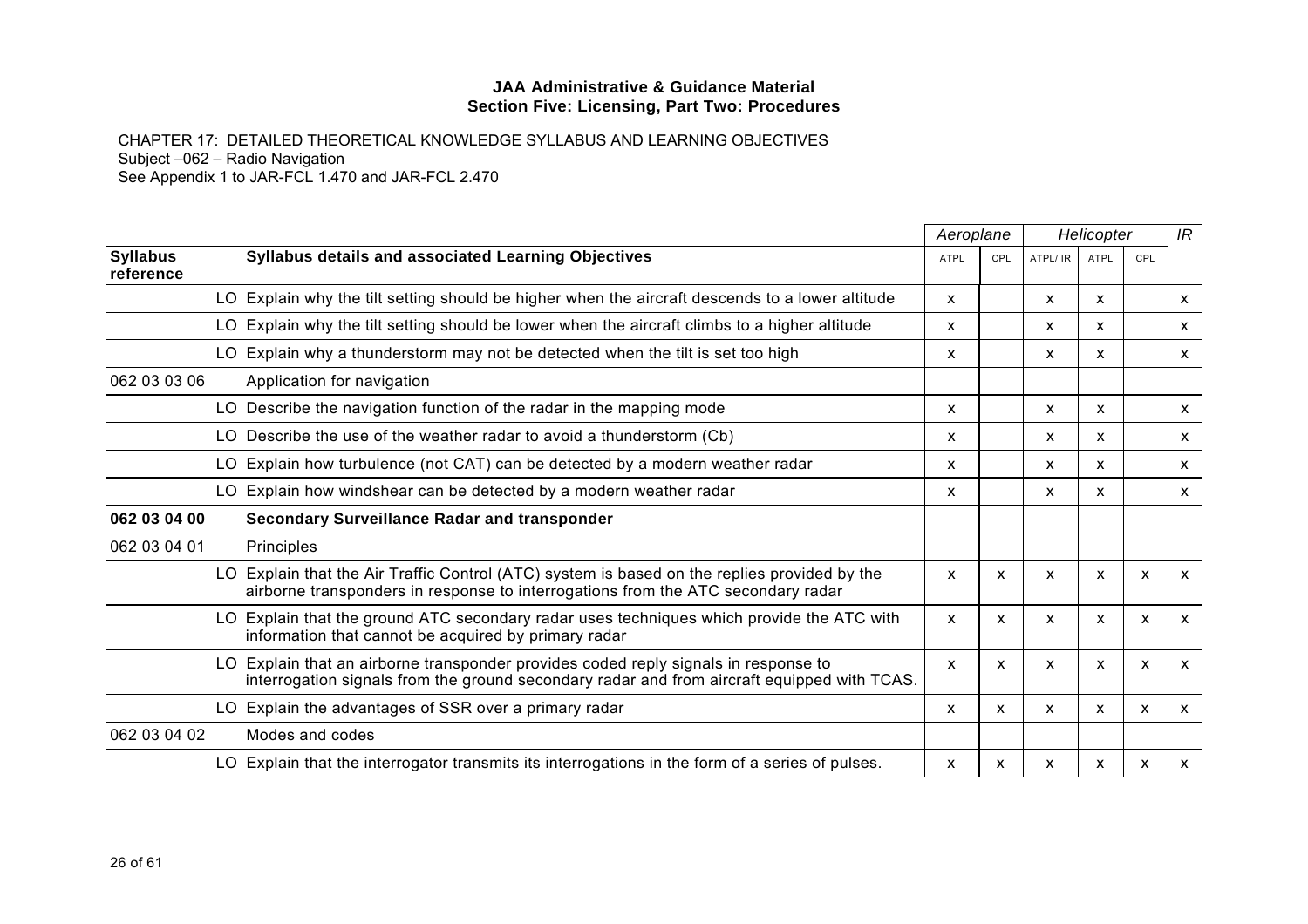|                              |                                                                                                                                                                                                                                                                                                                                  | Aeroplane                 |              |          | Helicopter                |              | IR           |
|------------------------------|----------------------------------------------------------------------------------------------------------------------------------------------------------------------------------------------------------------------------------------------------------------------------------------------------------------------------------|---------------------------|--------------|----------|---------------------------|--------------|--------------|
| <b>Syllabus</b><br>reference | Syllabus details and associated Learning Objectives                                                                                                                                                                                                                                                                              | <b>ATPL</b>               | <b>CPL</b>   | ATPL/ IR | <b>ATPL</b>               | CPL          |              |
|                              | $\lfloor 0 \rfloor$ Name and explain the Interrogation modes:<br>1. Mode A and C<br>2. Intermode:<br>Mode A/C/S all call<br>Mode A/C only all call<br>3. Mode S:<br>Mode S only all call<br>Broadcast (no reply elicited)<br>Selective                                                                                           | X                         | X            | X        | $\mathsf{x}$              | $\mathsf{x}$ | $\mathsf{x}$ |
|                              | LO State that the interrogation frequency is 1030 MHz and the reply frequency is 1090 MHz.                                                                                                                                                                                                                                       | $\boldsymbol{\mathsf{x}}$ | $\mathsf{x}$ | X        | $\mathsf{x}$              | X            | $\mathsf{x}$ |
| LO                           | Explain that the decoding of the time between the interrogation pulses determines the<br>operating mode of the transponder:<br>Mode A: transmission of aircraft transponder code<br>Mode C: transmission of aircraft pressure altitude<br>Mode S: aircraft selection and transmission of flight data for the ground surveillance | X                         | X            | X        | x                         | X            | $\mathsf{x}$ |
|                              | $\lfloor 0 \rfloor$ State that the ground interrogation signal is transmitted in the form of pairs of pulses P1 and<br>P3 for Mode A and C and that a control pulse P2 is transmitted following the first interrogation<br>pulse P1                                                                                              | $\mathsf{x}$              | X            | X        | $\boldsymbol{\mathsf{x}}$ | X            | $\mathsf{x}$ |
|                              | LO Explain that the interval between P1 and P3 determines the mode of interrogation, Mode A or                                                                                                                                                                                                                                   | X                         | X            | X        | $\boldsymbol{\mathsf{x}}$ | X            | $\mathsf{x}$ |
| LO                           | State that the radiated amplitude of P2 from the side-lobes and from the main lobe is different                                                                                                                                                                                                                                  | $\mathsf{x}$              | $\mathsf{x}$ | X        | $\mathsf{x}$              | $\mathsf{x}$ | $\mathsf{x}$ |
|                              | LO State that Mode A designation is a sequence of four digits can be manually selected from<br>4096 available codes                                                                                                                                                                                                              | X                         | X            | X        | X                         | X            | X            |
|                              | LO State that in mode C reply the pressure altitude is reported in 100 ft increments                                                                                                                                                                                                                                             | X                         | X            | X        | X                         | X            | $\mathsf{x}$ |
|                              | LO State that in addition to the information pulses provided, a special position identification<br>pulse (SPI) can be transmitted but only as a result of a manual selection (IDENT)                                                                                                                                             | X                         | X            | X        | $\boldsymbol{\mathsf{x}}$ | X            | $\mathsf{x}$ |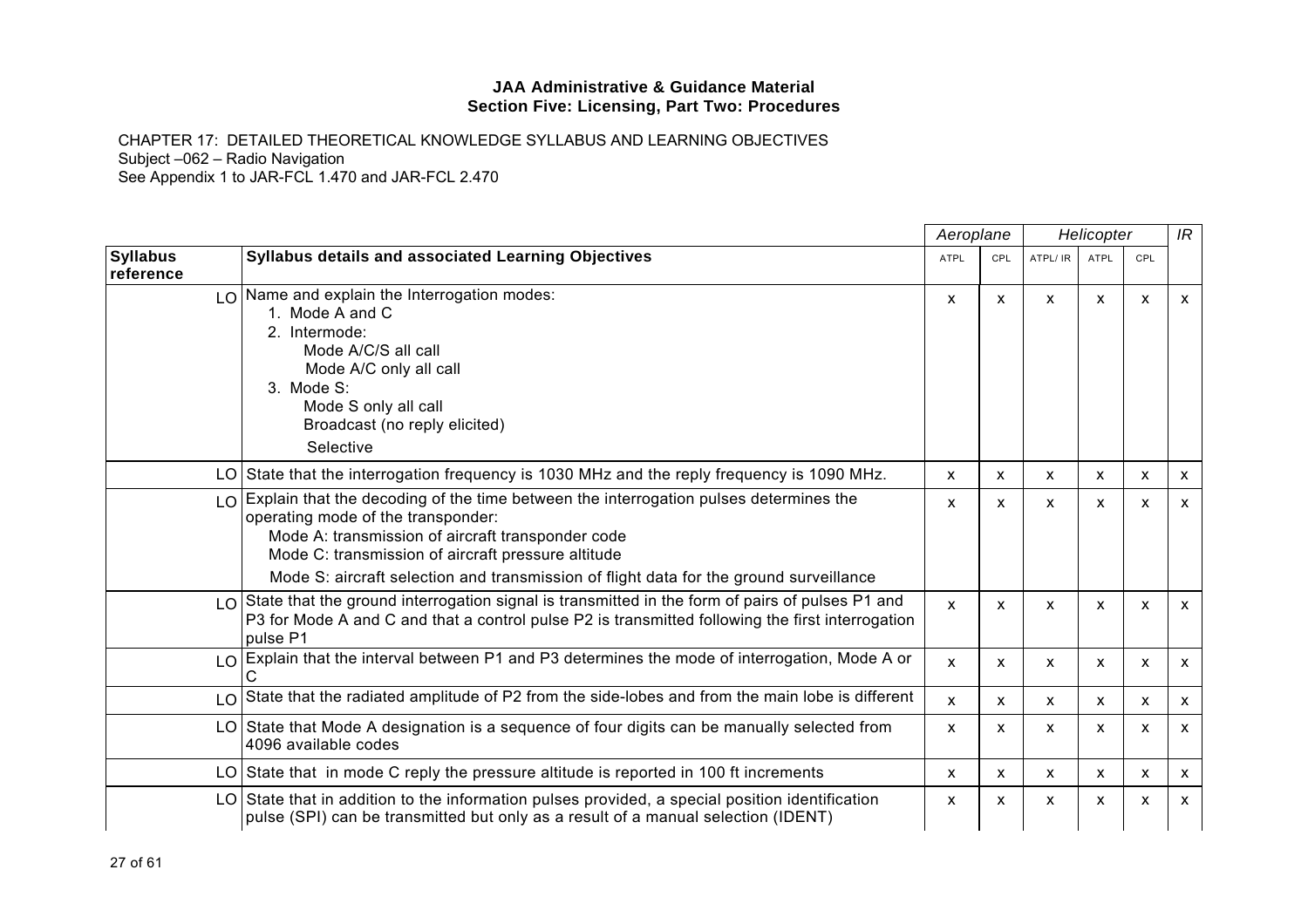|                              |                                                                                                                                                                                                                 | Aeroplane    |                           | Helicopter   |                           |              | IR                        |
|------------------------------|-----------------------------------------------------------------------------------------------------------------------------------------------------------------------------------------------------------------|--------------|---------------------------|--------------|---------------------------|--------------|---------------------------|
| <b>Syllabus</b><br>reference | <b>Syllabus details and associated Learning Objectives</b>                                                                                                                                                      | <b>ATPL</b>  | <b>CPL</b>                | ATPL/ IR     | <b>ATPL</b>               | <b>CPL</b>   |                           |
|                              | LO Explain the need for compatibility of Mode S with Mode A and C                                                                                                                                               | X            | $\mathsf{x}$              | $\mathsf{x}$ | $\mathsf{x}$              | $\mathsf{x}$ | $\mathsf{x}$              |
|                              | LO Explain that the Mode S transponders receive interrogations from other Mode S<br>transponders and SSR ground stations                                                                                        | x            | X                         | X            | x                         | x            | $\mathsf{x}$              |
| LO.                          | State that Mode S surveillance protocols implicitly use the principle of selective addressing                                                                                                                   | $\mathsf{x}$ | $\mathsf{x}$              | X            | $\mathsf{x}$              | $\mathsf{x}$ | $\mathsf{x}$              |
| LO.                          | Explain that every aircraft will have been allocated an ICAO Aircraft Address which is hard<br>coded into the airframe (Mode S address)                                                                         | X            | X                         | X            | $\mathsf{x}$              | X            | $\mathsf{x}$              |
|                              | LO Explain that the ICAO Aircraft Address consists of 24-bits (therefore more than 16 000 000<br>possible codes) allocated by the registering authority of the state within which the aircraft is<br>registered | X            | X                         | X            | $\mathsf{x}$              | X            | $\mathsf{x}$              |
| LO.                          | Explain that this address (24-bit) is included in all Mode S transmissions, so that every<br>interrogation can be directed to a specific aircraft, preventing multiple replies                                  | X            | $\boldsymbol{\mathsf{x}}$ | X            | $\mathsf{x}$              | $\mathsf{x}$ | $\mathsf{x}$              |
|                              | LO State that the ground interrogation signal is transmitted in the form of pulses P1, P3 and P4<br>for Mode S                                                                                                  | X            | X                         | X            | $\boldsymbol{\mathsf{x}}$ | X            | $\mathsf{x}$              |
|                              | LO Interpret the following mode S terms terms:<br>Selective addressing<br>Mode "all call"<br>Selective call                                                                                                     | x            | X                         | X            | X                         | X            | $\mathsf{x}$              |
|                              | LO State that Mode S interrogation contains either:<br>Aircraft address<br>All-call address<br><b>Broadcast address</b>                                                                                         | x            | X                         | X            | X                         | X            | $\mathsf{x}$              |
|                              | $LO$ Mode A/C/S all-call consists of 3 pulses P1, P3 and the long P4. A control pulse P2 is<br>transmitted following P1 to suppress responses from aircraft in the side lobes of the<br>interrogation antenna   | X            | X                         | X            | $\mathsf{x}$              | X            | $\mathsf{x}$              |
|                              | LO   Mode A/C only all-call consists of 3 pulses P1, P3 and the short P4                                                                                                                                        | x            | X                         | x            | х                         | X            | $\boldsymbol{\mathsf{X}}$ |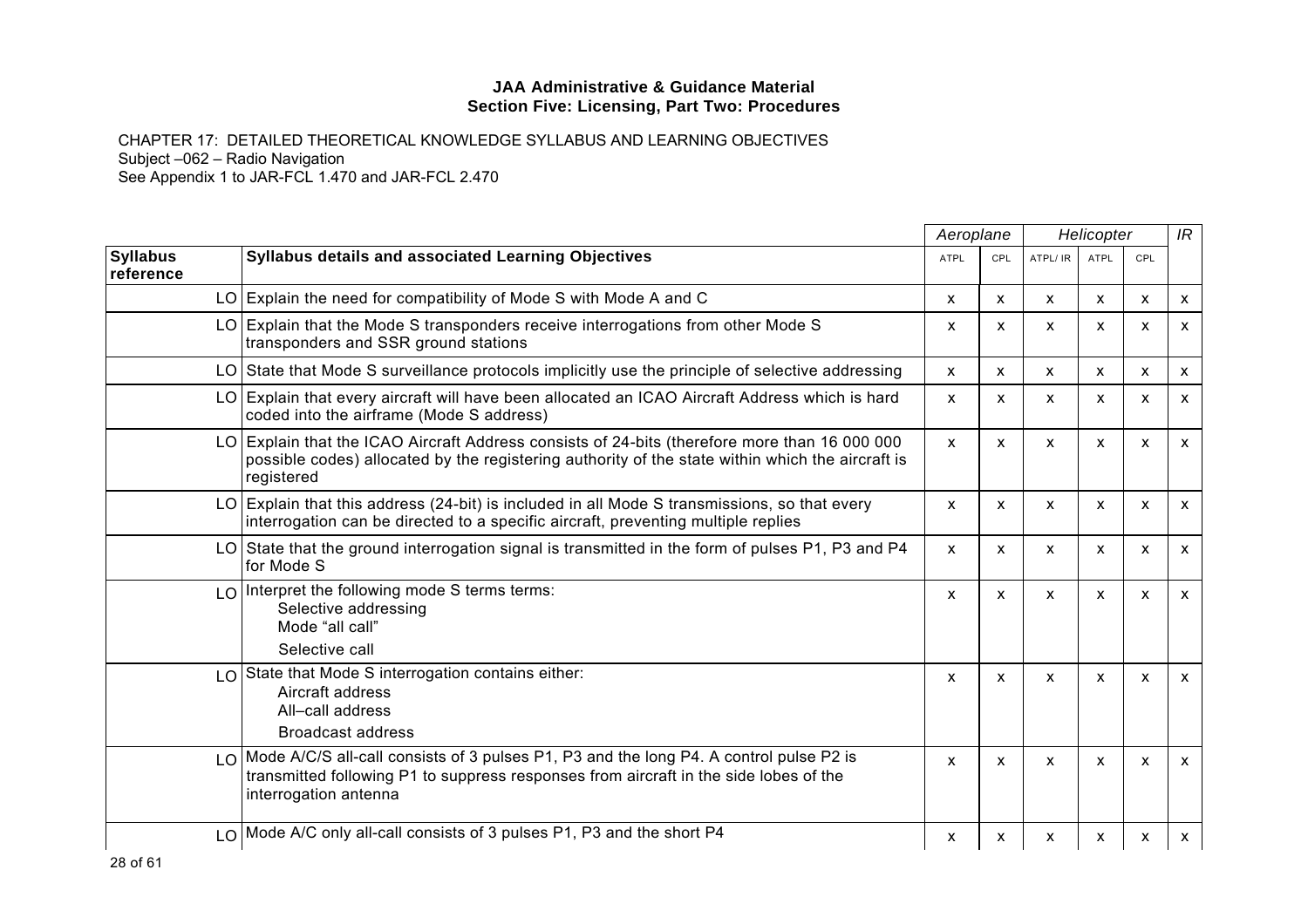|                              |                                                                                                                                                                                  | Aeroplane<br>Helicopter   |            |          | IR           |              |                           |
|------------------------------|----------------------------------------------------------------------------------------------------------------------------------------------------------------------------------|---------------------------|------------|----------|--------------|--------------|---------------------------|
| <b>Syllabus</b><br>reference | <b>Syllabus details and associated Learning Objectives</b>                                                                                                                       | <b>ATPL</b>               | <b>CPL</b> | ATPL/ IR | <b>ATPL</b>  | CPL          |                           |
| LO                           | State that there are 25 possible Mode S reply forms                                                                                                                              | X                         | X          | X        | $\mathsf{x}$ | $\mathsf{x}$ | $\mathsf{x}$              |
| LO                           | State that the reply message consists of a preamble and a data block                                                                                                             | x                         | х          | X        | x            | x            | $\boldsymbol{\mathsf{X}}$ |
| LO                           | State that the Aircraft Address shall be transmitted in any reply except in Mode S only all-call<br>reply                                                                        | X                         | X          | X        | X            | X            | $\mathsf{x}$              |
| LO                           | Explain that Mode S can provide enhanced vertical tracking, using a 25 feet altitude increment                                                                                   | X                         | x          | X        | x            | x            | X                         |
| LO                           | Explain how SSR can be used for ADS B                                                                                                                                            | X                         | X          | X        | x            | X            | $\mathsf{x}$              |
| 062 03 04 03                 | Presentation and interpretation                                                                                                                                                  |                           |            |          |              |              |                           |
| LO                           | Explain how an aircraft can be identified by a unique code                                                                                                                       | X                         | X          | X        | X            | X            | $\mathsf{x}$              |
| LO                           | Illustrate how the following information is presented on the radar screen:<br>Pressure altitude<br><b>Flight level</b><br>Flight number or aircraft registration<br>Ground speed | x                         | X          | X        | $\mathsf{x}$ | $\mathsf{x}$ | $\mathsf{x}$              |
| LO                           | Name and interpret the codes 7700, 7600 and 7500                                                                                                                                 | X                         | x          | X        | X            | x            | X                         |
| LO                           | Interpret the selector modes: OFF, Standby, ON (mode A), ALT (mode A and C) and TEST                                                                                             | X                         | X          | X        | X            | X            | $\mathsf{x}$              |
|                              | Explain the function of the emission of a SPI (Special Position Identification)pulse after<br>LO pushing the IDENT button in the aircraft                                        | X                         | X          | X        | X            | X            | $\mathsf{x}$              |
|                              | ELEMENTARY SURVEILLANCE                                                                                                                                                          |                           |            |          |              |              |                           |
|                              | Explain that the elementary surveillance provides the ATC controller with aircraft position,<br>LO altitude and identification                                                   | $\boldsymbol{\mathsf{x}}$ | x          | X        | x            | X            | $\mathsf{x}$              |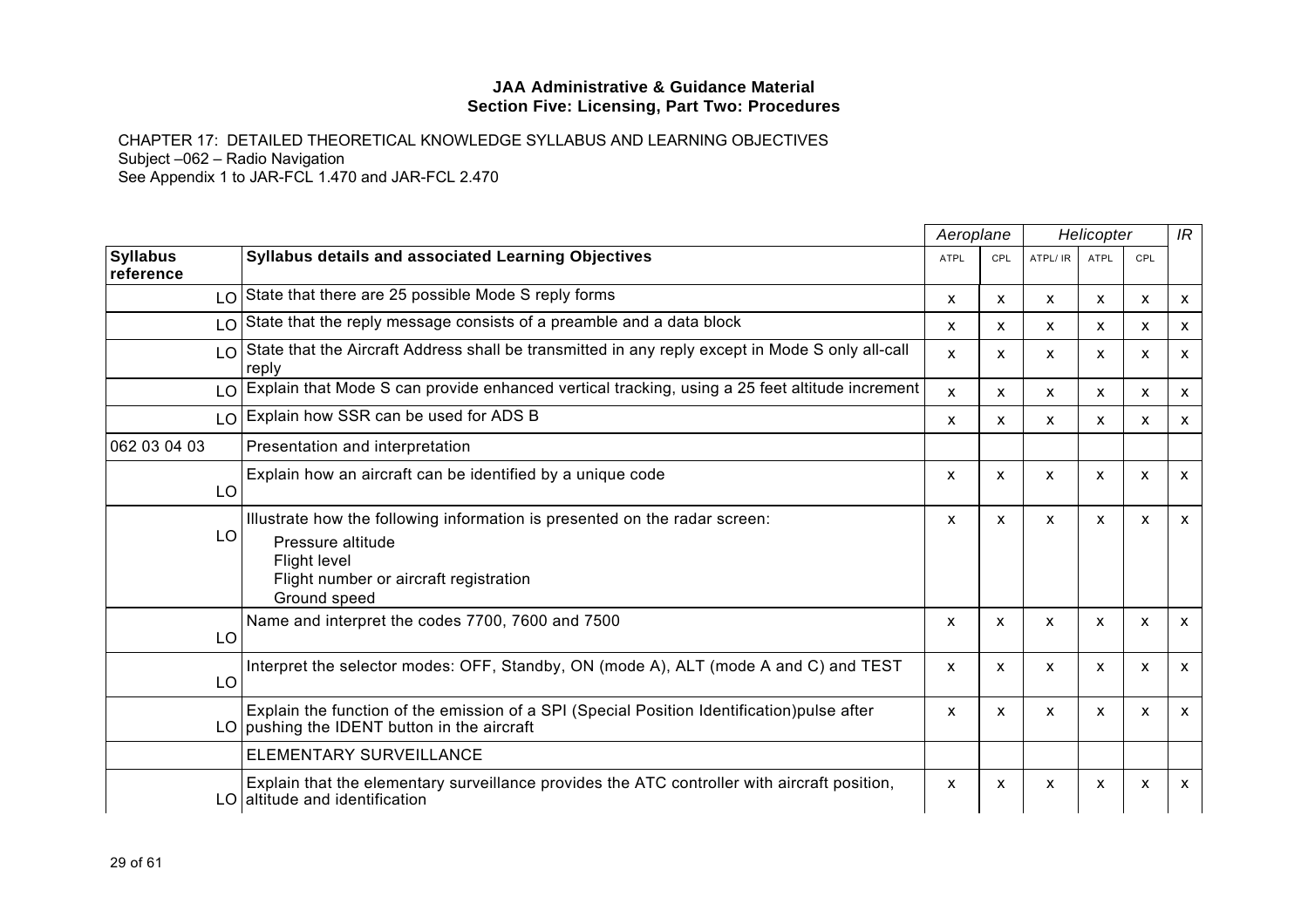|                              |                                                                                                                                                                                                                                                                                                                                                                        |             | Aeroplane<br>Helicopter   |          | IR          |                           |              |
|------------------------------|------------------------------------------------------------------------------------------------------------------------------------------------------------------------------------------------------------------------------------------------------------------------------------------------------------------------------------------------------------------------|-------------|---------------------------|----------|-------------|---------------------------|--------------|
| <b>Syllabus</b><br>reference | Syllabus details and associated Learning Objectives                                                                                                                                                                                                                                                                                                                    | <b>ATPL</b> | <b>CPL</b>                | ATPL/ IR | <b>ATPL</b> | <b>CPL</b>                |              |
|                              | LO State that the elementary surveillance needs MODE S transponders with surveillance<br>identifier (SI) code capacity and the automatic reporting of aircraft identification, known as<br><b>ICAO</b> level 2s                                                                                                                                                        | X           | $\boldsymbol{\mathsf{x}}$ | X        | X           | X                         | X            |
|                              | State that the SI code must correspond to the aircraft identification specified in item 7 of the<br>LO ICAO flight plan or to the registration marking                                                                                                                                                                                                                 | X           | $\boldsymbol{\mathsf{x}}$ | X        | X           | X                         | X            |
| LO                           | State that only the ICAO identification format is compatible with the ATS ground system                                                                                                                                                                                                                                                                                | X           | X                         | X        | x           | X                         | $\mathsf{x}$ |
| LOT                          | State that Mode S equipped aircraft with a maximum mass in excess of 5700 kg or a<br>maximum cruising true airspeed capability in excess of 250kt must operate with transponder<br>antenna diversity                                                                                                                                                                   | X           | $\mathsf{x}$              | X        | X           | X                         | X            |
| LO                           | Describe the different types of communication protocols. (A,B,C and D)                                                                                                                                                                                                                                                                                                 | X           | X                         | X        | X           | X                         | X            |
|                              | LO Explain that elementary surveillance is based on Ground Initiated Comm-B protocols                                                                                                                                                                                                                                                                                  | X           | X                         | X        | X           | X                         | X            |
|                              | <b>ENHANCED SURVEILLANCE</b>                                                                                                                                                                                                                                                                                                                                           |             |                           |          |             |                           |              |
| LO                           | State that the enhanced surveillance consists of the extraction of additional aircraft<br>parameters known as Downlink Aircraft Parameters (DAP) consisting of:<br><b>Magnetic Heading</b><br><b>Indicated Airspeed</b><br>Mach Number<br>Vertical rate<br>Roll angle<br><b>Track Angle Rate</b><br><b>True Track Angle</b><br>Groundspeed<br><b>Selected Altitude</b> | X           | $\mathsf{x}$              | X        | X           | $\boldsymbol{\mathsf{x}}$ | x            |
| LO.                          | Explain that the controller's information is improved by providing actual aircraft derived data<br>such as Magnetic Heading, Indicated Airspeed, Vertical Rate and Selected Altitude                                                                                                                                                                                   | X           | X                         | x        | X           | X                         | X            |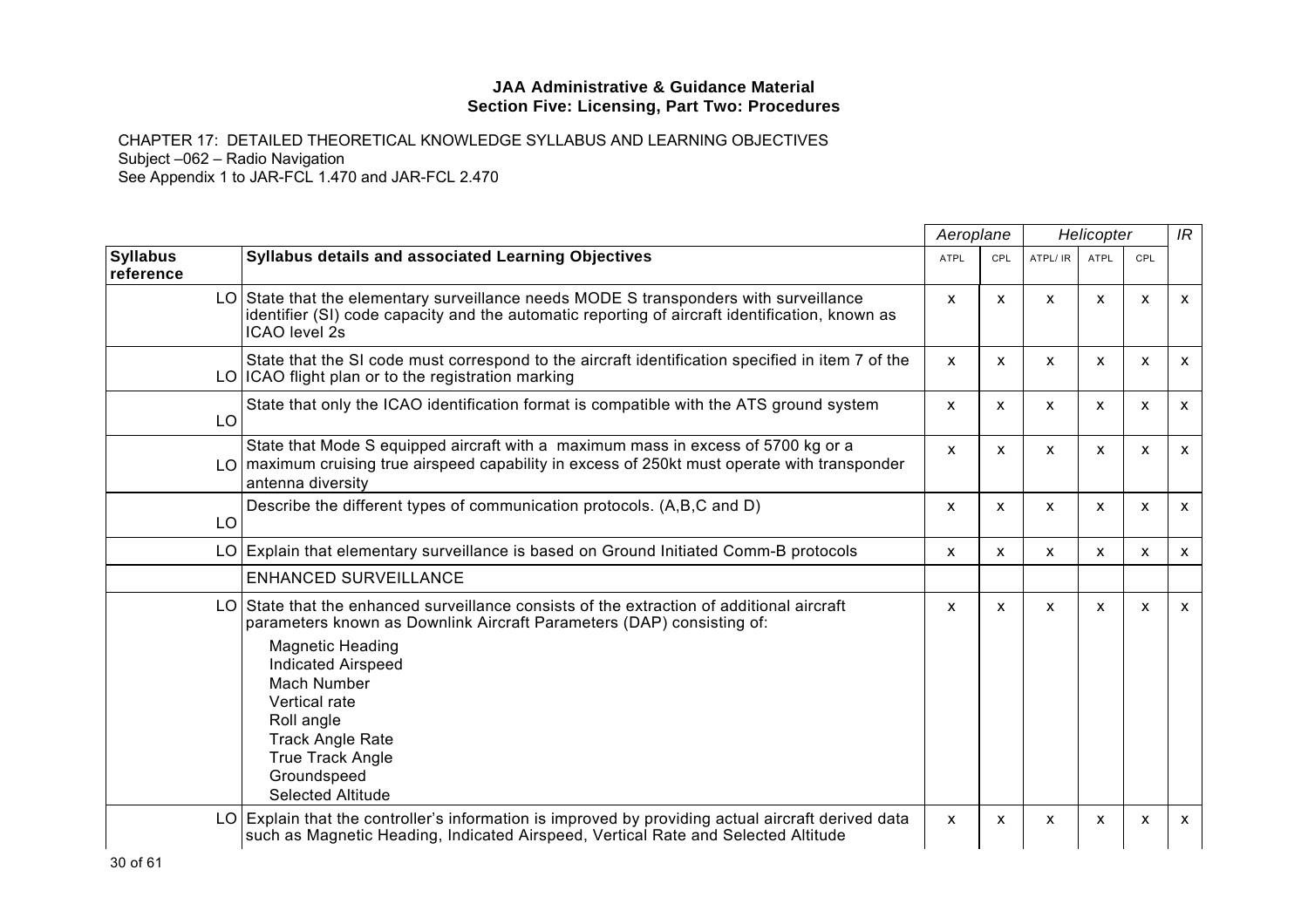|                              |                                                                                                                                                                                                                                                                                        | Aeroplane    |              | Helicopter   |              |              | IR           |
|------------------------------|----------------------------------------------------------------------------------------------------------------------------------------------------------------------------------------------------------------------------------------------------------------------------------------|--------------|--------------|--------------|--------------|--------------|--------------|
| <b>Syllabus</b><br>reference | <b>Syllabus details and associated Learning Objectives</b>                                                                                                                                                                                                                             | <b>ATPL</b>  | <b>CPL</b>   | ATPL/ IR     | <b>ATPL</b>  | <b>CPL</b>   |              |
|                              | LO Explain that the automatic extraction of an aircraft's parameters, and their presentation to<br>the controller, will reduce their R/T workload and will free them to concentrate on ensuring<br>the safe and efficient passage of air traffic                                       | X            | $\mathsf{x}$ | $\mathsf{x}$ | X            | x            | $\mathsf{x}$ |
|                              | $LO$ Explain that the reduction in radio telephony between the air traffic controllers and the pilots<br>will reduce the workload on a pilot and remove a potential source of error                                                                                                    | X            | X            | X            | x            | X            | $\mathsf{x}$ |
| 062 03 04 04                 | <b>Errors and Accuracy</b>                                                                                                                                                                                                                                                             |              |              |              |              |              |              |
|                              | LO Explain the following disadvantages of SSR:<br>Code garbling of aircraft less than 1.7 NM apart measured in the vertical plane<br>perpendicular to and from the antenna<br>"Fruiting" which results from reception of replies caused by interrogations from other radar<br>stations | X            | $\mathsf{x}$ | X            | $\mathsf{x}$ | $\mathsf{x}$ | $\mathsf{x}$ |
| 062 04 00 00                 | <b>INTENTONALLY LEFT BLANK</b>                                                                                                                                                                                                                                                         |              |              |              |              |              |              |
| 062 05 00 00                 | AREA NAVIGATION SYSTEMS, RNAV/FMS                                                                                                                                                                                                                                                      |              |              |              |              |              |              |
| 062 05 01 00                 | General philosophy and definitions                                                                                                                                                                                                                                                     |              |              |              |              |              |              |
| 062 05 01 01                 | Basic RNAV (B-RNAV)/precision RNAV (P-RNAV)/ RNP-PNAV                                                                                                                                                                                                                                  |              |              |              |              |              |              |
|                              | LO Define area navigation RNAV (ICAO annex 11). A method of navigation permitting aircraft<br>operations on any desired track within the coverage of station-referenced navigation signal,<br>or within the limits of a self-contained navigation system                               | X            |              | x            |              |              | $\mathsf{x}$ |
|                              | LO State that basic RNAV (B-RNAV) systems requires RNP 5                                                                                                                                                                                                                               | X            |              | X            |              |              | $\mathsf{x}$ |
|                              | LO State that precision RNAV (PRNAV) systems require RNP 1                                                                                                                                                                                                                             | x            |              | x            |              |              | $\mathsf{x}$ |
| 062 05 01 02                 | Principles of 2D RNAV, 3D RNAV and 4D RNAV                                                                                                                                                                                                                                             |              |              |              |              |              |              |
|                              | LO State that a 2D RNAV system is able to navigate in the horizontal plane only.                                                                                                                                                                                                       | $\mathsf{x}$ |              | X            |              |              | $\mathsf{x}$ |
|                              | LO State that a 3D RNAV system is able to navigate in the horizontal plane and in addition has a<br>guidance capability in the vertical plane.                                                                                                                                         | X            |              | x            |              |              | $\mathsf{x}$ |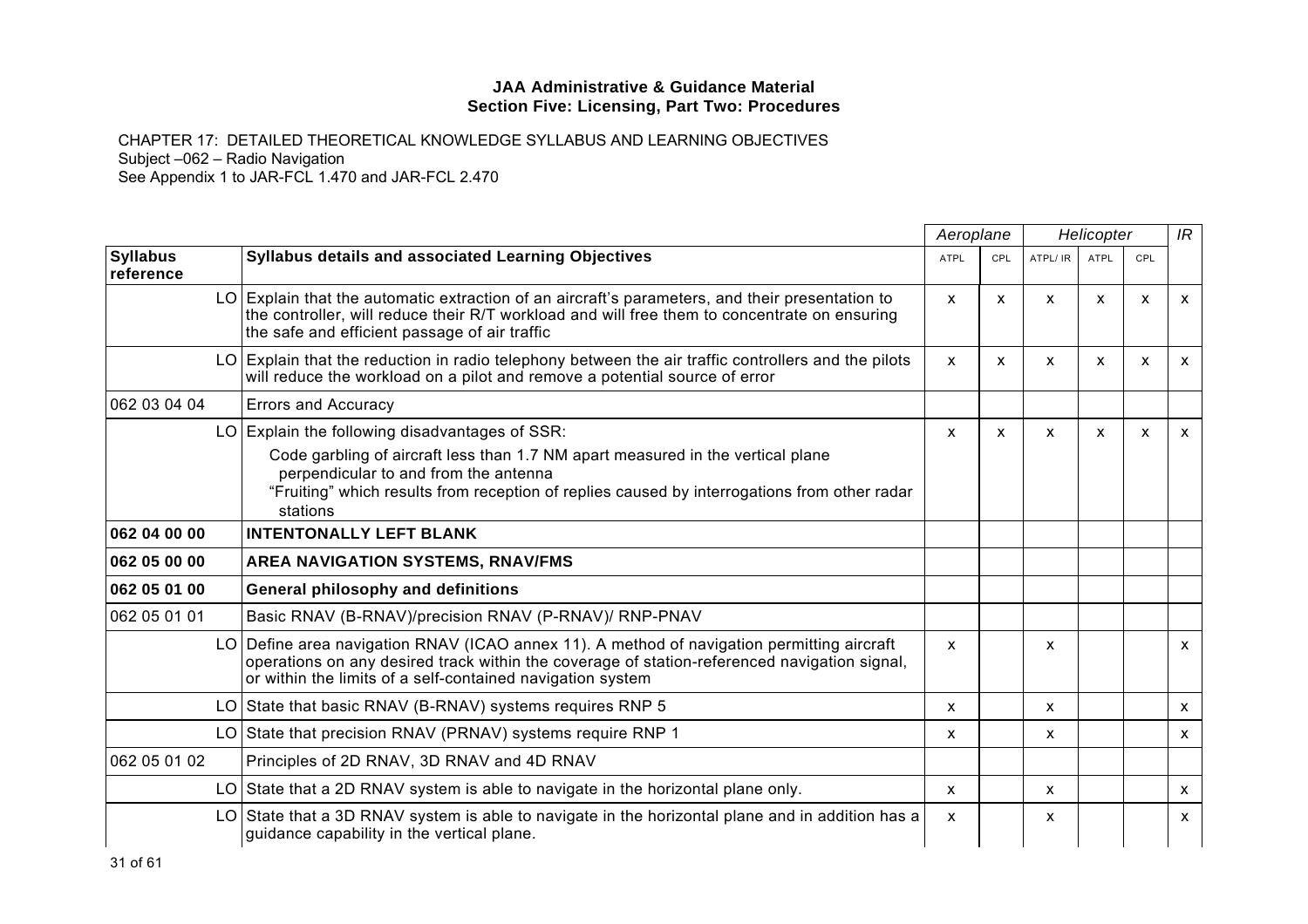|                              |                                                                                                                                                                                                                                                       | Aeroplane   |            | Helicopter   |             | IR  |              |
|------------------------------|-------------------------------------------------------------------------------------------------------------------------------------------------------------------------------------------------------------------------------------------------------|-------------|------------|--------------|-------------|-----|--------------|
| <b>Syllabus</b><br>reference | <b>Syllabus details and associated Learning Objectives</b>                                                                                                                                                                                            | <b>ATPL</b> | <b>CPL</b> | ATPL/ IR     | <b>ATPL</b> | CPL |              |
|                              | LO State that a 4D RNAV system is able to navigate in the horizontal plane, has a guidance<br>capability in the vertical plane and in addition has a timing function                                                                                  | X           |            | X            |             |     | $\mathsf{x}$ |
| 062 05 01 03                 | Required navigation precision (RNP) in accordance with ICAO DOC 9613                                                                                                                                                                                  |             |            |              |             |     | X            |
|                              | LO State that RNP is a concept that applies to navigation performance within an airspace                                                                                                                                                              | X           |            | X            |             |     | X            |
|                              | $LO$ The RNP type is based on the navigation performance accuracy to be achieved within the<br>airspace.                                                                                                                                              | X           |            | X            |             |     | $\mathsf{x}$ |
|                              | LO State that RNP X requires a navigation performance accuracy of $\pm$ X NM both lateral and<br>longitudinal 95% of the flying time. (RNP 1 requires a navigation performance of $\pm$ 1 NM both<br>lateral and longitudinal 95% of the flying time) | X           |            | $\mathsf{x}$ |             |     | $\mathsf{x}$ |
|                              | LO State that RNAV equipment is one requirement, in order to receive approval to operate in a<br><b>RNP</b> environment                                                                                                                               | X           |            | X            |             |     | X            |
|                              | LO State that RNAV equipment operates by automatically determining the aircraft position.                                                                                                                                                             | X           |            | X            |             |     | X            |
|                              | $\log$ State the advantages of using RNAV techniques over more conventional forms of navigation:                                                                                                                                                      | X           |            | X            |             |     | $\mathsf{x}$ |
|                              | establishment of more direct routes permitting a reduction in flight distance                                                                                                                                                                         |             |            |              |             |     |              |
|                              | establishment of dual or parallel routes to accommodate a greater flow of en-route traffic                                                                                                                                                            |             |            |              |             |     |              |
|                              | establishment of bypass routes for aircraft over flying high-density terminal areas                                                                                                                                                                   |             |            |              |             |     |              |
|                              | establishment of alternatives or contingency routes on either a planned or ad hoc basis                                                                                                                                                               |             |            |              |             |     |              |
|                              | establishment of optimum locations for holding patterns                                                                                                                                                                                               |             |            |              |             |     |              |
|                              | reduction in the number of ground navigation facilities                                                                                                                                                                                               |             |            |              |             |     |              |
|                              | LO State that RNP may be specified for a route, a number of routes, an area, volume of<br>airspace or any airspace of defined dimensions.                                                                                                             | X           |            | X            |             |     | X            |
|                              | LO State that airborne navigation equipment uses inputs from navigational systems such as<br>VOR/DME, DME/DME, GNSS, INS and IRS.                                                                                                                     | X           |            | X            |             |     | $\mathsf{x}$ |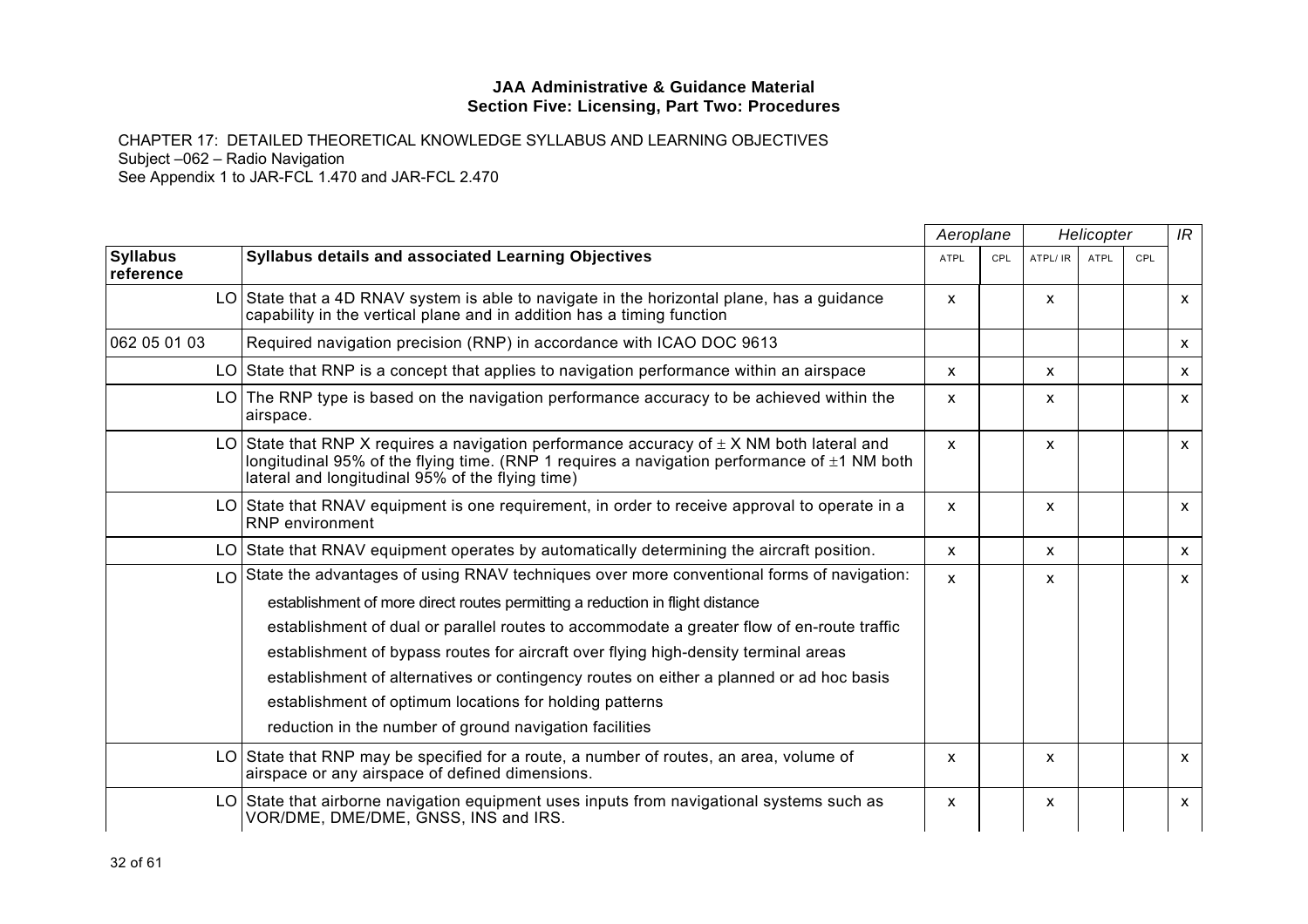|                              |                                                                                                                                                                                      | Aeroplane   |     |                  | Helicopter |     | IR           |
|------------------------------|--------------------------------------------------------------------------------------------------------------------------------------------------------------------------------------|-------------|-----|------------------|------------|-----|--------------|
| <b>Syllabus</b><br>reference | <b>Syllabus details and associated Learning Objectives</b>                                                                                                                           | <b>ATPL</b> | CPL | $ATPL/IR$ $ATPL$ |            | CPL |              |
|                              | LO State that aircraft equipped to operate to RNP 1 and better, should be able to compute an<br>estimate of its position error, depending on the sensors being used and time elapsed | $\mathbf v$ |     |                  |            |     | $\mathsf{x}$ |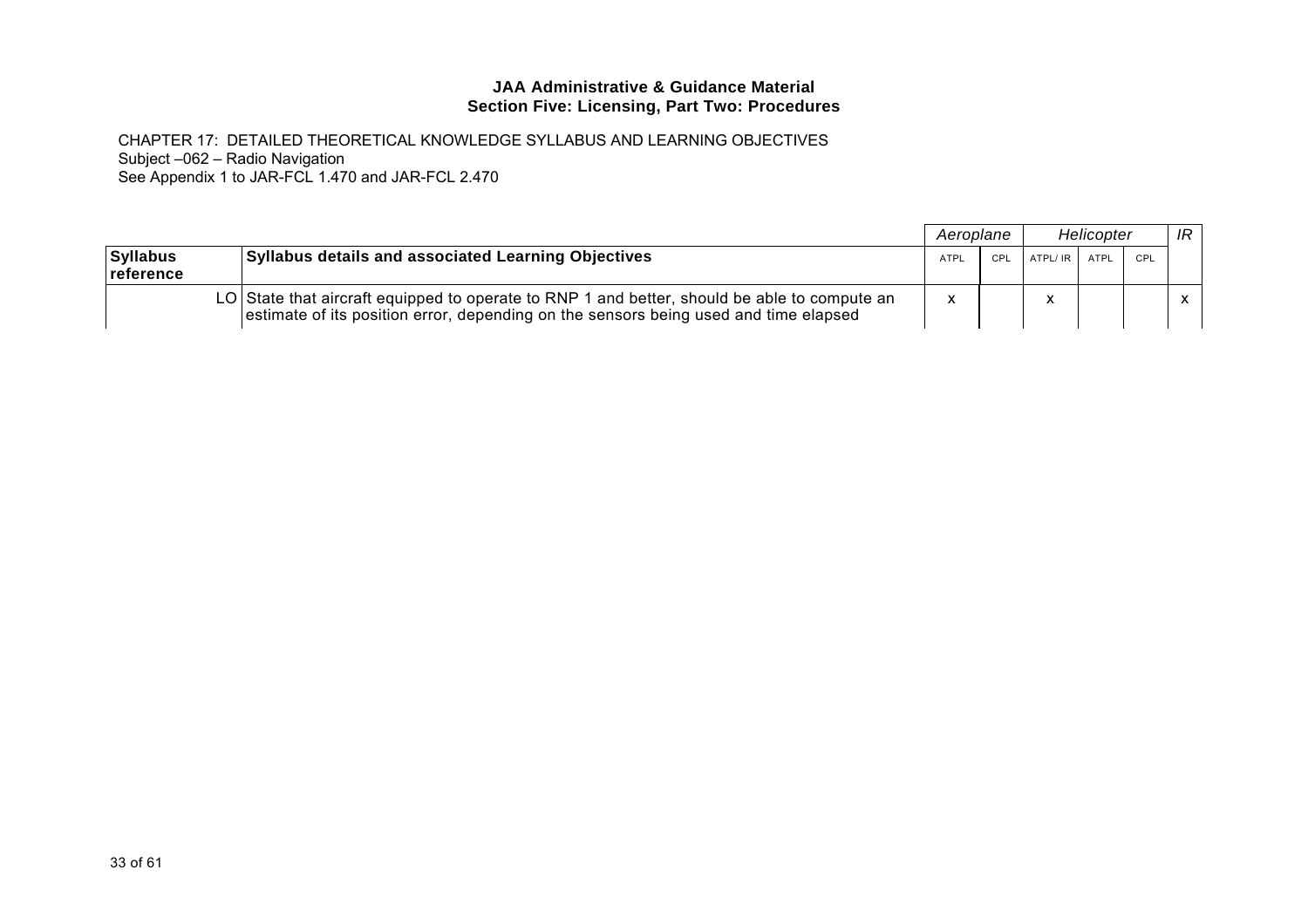|                              |                                                                                                                                                                                                                                                                                                                                                                                                                                                                                                                                                                                                                                                                                                                                                                                                                                                                                                                                                                                                                                                                                                                                                                                                                                                                                                                                                                                                                                                                                                                                                                                                                                                                                                                                                                                                                                          | Aeroplane    |            | Helicopter |             | IR  |   |
|------------------------------|------------------------------------------------------------------------------------------------------------------------------------------------------------------------------------------------------------------------------------------------------------------------------------------------------------------------------------------------------------------------------------------------------------------------------------------------------------------------------------------------------------------------------------------------------------------------------------------------------------------------------------------------------------------------------------------------------------------------------------------------------------------------------------------------------------------------------------------------------------------------------------------------------------------------------------------------------------------------------------------------------------------------------------------------------------------------------------------------------------------------------------------------------------------------------------------------------------------------------------------------------------------------------------------------------------------------------------------------------------------------------------------------------------------------------------------------------------------------------------------------------------------------------------------------------------------------------------------------------------------------------------------------------------------------------------------------------------------------------------------------------------------------------------------------------------------------------------------|--------------|------------|------------|-------------|-----|---|
| <b>Syllabus</b><br>reference | Syllabus details and associated Learning Objectives                                                                                                                                                                                                                                                                                                                                                                                                                                                                                                                                                                                                                                                                                                                                                                                                                                                                                                                                                                                                                                                                                                                                                                                                                                                                                                                                                                                                                                                                                                                                                                                                                                                                                                                                                                                      | <b>ATPL</b>  | <b>CPL</b> | ATPL/ IR   | <b>ATPL</b> | CPL |   |
|                              | $\log$ State that in order to give the flight crew control over the required lateral guidance functions,<br>RNAV equipment should at least be able to perform the following functions:                                                                                                                                                                                                                                                                                                                                                                                                                                                                                                                                                                                                                                                                                                                                                                                                                                                                                                                                                                                                                                                                                                                                                                                                                                                                                                                                                                                                                                                                                                                                                                                                                                                   | $\mathsf{x}$ |            | X          |             |     | X |
| 34 of 61                     | display present position in latitude/longitude or as distance/bearing to selected waypoint;<br>select or enter the required flight plan through the control and display unit (CDU);<br>review and modify navigation data for any part of a flight plan at any stage of flight and<br>store sufficient data to carry out the active flight plan;<br>review, assemble, modify or verify a flight plan in flight, without affecting the guidance<br>output;<br>execute a modified flight plan only after positive action by the flight crew;<br>where provided, assemble and verify an alternative flight plan without affecting the active<br>flight plan;<br>assemble a flight plan, either by identifier or by selection of individual waypoints from the<br>database, or by creation of waypoints from the database, or by creation of waypoints<br>defined by latitude/longitude, bearing/distance parameters or other parameters;<br>assemble flight plans by joining routes or route segments;<br>allow verification or adjustment of displayed position;<br>provide automatic sequencing through way-points with turn anticipation. Manual<br>sequencing should also be provided to allow flight over, and return to, way-points;<br>display cross-track error on the CDU;<br>provide time to way-points on the CDU;<br>execute a direct clearance to any way-point;<br>fly parallel tracks at the selected offset distance; offset mode should be clearly indicated;<br>purge previous radio updates;<br>carry out RNAV holding procedures (when defined);<br>make available to the flight crew estimates of positional uncertainty, either as a quality<br>factor or by reference to sensor differences from the computed position;<br>conform to WGS-84 geodetic reference system; and<br>indicate navigation equipment failure. |              |            |            |             |     |   |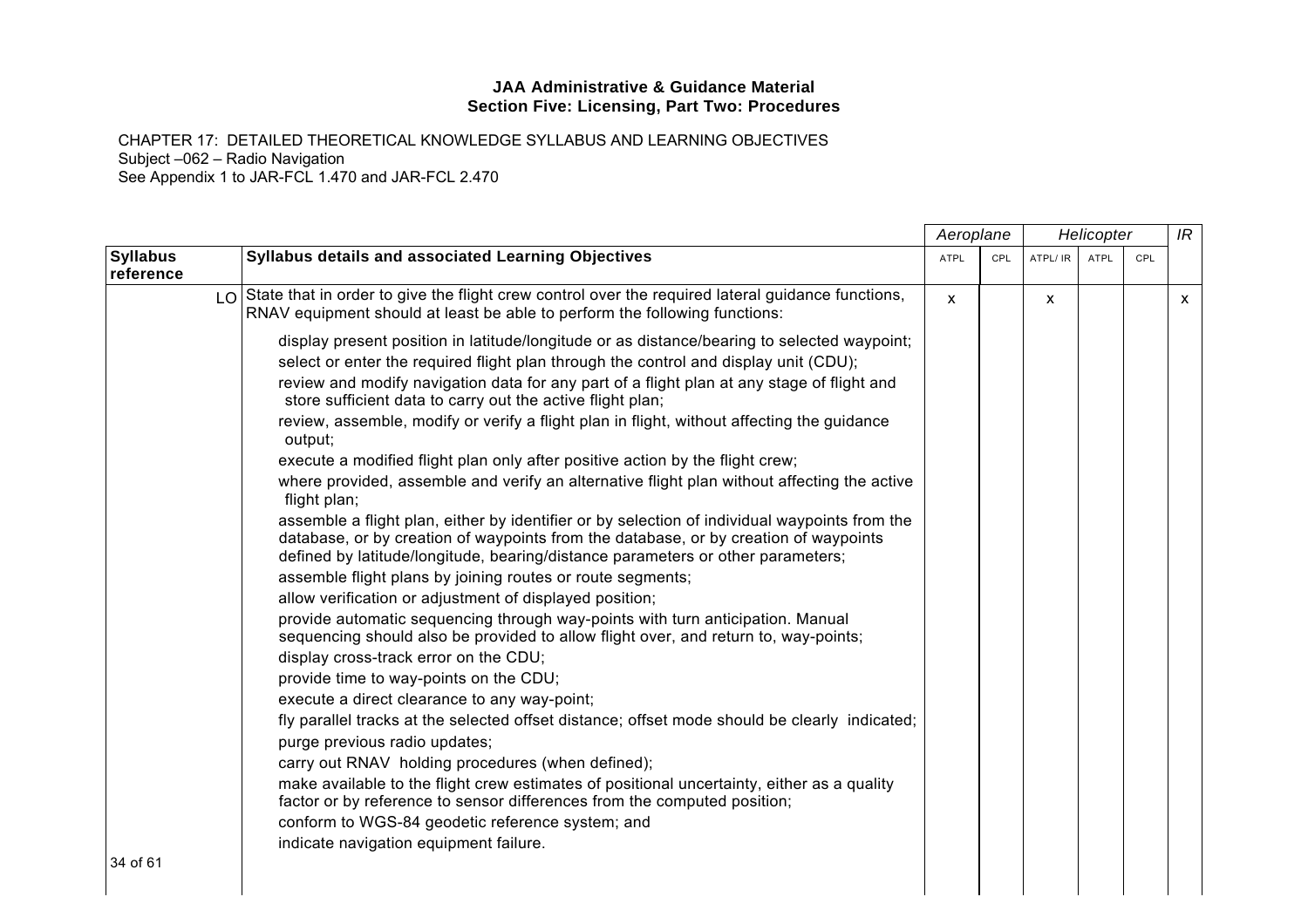|                              |                                                                                                                                                                                    |             | Aeroplane<br>Helicopter |          |             |     | IR |
|------------------------------|------------------------------------------------------------------------------------------------------------------------------------------------------------------------------------|-------------|-------------------------|----------|-------------|-----|----|
| <b>Syllabus</b><br>reference | Syllabus details and associated Learning Objectives                                                                                                                                | <b>ATPL</b> | <b>CPL</b>              | ATPL/ IR | <b>ATPL</b> | CPL |    |
| 062 05 02 00                 | <b>Simple 2D RNAV</b>                                                                                                                                                              |             |                         |          |             |     |    |
|                              | First generation of radio navigation systems allowing the flight crew to select a phantom<br>waypoint on the RNAV panel and select a desired track to fly inbound to the waypoint. |             |                         |          |             |     |    |
| 062 05 02 01                 | Flight deck equipment                                                                                                                                                              |             |                         |          |             |     |    |
|                              | $LO$ The control unit allows the flight crew to:                                                                                                                                   | x           |                         | x        |             |     | x  |
|                              | tune the VOR station used to define the phantom waypoint                                                                                                                           |             |                         |          |             |     |    |
|                              | define the phantom waypoint as a radial and distance (DME) form the selected VOR<br>station                                                                                        |             |                         |          |             |     |    |
|                              | select desired magnetic track to follow inbound to the phantom waypoint                                                                                                            |             |                         |          |             |     |    |
|                              | select between an en-route mode, an approach mode of operation and the basic<br>VOR/DME mode of operation                                                                          |             |                         |          |             |     |    |
| LO                           | Track guidance is shown on the CDI.                                                                                                                                                | x           |                         | x        |             |     | x  |
| 062 05 02 02                 | Navigation computer, VOR/DME navigation                                                                                                                                            |             |                         |          |             |     |    |
|                              | LO The navigation computer of the simple 2D RNAV system computes the navigational<br>problems by simple sine and cosine mathematics, solving the triangular problems.              | X           |                         | X        |             |     | X  |
| 062 05 02 03                 | Navigation computer input/output                                                                                                                                                   |             |                         |          |             |     | x  |
| LO                           | State the following input data to the navigation computer is:                                                                                                                      | x           |                         | x        |             |     | x  |
|                              | actual VOR radial and DME distance from selected VOR station                                                                                                                       |             |                         |          |             |     |    |
|                              | radial and distance to phantom waypoint                                                                                                                                            |             |                         |          |             |     |    |
|                              | desired magnetic track inbound to the phantom waypoint                                                                                                                             |             |                         |          |             |     |    |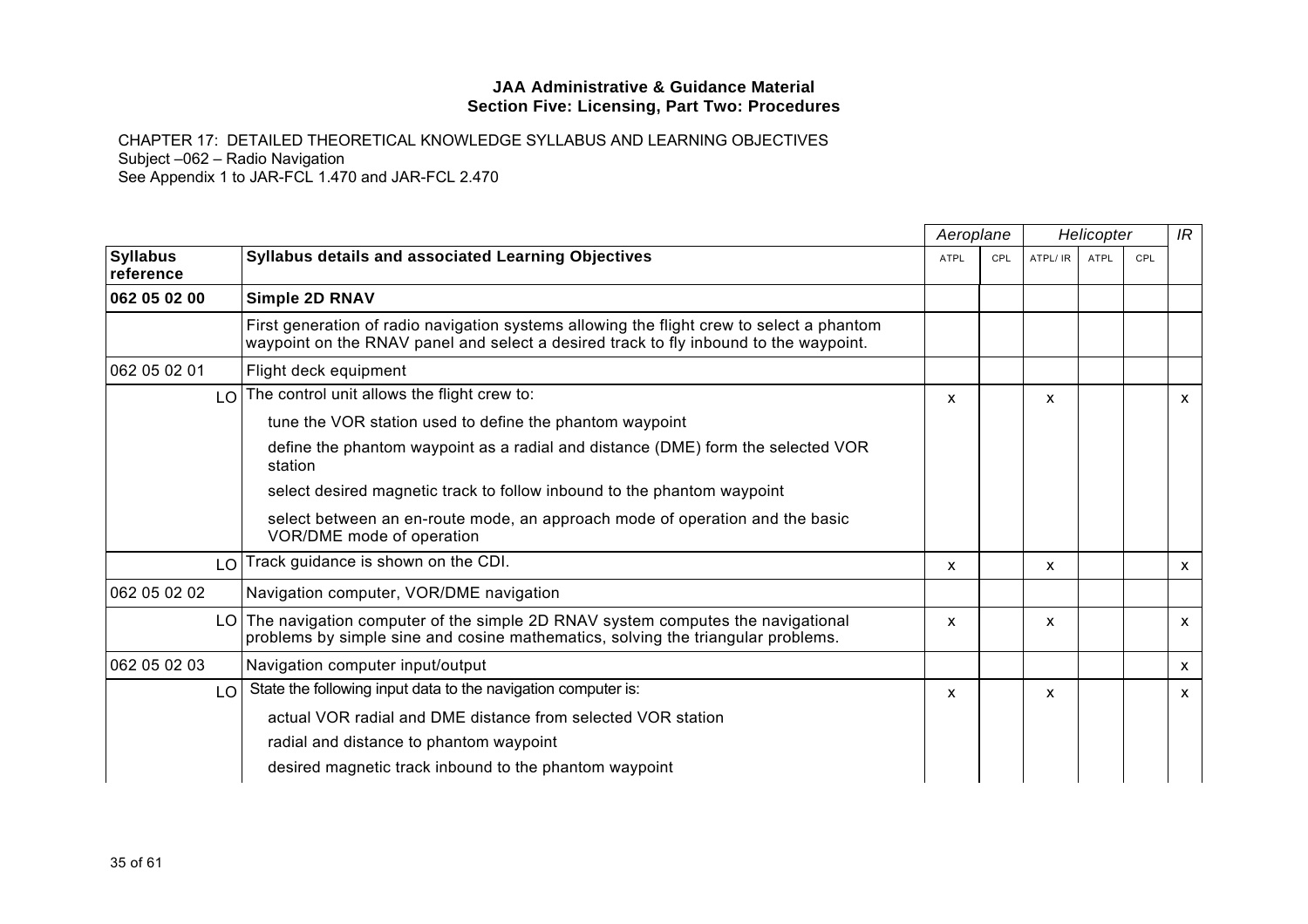|                              |                                                                                                                                                                                                              | Aeroplane<br>Helicopter |            |          | IR   |     |              |
|------------------------------|--------------------------------------------------------------------------------------------------------------------------------------------------------------------------------------------------------------|-------------------------|------------|----------|------|-----|--------------|
| <b>Syllabus</b><br>reference | <b>Syllabus details and associated Learning Objectives</b>                                                                                                                                                   | <b>ATPL</b>             | <b>CPL</b> | ATPL/ IR | ATPL | CPL |              |
| $\overline{O}$               | State the following output data from the navigation computer:                                                                                                                                                | x                       |            | x        |      |     | X            |
|                              | desired magnetic track to the phantom waypoint shown on the CDI at the course pointer                                                                                                                        |                         |            |          |      |     |              |
|                              | distance from present position to the phantom waypoint                                                                                                                                                       |                         |            |          |      |     |              |
|                              | deviations from desired track as follows:                                                                                                                                                                    |                         |            |          |      |     |              |
|                              | in en-route mode full scale deflection on the CDI is 5 NM                                                                                                                                                    |                         |            |          |      |     |              |
|                              | in approach mode full scale deflection on the CDI is $1\frac{1}{4}$ NM                                                                                                                                       |                         |            |          |      |     |              |
|                              | in VOR/DME mode full scale deflection of the CDI is $10^{\circ}$ .                                                                                                                                           |                         |            |          |      |     |              |
| $\overline{O}$               | State that the system is limited to operate within range of selected VOR/DME station.                                                                                                                        | X                       |            | x        |      |     | $\mathsf{x}$ |
| 062 05 03 00                 | <b>4D RNAV</b>                                                                                                                                                                                               |                         |            |          |      |     |              |
|                              | The next generation of area navigation equipment allowed the flight crew to navigate on any<br>desired track within coverage of VOR/DME stations                                                             |                         |            |          |      |     |              |
| 062 05 03 01                 | Flight deck equipment                                                                                                                                                                                        |                         |            |          |      |     |              |
|                              | LO State that the control and display (CDU) unit:                                                                                                                                                            | X                       |            | X        |      |     | $\mathsf{x}$ |
|                              | displays the selected computer pages                                                                                                                                                                         |                         |            |          |      |     |              |
|                              | has a full alphanumeric or abbreviated keypad together with page select keys and function<br>keys. The flight crew uses the keys to display desired pages, and to insert navigation data<br>into the system. |                         |            |          |      |     |              |
| LO.                          | State that cross track deviation must be displayed                                                                                                                                                           | X                       |            | X        |      |     | $\mathsf{x}$ |
| 062 05 03 02                 | Navigation computer, VOR/DME navigation                                                                                                                                                                      |                         |            |          |      |     |              |
| LO I                         | State that the navigation computer uses signals from VOR/DME stations to determine<br>position.                                                                                                              | X                       |            | X        |      |     | $\mathsf{x}$ |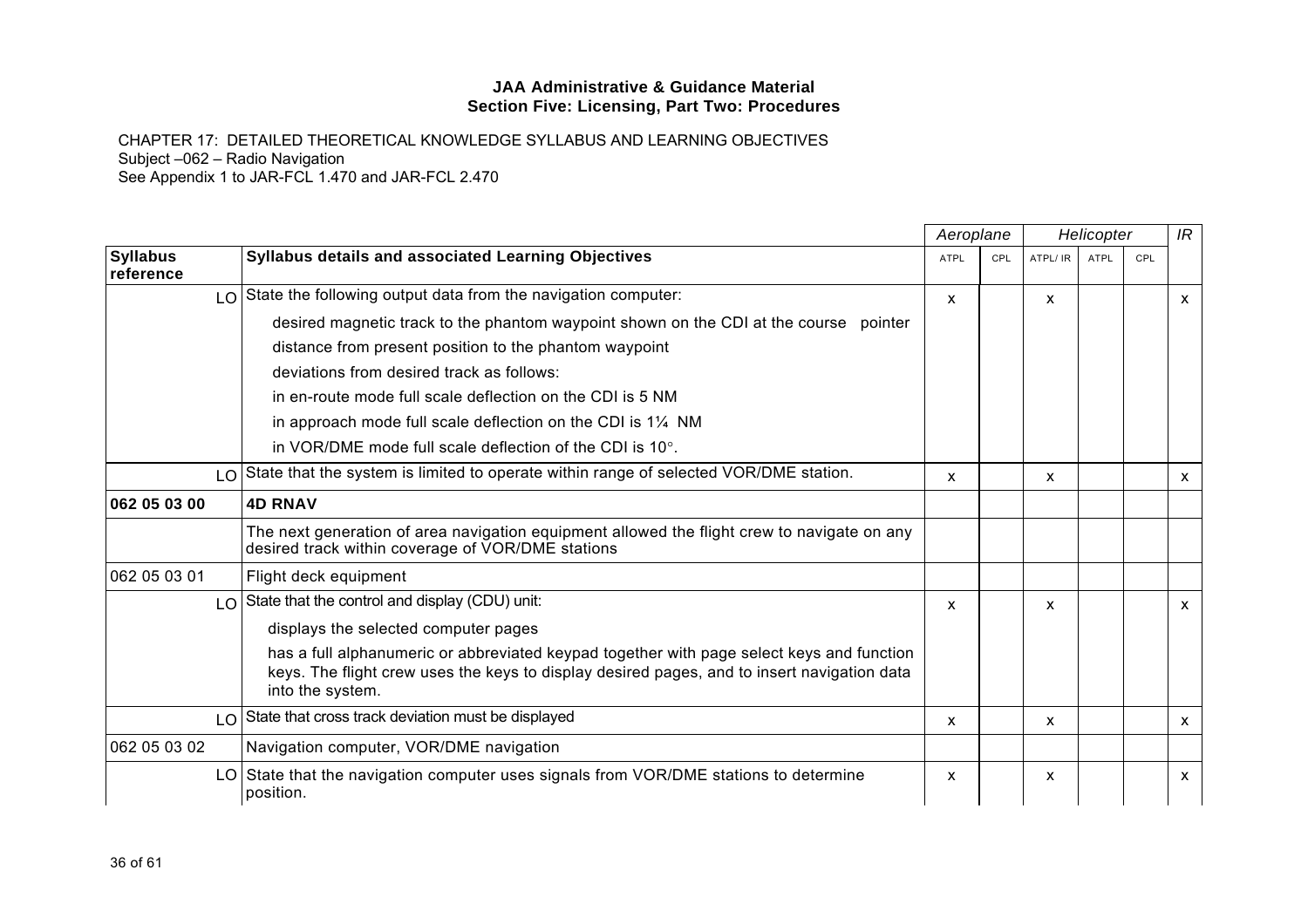|                              |                                                                                                                                                                                                       |              | Aeroplane<br>Helicopter |          | IR          |     |              |
|------------------------------|-------------------------------------------------------------------------------------------------------------------------------------------------------------------------------------------------------|--------------|-------------------------|----------|-------------|-----|--------------|
| <b>Syllabus</b><br>reference | Syllabus details and associated Learning Objectives                                                                                                                                                   | <b>ATPL</b>  | CPL                     | ATPL/ IR | <b>ATPL</b> | CPL |              |
|                              | LO Explain that the system is equipped with its own VOR/DME receivers, that automatically tune<br>the DME stations by themselves and selects stations providing the best angular fix<br>determination | $\mathsf{x}$ |                         | X        |             |     | $\mathsf{x}$ |
|                              | LO Explain that the computer uses DME/DME to determine position if possible, and only if 2<br>DME's are not available the system will use VOR/DME to determine the position of the<br>aircraft.       | X            |                         | X        |             |     | $\mathsf{x}$ |
|                              | LO Explain that the computer uses two DME's to determine the position of the aircraft in latitude<br>and longitude.                                                                                   | $\mathsf{x}$ |                         | X        |             |     | $\mathsf{x}$ |
|                              | LO Explain that the computer is navigating on the great circle between waypoints inserted into<br>the system                                                                                          | X            |                         | X        |             |     | $\mathsf{x}$ |
| LO.                          | State that the system has a navigational database may contain the following elements:                                                                                                                 | $\mathsf{x}$ |                         | X        |             |     | $\mathsf{x}$ |
|                              | reference data for airports (four letter ICAO identifier);                                                                                                                                            |              |                         |          |             |     |              |
|                              | VOR/DME station data (three letter ICAO identifier);                                                                                                                                                  |              |                         |          |             |     |              |
|                              | waypoint data (five letter ICAO identifier);                                                                                                                                                          |              |                         |          |             |     |              |
|                              | STAR data;                                                                                                                                                                                            |              |                         |          |             |     |              |
|                              | SID data;                                                                                                                                                                                             |              |                         |          |             |     |              |
|                              | airport runway data including thresholds and outer makers;                                                                                                                                            |              |                         |          |             |     |              |
|                              | NDB stations (alphabetic ICAO identifier);                                                                                                                                                            |              |                         |          |             |     |              |
|                              | company flight plan routes.                                                                                                                                                                           |              |                         |          |             |     |              |
|                              |                                                                                                                                                                                                       |              |                         |          |             |     |              |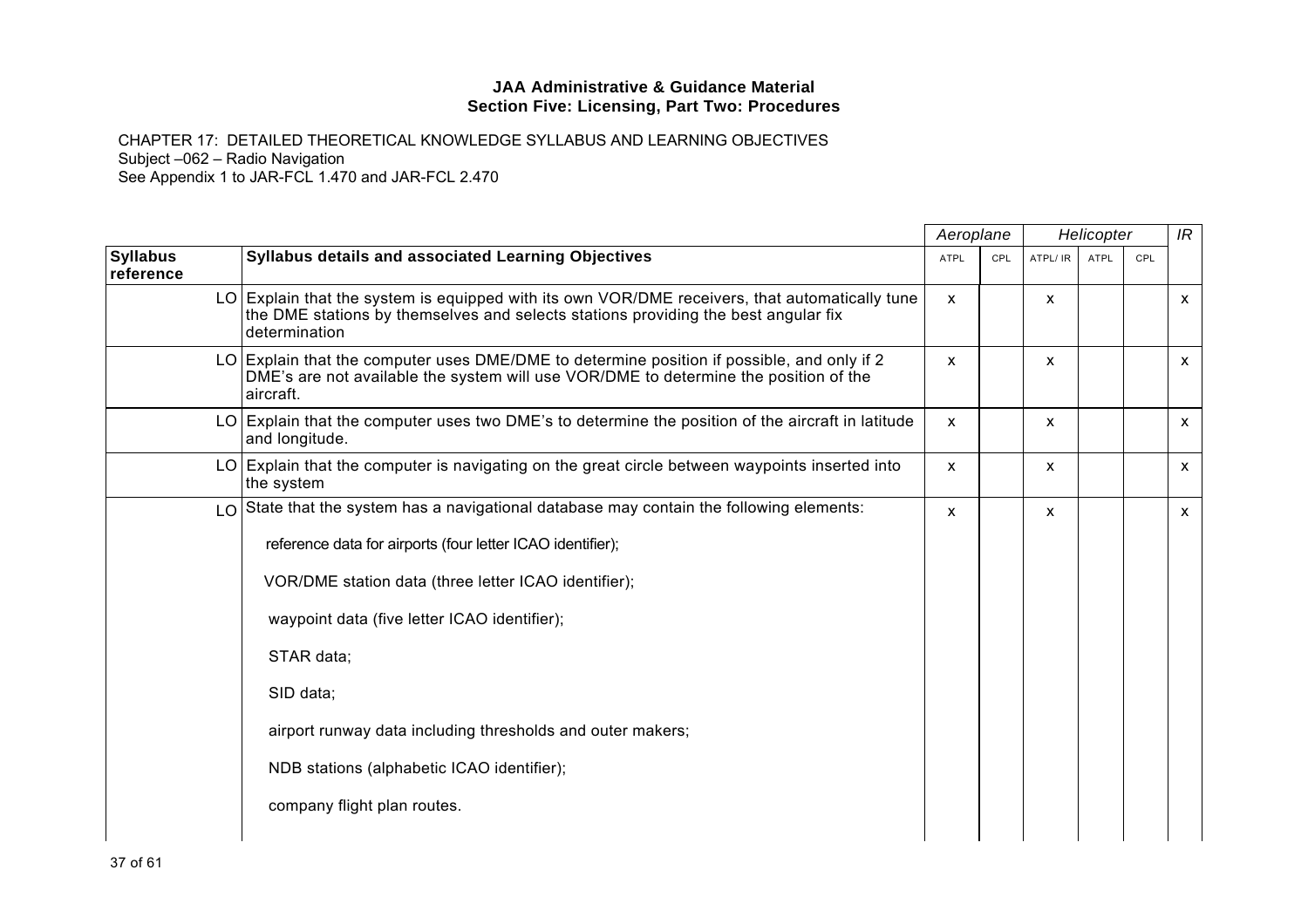|                              |                                                                                                                                                                                                                                                                                                                          | Aeroplane   |            |          | Helicopter  |     | IR |
|------------------------------|--------------------------------------------------------------------------------------------------------------------------------------------------------------------------------------------------------------------------------------------------------------------------------------------------------------------------|-------------|------------|----------|-------------|-----|----|
| <b>Syllabus</b><br>reference | <b>Syllabus details and associated Learning Objectives</b>                                                                                                                                                                                                                                                               | <b>ATPL</b> | <b>CPL</b> | ATPL/ IR | <b>ATPL</b> | CPL |    |
|                              | LO State that the navigational database is valid for a limited time, usually 28 days.                                                                                                                                                                                                                                    | X           |            | X        |             |     | X  |
|                              | $\log$ State that the navigational database is read only, but additional space exists so that crew<br>created navigational data may be saved in the computer memory. Such additional data will<br>also be deleted at the 28 days navigational update of the database.                                                    | X           |            | X        |             |     | x  |
|                              | $\log$ State that the computer receives a TAS input from the air data computer, and a heading input<br>in order to calculate actual wind velocity.                                                                                                                                                                       | X           |            | x        |             |     | x  |
|                              | $\lfloor 0 \rfloor$ State that the computer calculates track error in relation to desired track. This data can easily<br>be interfaced with the automatic flight control, and when done so enables the aircraft to<br>automatically follow the flight plan loaded into the RNAV computer.                                | X           |            | X        |             |     | X  |
|                              | $\log$ State that the computer is able to perform great circle navigation when receiving VOR/DME<br>stations. If out of range, the system reverts to DR (dead reckoning) mode, where it updates<br>the position by means of last computed wind and TAS and heading information. Operation in<br>DR mode is time limited. | X           |            | X        |             |     | X  |
|                              | LO State that the system has" direct to" capability to any waypoint.                                                                                                                                                                                                                                                     | x           |            | x        |             |     | х  |
|                              | LO State that the system is capable of parallel off-set tracking.                                                                                                                                                                                                                                                        | X           |            | x        |             |     | x  |
|                              | LO State that any waypoint can be inserted into the computer in one of the following ways:                                                                                                                                                                                                                               | X           |            | X        |             |     | x  |
|                              | alphanumeric ICAO identifier                                                                                                                                                                                                                                                                                             |             |            |          |             |     |    |
|                              | latitude and longitude                                                                                                                                                                                                                                                                                                   |             |            |          |             |     |    |
|                              | radial and distance from a VOR station                                                                                                                                                                                                                                                                                   |             |            |          |             |     |    |
| 062 05 03 03                 | Navigation computer input/output                                                                                                                                                                                                                                                                                         |             |            |          |             |     |    |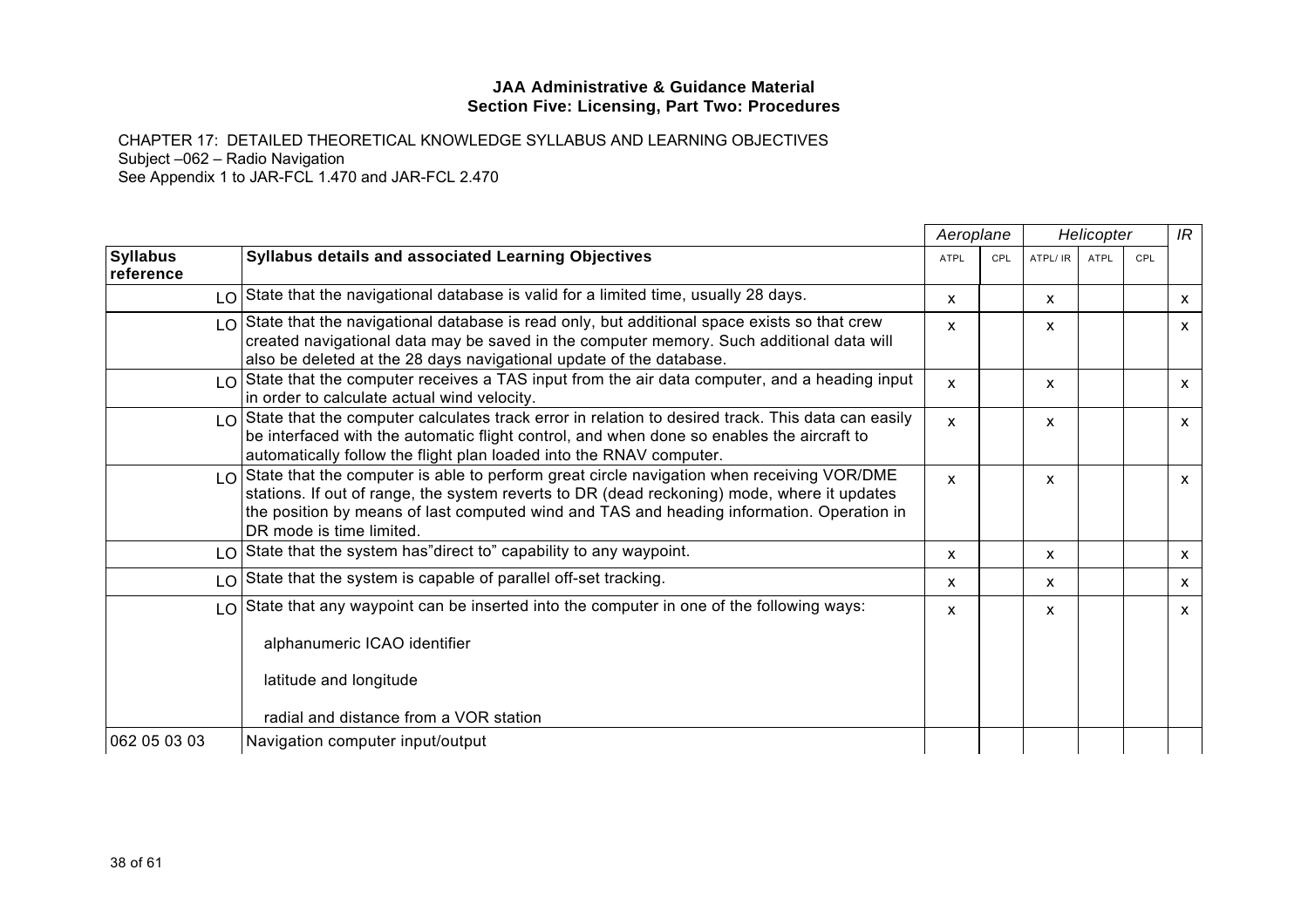|                              |                                                                                                                                                                         | Aeroplane |     |          | Helicopter  |     | IR |
|------------------------------|-------------------------------------------------------------------------------------------------------------------------------------------------------------------------|-----------|-----|----------|-------------|-----|----|
| <b>Syllabus</b><br>reference | Syllabus details and associated Learning Objectives                                                                                                                     | ATPL      | CPL | ATPL/ IR | <b>ATPL</b> | CPL |    |
|                              | LO State that the following are input data into a 4D RNAV system:                                                                                                       | X         |     | X        |             |     | X  |
|                              | DME distances from DME stations                                                                                                                                         |           |     |          |             |     |    |
|                              | radial from a VOR station                                                                                                                                               |           |     |          |             |     |    |
|                              | TAS and altitude from the air data computer                                                                                                                             |           |     |          |             |     |    |
|                              | heading from aircraft heading system                                                                                                                                    |           |     |          |             |     |    |
|                              | LO State that the following are output data from a 4D RNAV system:                                                                                                      | X         |     | X        |             |     | X  |
|                              | distance to any waypoint                                                                                                                                                |           |     |          |             |     |    |
|                              | estimated time overhead                                                                                                                                                 |           |     |          |             |     |    |
|                              | ground speed and TAS                                                                                                                                                    |           |     |          |             |     |    |
|                              | true wind                                                                                                                                                               |           |     |          |             |     |    |
|                              | track error                                                                                                                                                             |           |     |          |             |     |    |
| 062 05 04 00                 | <b>FMS and general terms</b>                                                                                                                                            |           |     |          |             |     |    |
| 062 05 04 01                 | Navigation and flight management                                                                                                                                        |           |     |          |             |     |    |
| LO.                          | Explain that development of computers combined with reliable liquid crystal displays, offer<br>the means of accessing more data and displaying them to the flight crew. | X         |     | X        |             |     | x  |
|                              | LO Explain that a flight management system has the ability to monitor and direct both navigation<br>and performance of the flight.                                      | X         |     | X        |             |     | X  |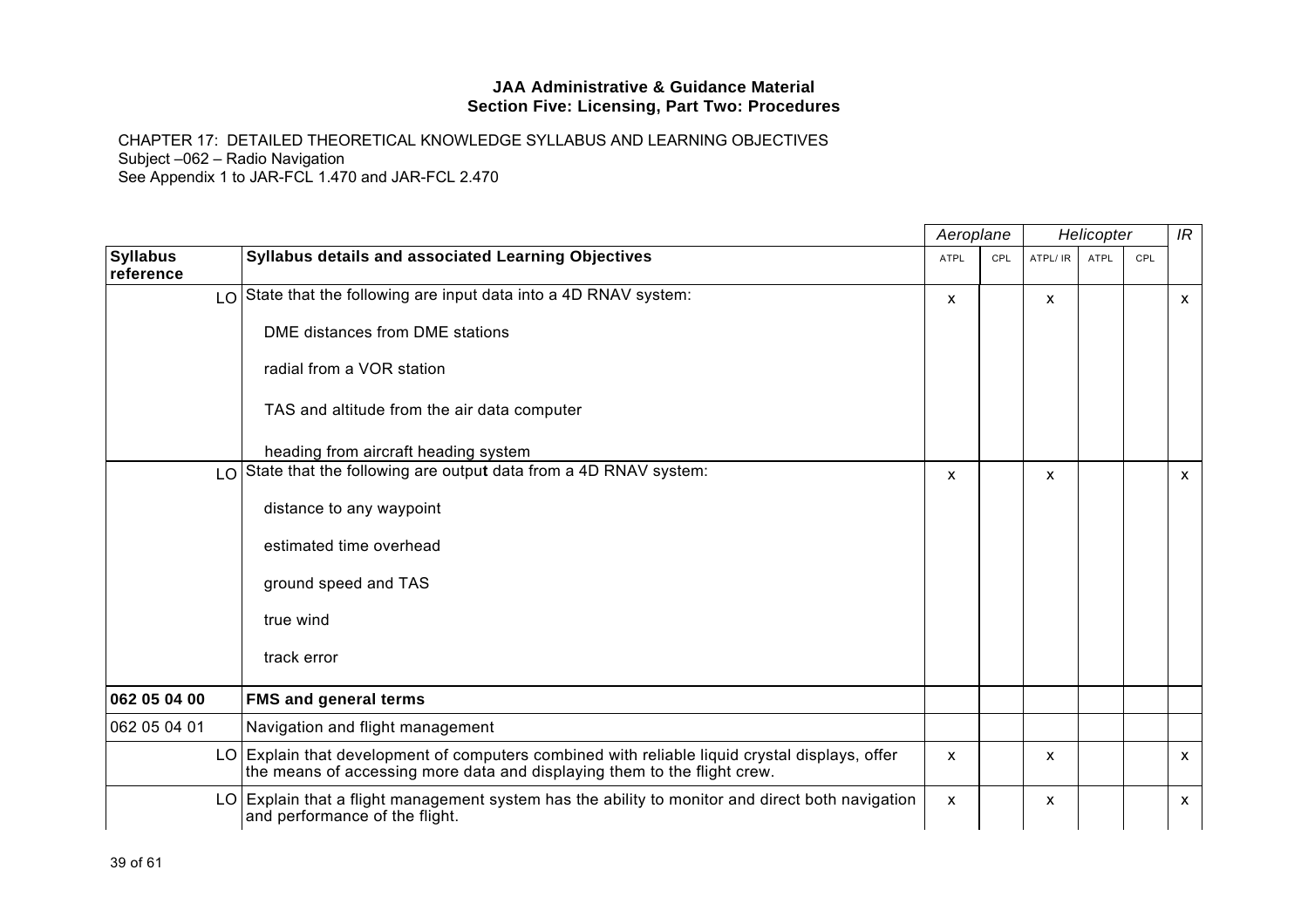|                              |                                                                                                                               |             | Aeroplane | Helicopter |             |     | IR           |
|------------------------------|-------------------------------------------------------------------------------------------------------------------------------|-------------|-----------|------------|-------------|-----|--------------|
| <b>Syllabus</b><br>reference | <b>Syllabus details and associated Learning Objectives</b>                                                                    | <b>ATPL</b> | CPL       | ATPL/ IR   | <b>ATPL</b> | CPL |              |
|                              | LO Explain the two functions common to all FMS systems:                                                                       | x           |           | x          |             |     | $\mathsf{x}$ |
|                              | automatic navigation LNAV (lateral navigation)                                                                                |             |           |            |             |     |              |
|                              | flight path management VNAV (vertical navigation)                                                                             |             |           |            |             |     |              |
| LO                           | Name the main components of the FMS system as being:                                                                          | X           |           | X          |             |     | $\mathsf{x}$ |
|                              | FMC (flight management computer)                                                                                              |             |           |            |             |     |              |
|                              | CDU (control and display unit)                                                                                                |             |           |            |             |     |              |
|                              | Symbol generator                                                                                                              |             |           |            |             |     |              |
|                              | EFIS (electronic flight instrument system) consisting of the nav display including mode<br>selector and the attitude display. |             |           |            |             |     |              |
|                              | A/T (auto throttle) and the FCC (flight control computer)                                                                     |             |           |            |             |     |              |
| 062 05 04 02                 | Flight management computer                                                                                                    |             |           |            |             |     |              |
|                              | LO State that the centre of the flight management system is the FMC with its stored navigation<br>and performance data.       | X           |           | X          |             |     | $\mathsf{x}$ |
| 062 05 04 03                 | Navigation data base                                                                                                          |             |           |            |             |     |              |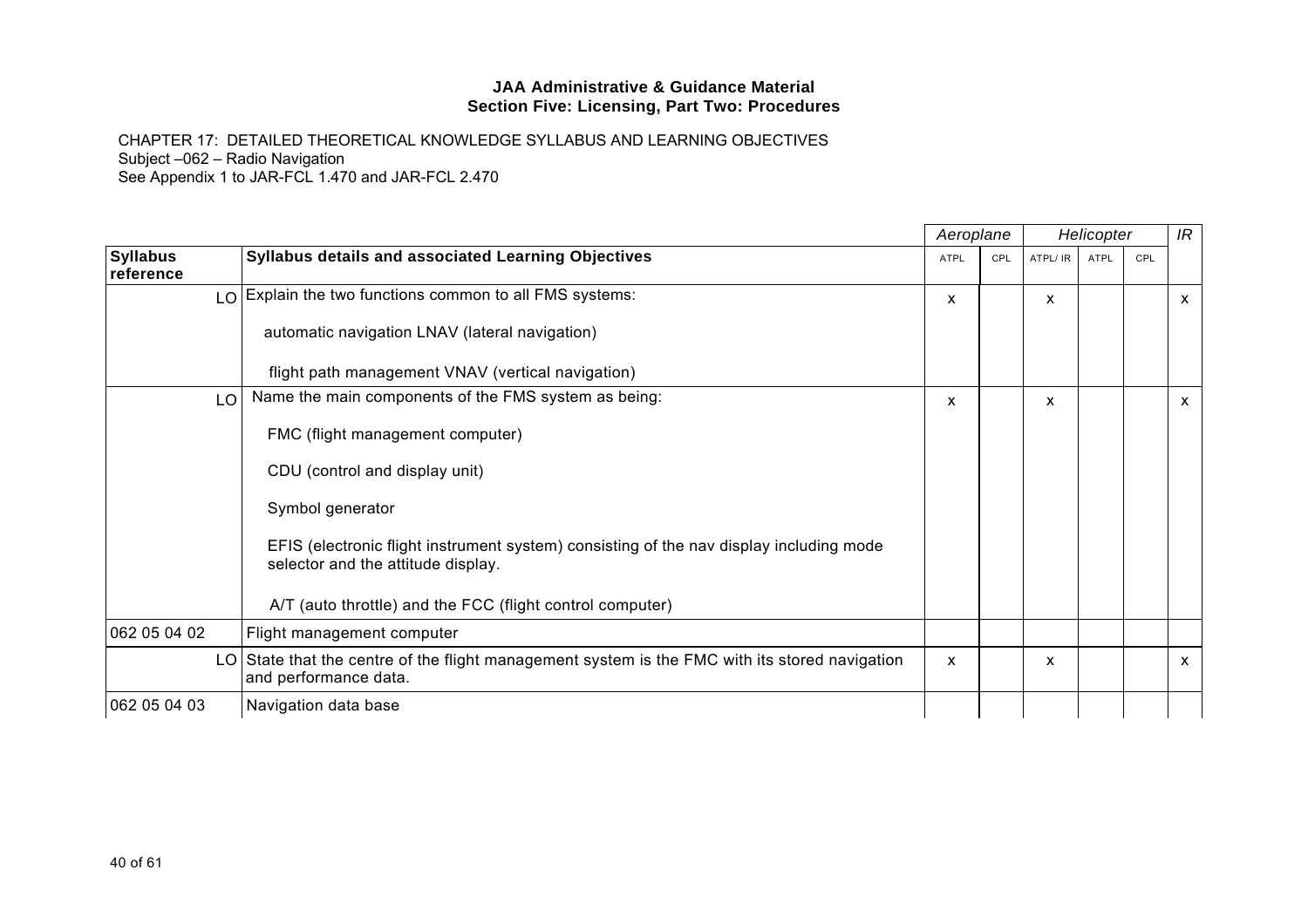|                              |                                                                                                                                                                                                                                                                         | Aeroplane                 |     |          | Helicopter  |     | IR |
|------------------------------|-------------------------------------------------------------------------------------------------------------------------------------------------------------------------------------------------------------------------------------------------------------------------|---------------------------|-----|----------|-------------|-----|----|
| <b>Syllabus</b><br>reference | <b>Syllabus details and associated Learning Objectives</b>                                                                                                                                                                                                              | <b>ATPL</b>               | CPL | ATPL/ IR | <b>ATPL</b> | CPL |    |
|                              | LO State that the navigation database of the FMC may contain the following data:                                                                                                                                                                                        | x                         |     | x        |             |     | x  |
|                              | reference data for airports (four letter ICAO identifier)                                                                                                                                                                                                               |                           |     |          |             |     |    |
|                              | VOR/DME station data (three letter ICAO identifier)                                                                                                                                                                                                                     |                           |     |          |             |     |    |
|                              | waypoint data (five letter ICAO identifier)                                                                                                                                                                                                                             |                           |     |          |             |     |    |
|                              | STAR data                                                                                                                                                                                                                                                               |                           |     |          |             |     |    |
|                              | SID data                                                                                                                                                                                                                                                                |                           |     |          |             |     |    |
|                              | holding patterns                                                                                                                                                                                                                                                        |                           |     |          |             |     |    |
|                              | airport runway data                                                                                                                                                                                                                                                     |                           |     |          |             |     |    |
|                              | NDB stations (alphabetic ICAO identifier)                                                                                                                                                                                                                               |                           |     |          |             |     |    |
|                              | company flight plan routes                                                                                                                                                                                                                                              |                           |     |          |             |     |    |
| LO                           | State that the navigation database is updated every 28 days.                                                                                                                                                                                                            | x                         |     | x        |             |     | x  |
|                              | LO State that the navigational database is write protected, but additional space exists so that<br>crew created navigational data may be saved in the computer memory. Such additional data<br>will also be deleted at the 28 days navigational update of the database. | $\boldsymbol{\mathsf{x}}$ |     | X        |             |     | x  |
| 062 05 04 04                 | Performance data base                                                                                                                                                                                                                                                   |                           |     |          |             |     |    |
|                              | LO State that the performance database stores all the data relating to the specific aircraft/engine<br>configuration, and is updated by ground staff when necessary.                                                                                                    | $\boldsymbol{\mathsf{x}}$ |     | X        |             |     | X  |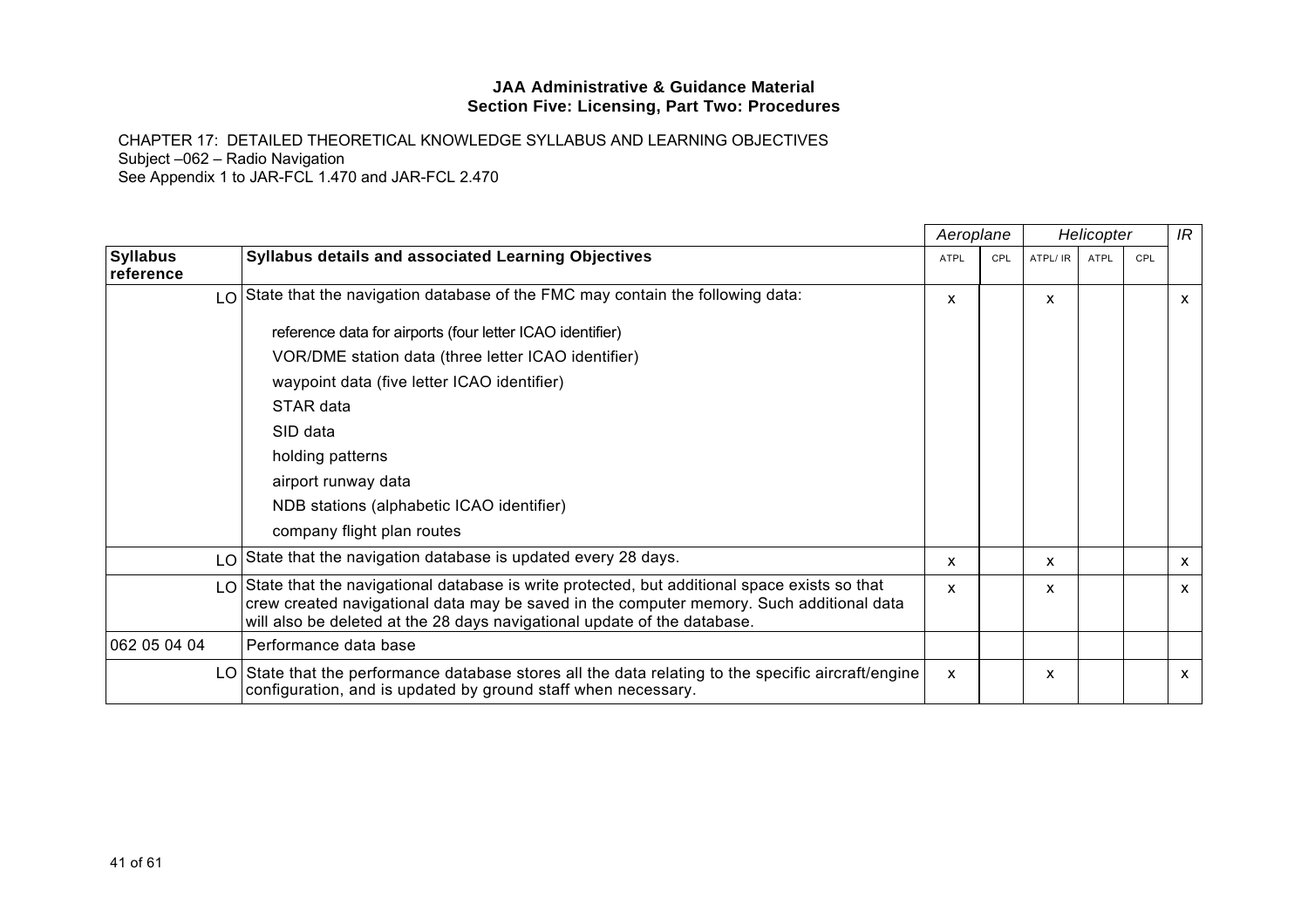|                              |                                                                                            | Aeroplane   |     |          | Helicopter |     | IR |
|------------------------------|--------------------------------------------------------------------------------------------|-------------|-----|----------|------------|-----|----|
| <b>Syllabus</b><br>reference | Syllabus details and associated Learning Objectives                                        | <b>ATPL</b> | CPL | ATPL/ IR | ATPL       | CPL |    |
|                              | LO State that the performance database of the FMC contain the following data:              | X           |     | X        |            |     | X. |
|                              | $V_1$ , $V_R$ and $V_2$ speeds                                                             |             |     |          |            |     |    |
|                              | aircraft drag                                                                              |             |     |          |            |     |    |
|                              | engine thrust characteristics                                                              |             |     |          |            |     |    |
|                              | maximum and optimum operating altitudes                                                    |             |     |          |            |     |    |
|                              | speeds for maximum and optimum climb                                                       |             |     |          |            |     |    |
|                              | speeds for long range cruise, max endurance and holding                                    |             |     |          |            |     |    |
|                              | maximum ZFW (zero fuel mass), maximum TOF (take-off mass) and maximum LM (landing<br>mass) |             |     |          |            |     |    |
|                              | fuel flow parameters                                                                       |             |     |          |            |     |    |
|                              | aircraft flight envelope                                                                   |             |     |          |            |     |    |
| 062 05 04 05                 | Typical input/output data from the FMC                                                     |             |     |          |            |     |    |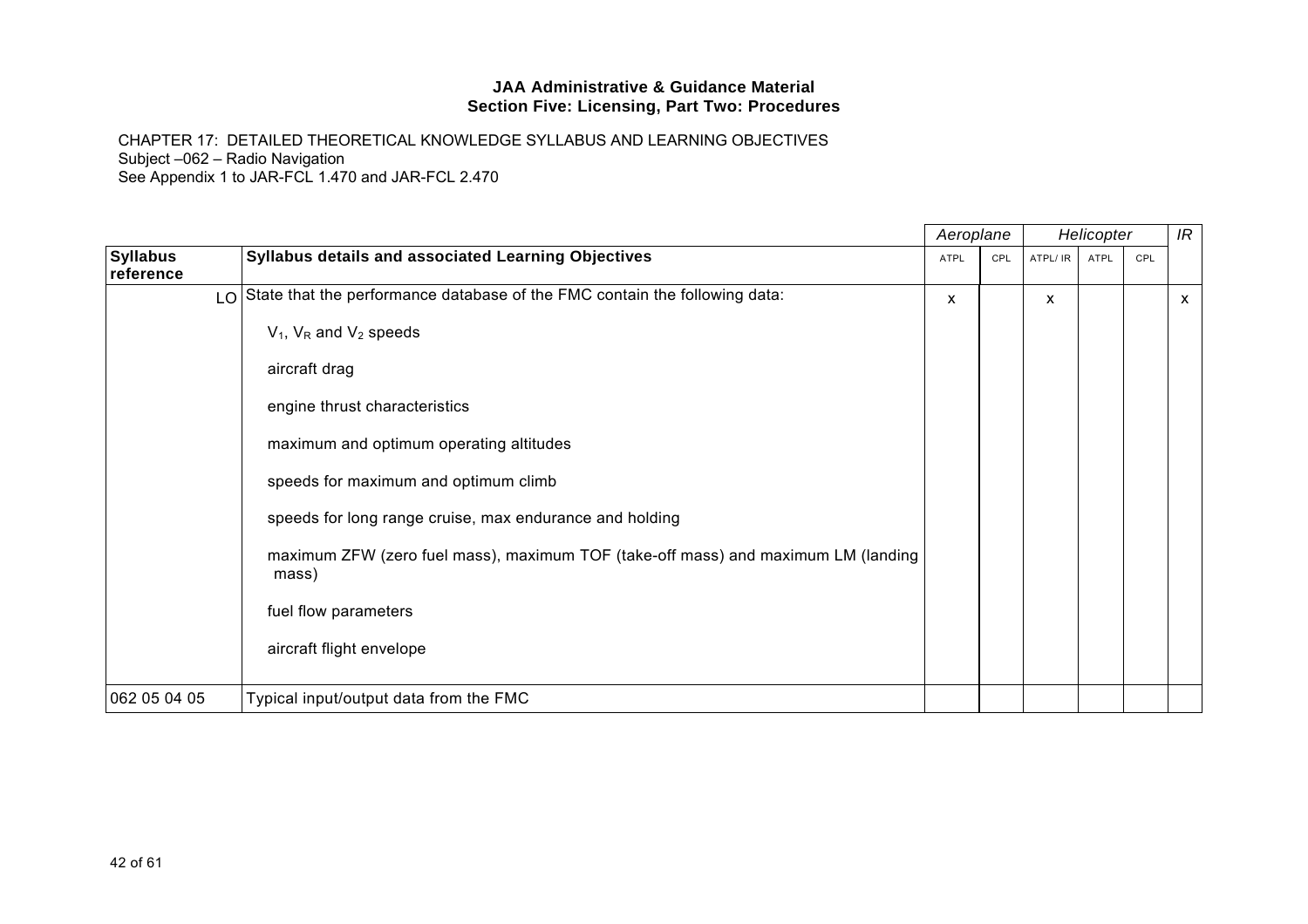|                              |                                                                                                            | Aeroplane               |     |          | Helicopter |     | IR           |
|------------------------------|------------------------------------------------------------------------------------------------------------|-------------------------|-----|----------|------------|-----|--------------|
| <b>Syllabus</b><br>reference | <b>Syllabus details and associated Learning Objectives</b>                                                 | ATPL                    | CPL | ATPL/ IR | ATPL       | CPL |              |
|                              | LO state the following are typical input data to the FMC:                                                  | $\vert x \vert x \vert$ |     | X        |            |     | $\mathsf{x}$ |
|                              | time                                                                                                       |                         |     |          |            |     |              |
|                              | fuel flow                                                                                                  |                         |     |          |            |     |              |
|                              | total fuel                                                                                                 |                         |     |          |            |     |              |
|                              | TAS, altitude, vertical speed, Mach number and outside air temperature from the air<br>data computer (ADC) |                         |     |          |            |     |              |
|                              | DME and radial information from the VHF NAV receivers                                                      |                         |     |          |            |     |              |
|                              | air/ground position                                                                                        |                         |     |          |            |     |              |
|                              | flap/slat position                                                                                         |                         |     |          |            |     |              |
|                              | IRS and GPS positions                                                                                      |                         |     |          |            |     |              |
|                              | CDU (control and display unit) entries                                                                     |                         |     |          |            |     |              |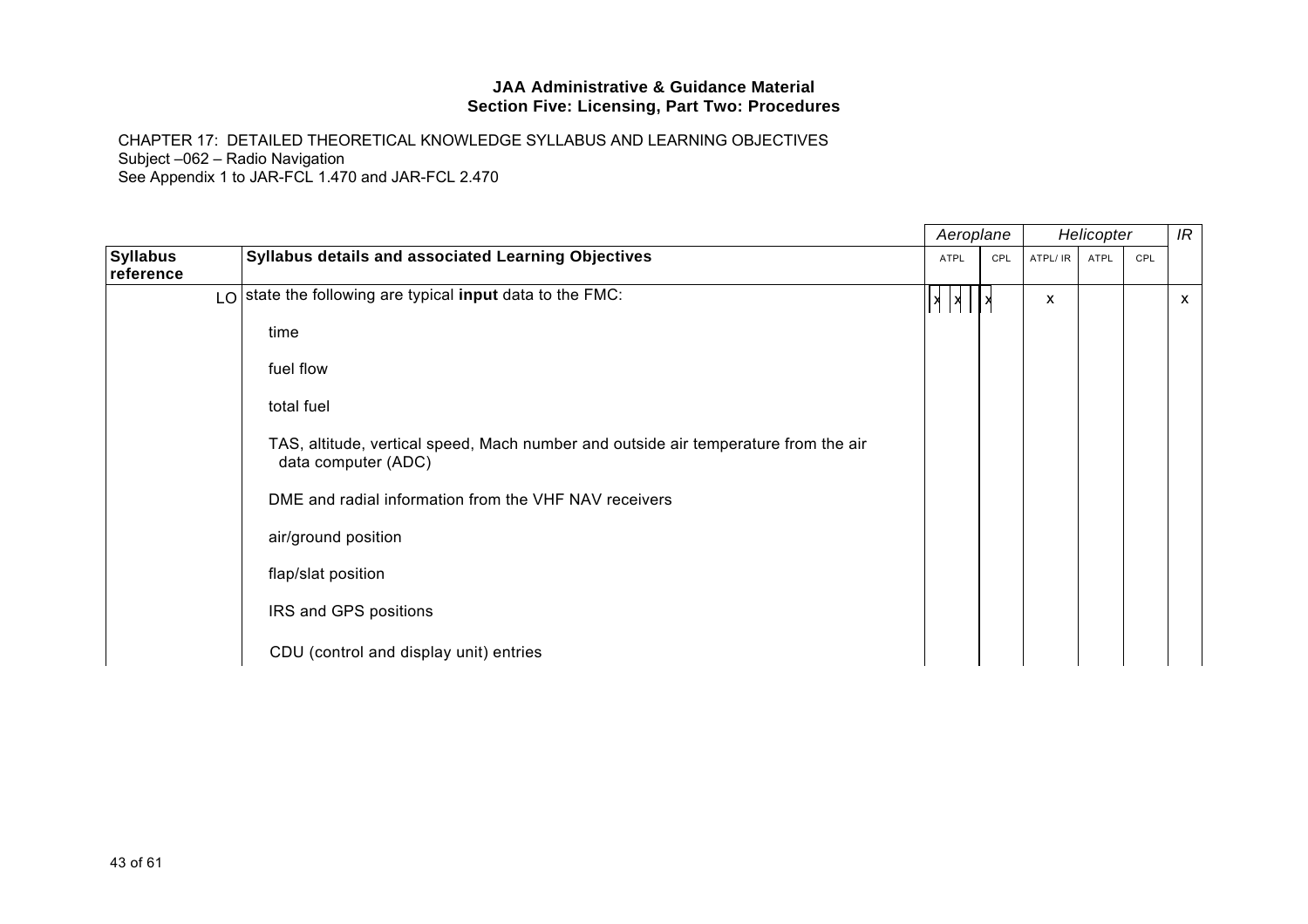|                              |                                                                                     | Aeroplane   |     |          | Helicopter  |     | IR           |
|------------------------------|-------------------------------------------------------------------------------------|-------------|-----|----------|-------------|-----|--------------|
| <b>Syllabus</b><br>reference | <b>Syllabus details and associated Learning Objectives</b>                          | <b>ATPL</b> | CPL | ATPL/ IR | <b>ATPL</b> | CPL |              |
|                              | $\lfloor 0 \rfloor$ State that the following are typical output data from the FMC:  | X           |     | X        |             |     | X            |
|                              | command signals to the flight directors and autopilot                               |             |     |          |             |     |              |
|                              | command signals to the auto-throttle                                                |             |     |          |             |     |              |
|                              | information to the EFIS displays through the symbol generator                       |             |     |          |             |     |              |
|                              | data to the CDU and various annunciators                                            |             |     |          |             |     |              |
|                              |                                                                                     |             |     |          |             |     |              |
| 062 05 05 00                 | Typical flight deck equipment fitted on FMS aircraft                                |             |     |          |             |     |              |
| 062 05 05 01                 | Control and display unit (CDU)                                                      |             |     |          |             |     |              |
|                              | LO State that the communication link between the flight crew and the FMC is the CDU | X           |     | X        |             |     | $\mathsf{x}$ |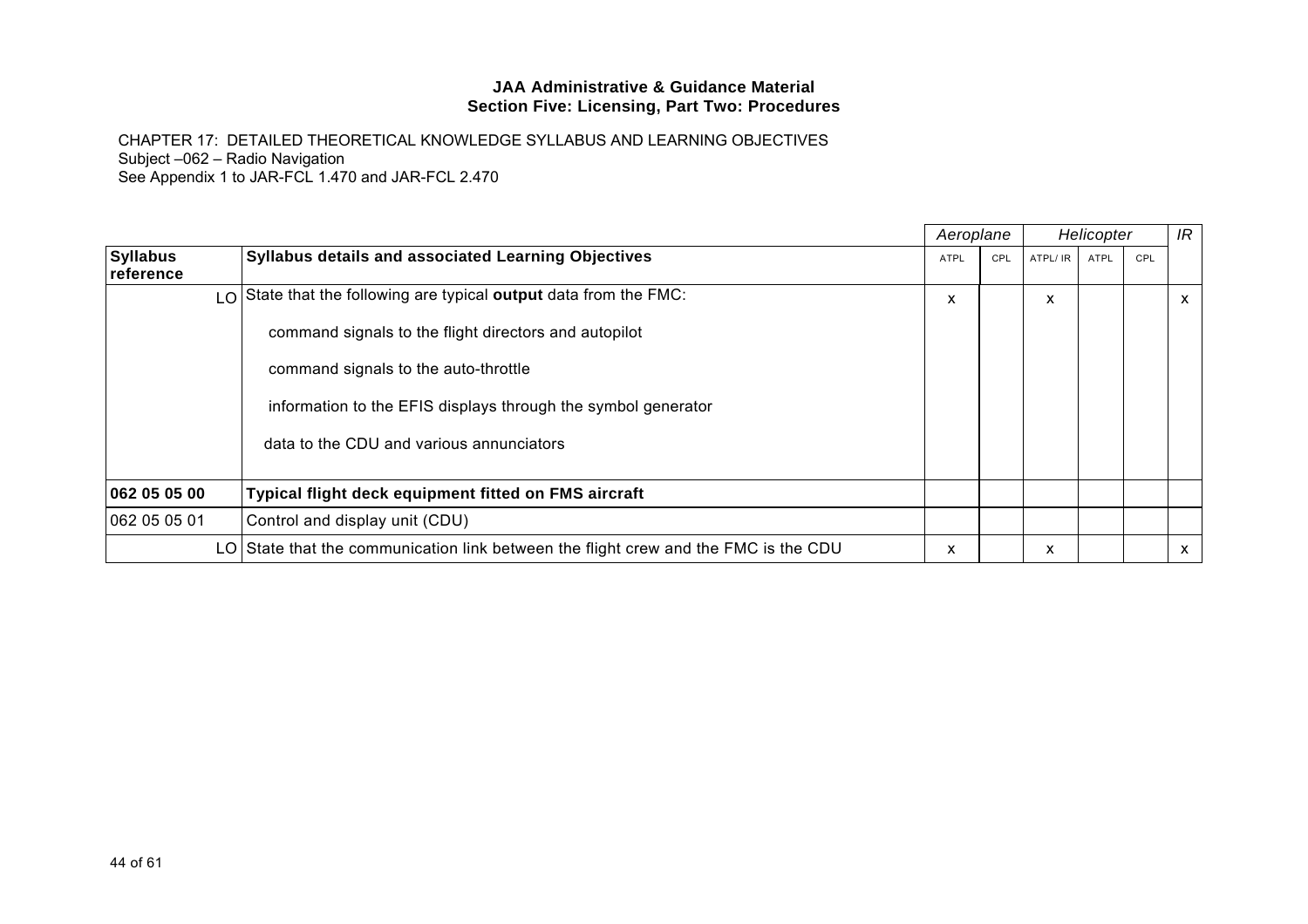|                              |                                                                                                                                           |              | Aeroplane<br>Helicopter |          |      | IR  |              |
|------------------------------|-------------------------------------------------------------------------------------------------------------------------------------------|--------------|-------------------------|----------|------|-----|--------------|
| <b>Syllabus</b><br>reference | <b>Syllabus details and associated Learning Objectives</b>                                                                                | <b>ATPL</b>  | CPL                     | ATPL/ IR | ATPL | CPL |              |
|                              | LO Explain the main components of the CDU as follows:                                                                                     | X            |                         | X        |      |     | $\mathsf{x}$ |
|                              | CDU display including the following terms,                                                                                                |              |                         |          |      |     |              |
|                              | page title                                                                                                                                |              |                         |          |      |     |              |
|                              | data field                                                                                                                                |              |                         |          |      |     |              |
|                              | scratchpad                                                                                                                                |              |                         |          |      |     |              |
|                              | line select keys                                                                                                                          |              |                         |          |      |     |              |
|                              | numeric keys                                                                                                                              |              |                         |          |      |     |              |
|                              | alpha keys                                                                                                                                |              |                         |          |      |     |              |
|                              | function and mode keys used to select specific data pages on the CDU display, to execute<br>orders or to pages through the data presented |              |                         |          |      |     |              |
|                              | warning lights, message light and offset light                                                                                            |              |                         |          |      |     |              |
| 062 05 05 02                 | EFIS instruments (attitude display, navigation display)                                                                                   |              |                         |          |      |     |              |
|                              | LO State that FMS equipped aircraft, typicaly has two displays on the instrument panel in front<br>of each pilot.                         | $\mathsf{x}$ |                         | X.       |      |     | $\mathsf{x}$ |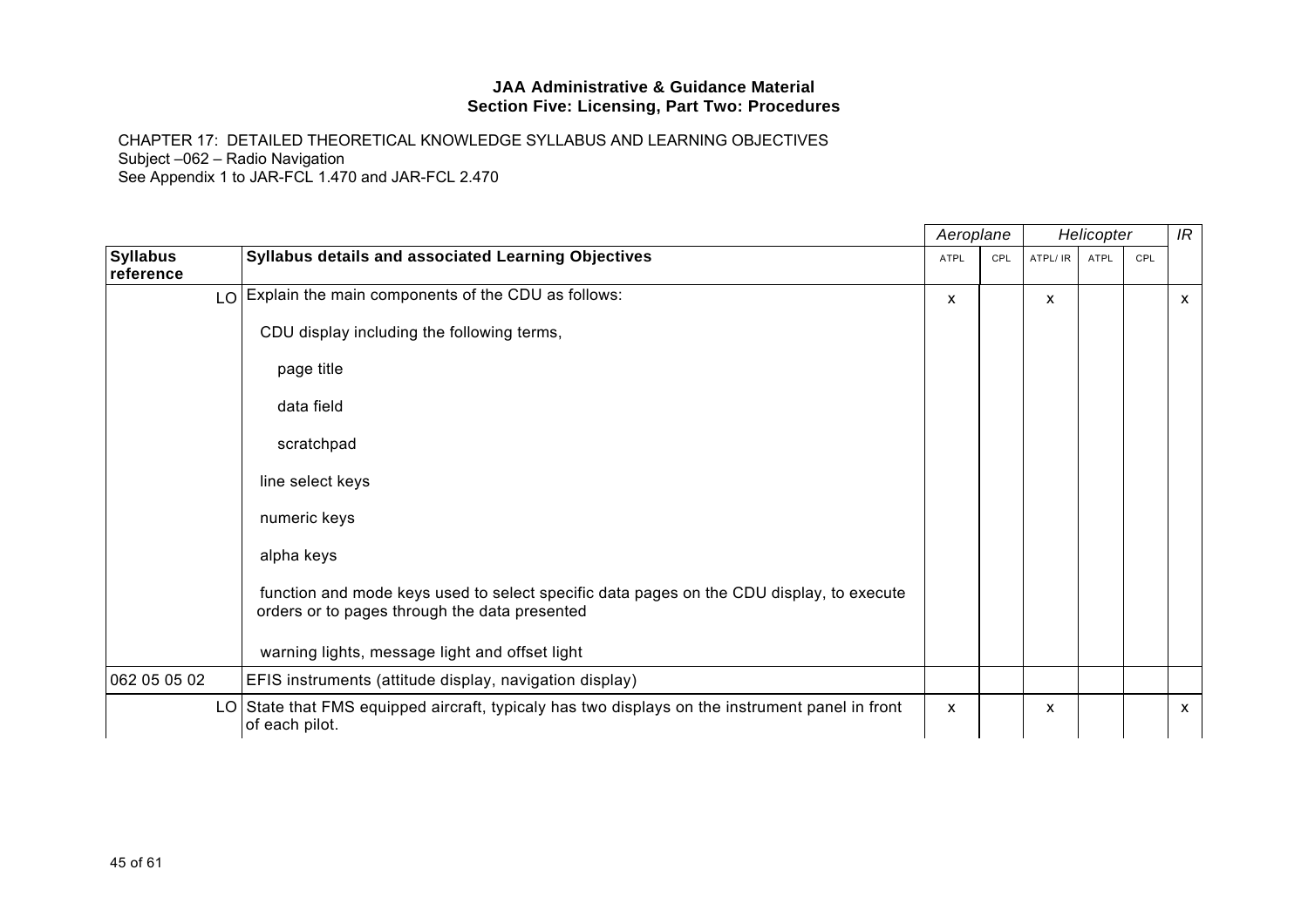|                              |                                                                                   |             | Aeroplane |              | Helicopter |     |              |
|------------------------------|-----------------------------------------------------------------------------------|-------------|-----------|--------------|------------|-----|--------------|
| <b>Syllabus</b><br>reference | Syllabus details and associated Learning Objectives                               | <b>ATPL</b> | CPL       | ATPL/ IR     | ATPL       | CPL |              |
|                              | LO State that the following data are typically displayed on the attitude display: | x           |           | X            |            |     | $\mathsf{x}$ |
|                              | attitude information                                                              |             |           |              |            |     |              |
|                              | flight director command bars                                                      |             |           |              |            |     |              |
|                              | radio height and barometric altitude                                              |             |           |              |            |     |              |
|                              | course deviation indication                                                       |             |           |              |            |     |              |
|                              | glide path information (when an ILS is tuned)                                     |             |           |              |            |     |              |
|                              | speed information                                                                 |             |           |              |            |     |              |
| 062 05 05 03                 | Typical modes of the navigation display                                           |             |           |              |            |     |              |
|                              | LO State the following typical modes of the navigation display:                   | X           |           | $\mathsf{x}$ |            |     | $\mathsf{x}$ |
|                              | Full VOR/ILS mode showing the whole compass rose                                  |             |           |              |            |     |              |
|                              | Expanded (arc) VOR/ILS mode showing the forward 90° sector                        |             |           |              |            |     |              |
|                              | Map mode                                                                          |             |           |              |            |     |              |
|                              | Plan mode                                                                         |             |           |              |            |     |              |
| 062 05 05 04                 | Typical information on the navigation display                                     |             |           |              |            |     |              |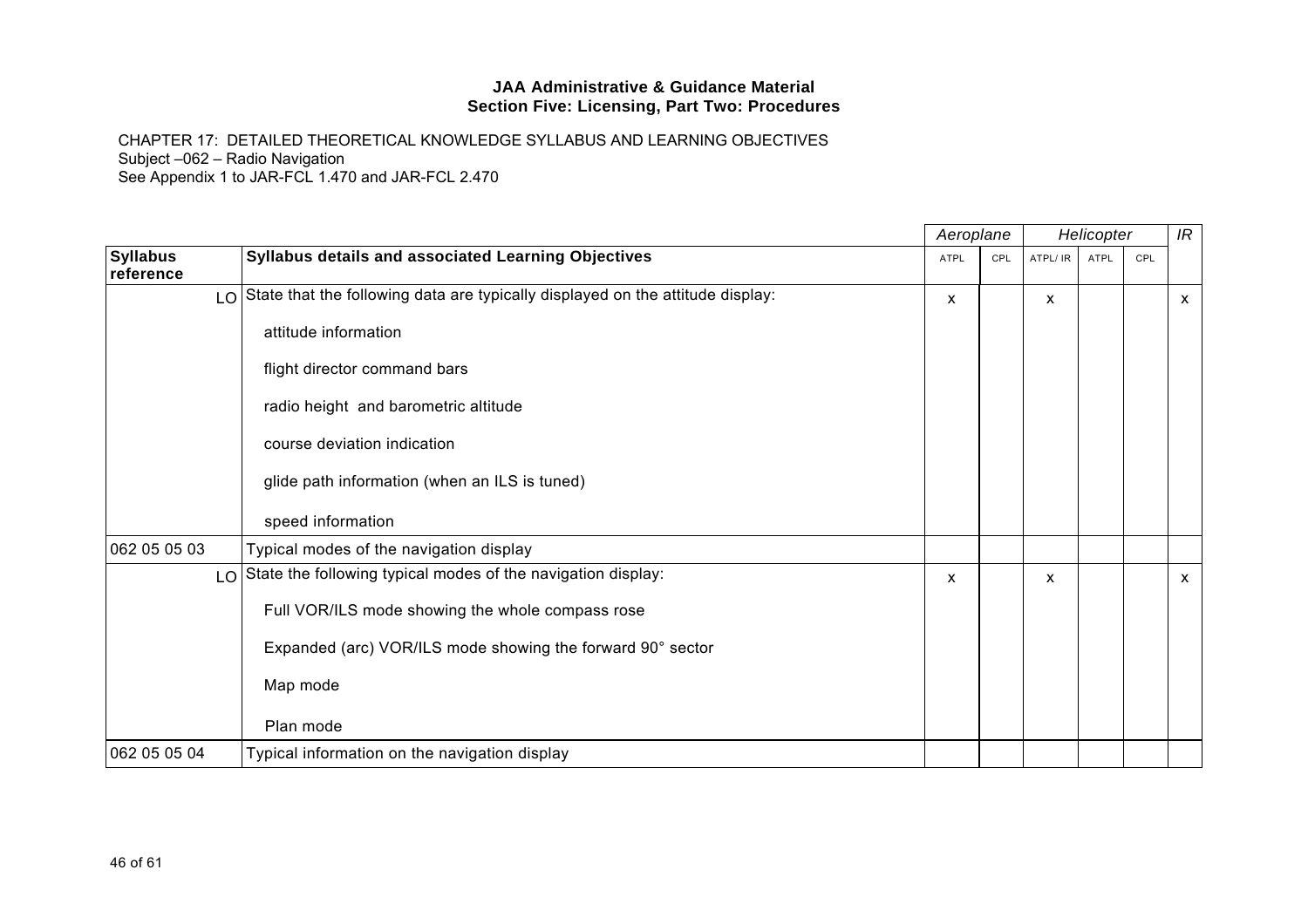|                              |                                                                                                                                                                                                                                                                                                                                                                                                                                               | Aeroplane   |            | Helicopter |             |     | IR |
|------------------------------|-----------------------------------------------------------------------------------------------------------------------------------------------------------------------------------------------------------------------------------------------------------------------------------------------------------------------------------------------------------------------------------------------------------------------------------------------|-------------|------------|------------|-------------|-----|----|
| <b>Syllabus</b><br>reference | Syllabus details and associated Learning Objectives                                                                                                                                                                                                                                                                                                                                                                                           | <b>ATPL</b> | <b>CPL</b> | ATPL/ IR   | <b>ATPL</b> | CPL |    |
|                              | $\lfloor 0 \rfloor$ List and interpret the following information typically shown on a navigation display in "Full<br>VOR/ILS" mode:                                                                                                                                                                                                                                                                                                           | <b>X</b>    |            | X          |             |     | X  |
|                              | The map display will be in full VOR mode when a VOR frequency is selected and full ILS<br>mode when an ILS frequency is selected on the VHF NAV frequency selector                                                                                                                                                                                                                                                                            |             |            |            |             |     |    |
|                              | DME distance to selected DME station                                                                                                                                                                                                                                                                                                                                                                                                          |             |            |            |             |     |    |
|                              | A full 360° compass rose                                                                                                                                                                                                                                                                                                                                                                                                                      |             |            |            |             |     |    |
|                              | At the top of the compass rose present heading is indicated and shown as digital numbers<br>in a heading box. Next to the heading box is indicated if the heading is true or magnetic.<br>True heading is available on aircraft with IRS                                                                                                                                                                                                      |             |            |            |             |     |    |
|                              | A triangle (different symbols are used on different aircraft) on the compass rose indicates<br>present track. Track indication is only available when the FMC navigation computer is able<br>to compute aircraft position A square symbol on the outside of the compass rose indicates<br>the selected heading for the autopilot, and if "heading select" mode is activated on the<br>autopilot this is the heading the aircraft will turn to |             |            |            |             |     |    |
|                              | Within the compass rose a CDI is shown. On the CDI the course pointer points to the<br>selected VOR/ILS course SET on the OBS. On the CDI the course deviation bar will<br>indicate angular deflection from selected VOR/ILS track. Full scale deflection side to side<br>in VOR mode is 20°, and 5° in ILS mode. In VOR mode a TO/FROM indication is shown on<br>the display                                                                 |             |            |            |             |     |    |
|                              | The selected ILS/VOR frequency is shown                                                                                                                                                                                                                                                                                                                                                                                                       |             |            |            |             |     |    |
|                              | ILS or VOR mode is shown according to selected frequency                                                                                                                                                                                                                                                                                                                                                                                      |             |            |            |             |     |    |
| 47 of 61                     | If an ILS frequency is selected a glidepath deviation scale is shown                                                                                                                                                                                                                                                                                                                                                                          |             |            |            |             |     |    |
|                              |                                                                                                                                                                                                                                                                                                                                                                                                                                               |             |            |            |             |     |    |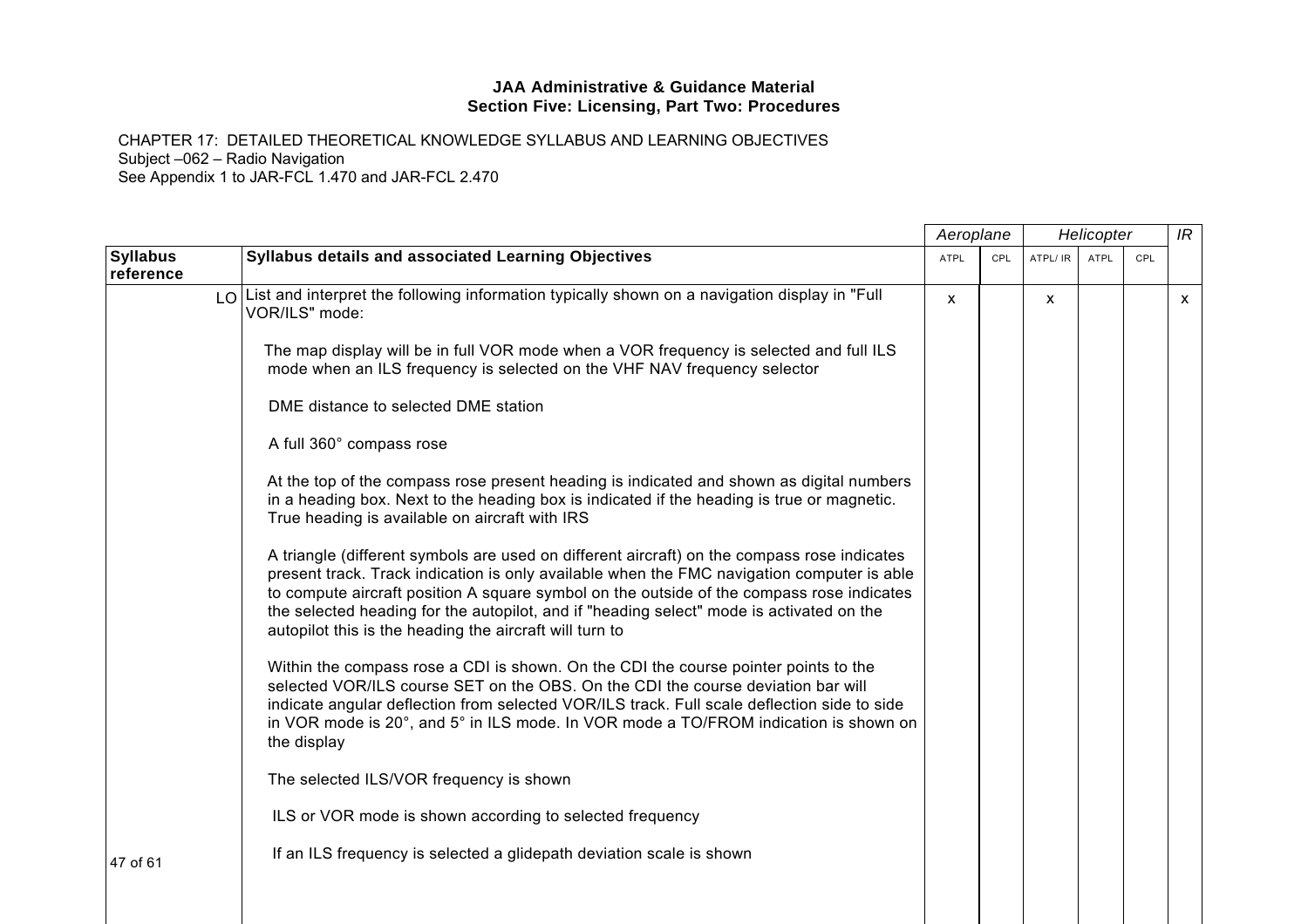|                              |                                                                                                                                                                                                                                                                                                                                          | Aeroplane   |     | Helicopter |      |     | IR |
|------------------------------|------------------------------------------------------------------------------------------------------------------------------------------------------------------------------------------------------------------------------------------------------------------------------------------------------------------------------------------|-------------|-----|------------|------|-----|----|
| <b>Syllabus</b><br>reference | <b>Syllabus details and associated Learning Objectives</b>                                                                                                                                                                                                                                                                               | <b>ATPL</b> | CPL | ATPL/ IR   | ATPL | CPL |    |
| LO                           | A wind arrow indicating wind direction according to the compass rose, and velocity in<br>numbers next to the arrow                                                                                                                                                                                                                       | X           |     | X          |      |     | X  |
| $\overline{0}$               | Given an EFIS navigation display in full VOR/ILS mode, read off the following information:                                                                                                                                                                                                                                               | X           |     | X          |      |     | X  |
|                              | heading (Magnetic/True)<br>track (Magnetic/True)<br>drift<br>wind correction angle<br>selected course<br>actual radial<br>left or right of selected track<br>above or below the glidepath<br>distance to the DME station<br>selected heading for the autopilot heading select bug<br>determine if the display is in VOR or ILS rose mode |             |     |            |      |     |    |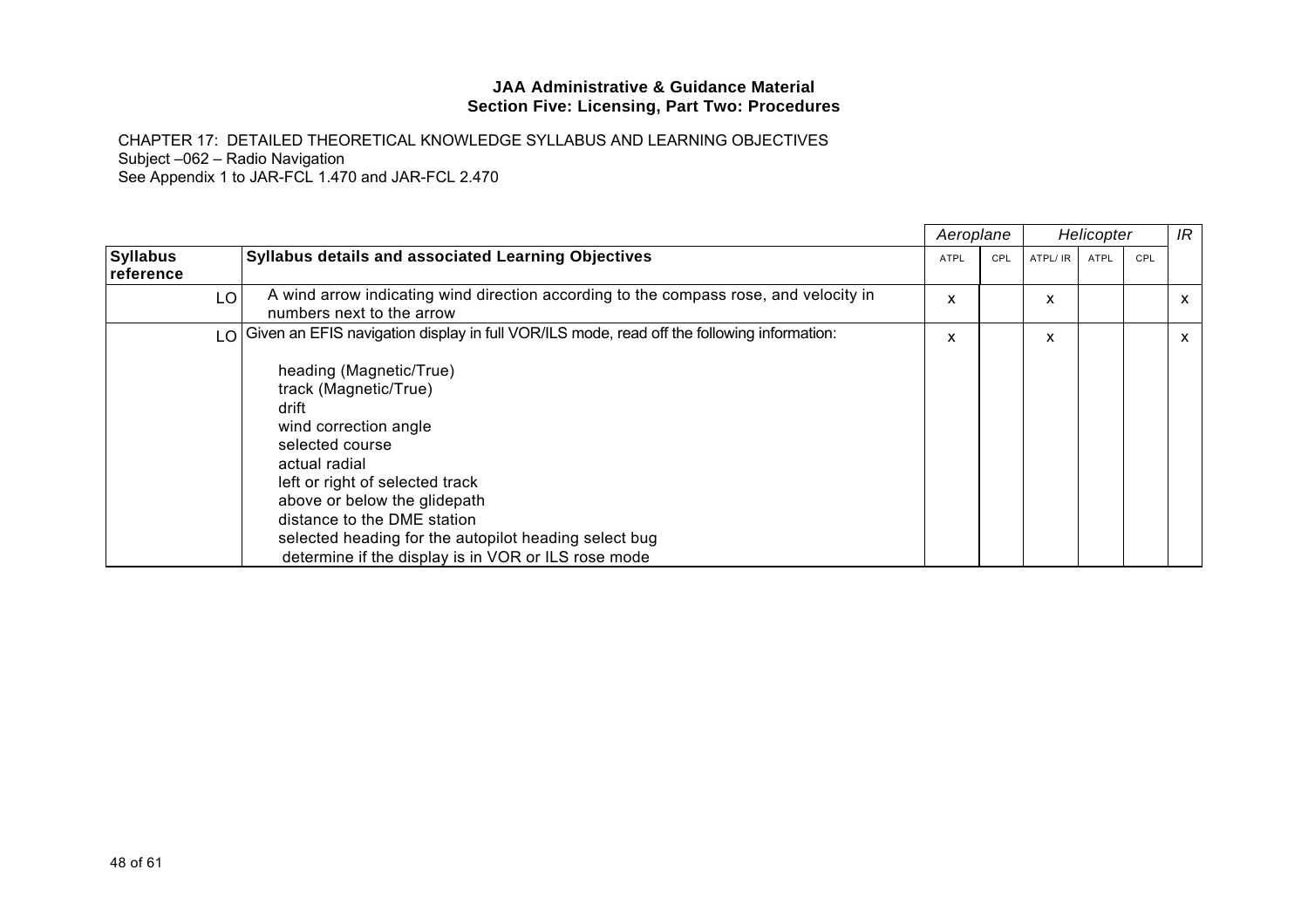|                              |                                                                                                                                                                                                                                                                                                                                                                                                                                                                                                 | Aeroplane   |            | Helicopter |             |     | IR           |
|------------------------------|-------------------------------------------------------------------------------------------------------------------------------------------------------------------------------------------------------------------------------------------------------------------------------------------------------------------------------------------------------------------------------------------------------------------------------------------------------------------------------------------------|-------------|------------|------------|-------------|-----|--------------|
| <b>Syllabus</b><br>reference | Syllabus details and associated Learning Objectives                                                                                                                                                                                                                                                                                                                                                                                                                                             | <b>ATPL</b> | <b>CPL</b> | ATPL/ IR   | <b>ATPL</b> | CPL |              |
| LO                           | Given an EFIS navigation display in expanded VOR/ILS mode, read off the following<br>information:                                                                                                                                                                                                                                                                                                                                                                                               | X           |            | X          |             |     | $\mathsf{x}$ |
|                              | heading (Magnetic/True)<br>track (Magnetic/True)<br>drift<br>wind correction angle<br>tailwind/headwind<br>wind velocity<br>selected course<br>actual radial<br>left or right of selected track<br>above or below the glidepath<br>distance to the DME station<br>selected heading for the autopilot heading select bug<br>state if the display is in VOR or ILS rose mode                                                                                                                      |             |            |            |             |     |              |
| LO                           | Given an EFIS navigation display in map mode, read off the following information:<br>heading (Magnetic/True)<br>track (Magnetic/True)<br>drift<br>wind correction angle<br>tailwind/headwind<br>wind velocity<br>left or right of the FMS track<br>distance to active waypoint;<br>ETO next waypoint<br>selected heading for the autopilot heading select bug<br>determine if a depicted symbol is a VOR/DME station or an airport<br>determine if a specific waypoint is part of the FMS route | X           |            | X          |             |     | $\mathsf{x}$ |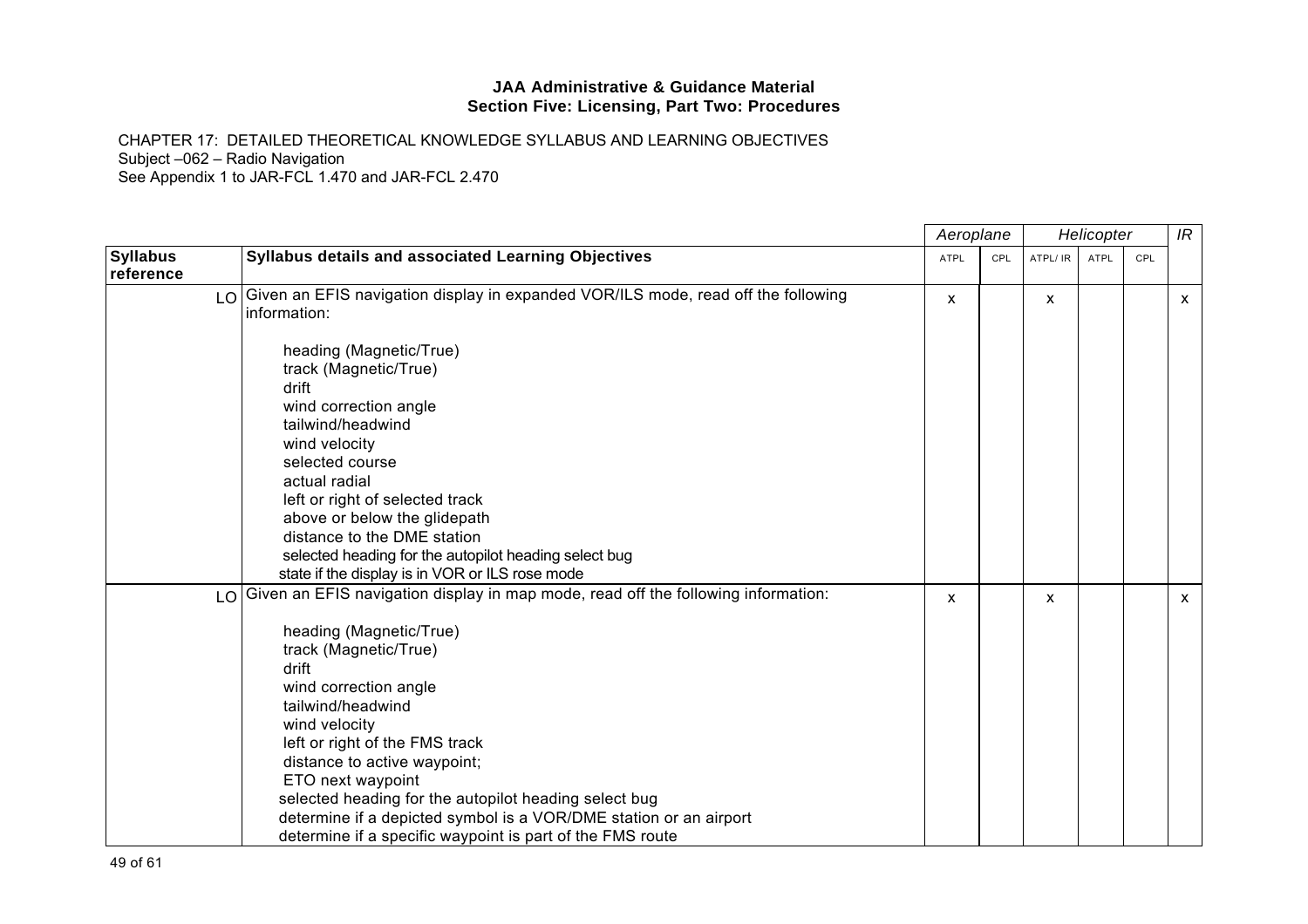|                              |                                                                                                                                                                                                                                                                     | Aeroplane    |              | Helicopter |      |     | IR           |
|------------------------------|---------------------------------------------------------------------------------------------------------------------------------------------------------------------------------------------------------------------------------------------------------------------|--------------|--------------|------------|------|-----|--------------|
| <b>Syllabus</b><br>reference | Syllabus details and associated Learning Objectives                                                                                                                                                                                                                 | ATPL         | CPL          | ATPL/ IR   | ATPL | CPL |              |
| LO                           | Given an EFIS navigation display in plan mode, read off the following information:                                                                                                                                                                                  | X            |              | x          |      |     | $\mathsf{x}$ |
|                              | heading (Magnetic/True)<br>track (Magnetic/True)<br>drift<br>wind correction angle<br>distance to active waypoint<br>ETO active waypoint<br>state selected heading for the autopilot heading select bug<br>measure and state true track of specific FMS route track |              |              |            |      |     |              |
| 062 06 00 00                 | <b>GLOBAL NAVIGATION SATELLITE SYSTEMS</b>                                                                                                                                                                                                                          |              |              |            |      |     |              |
| 062 06 01 00                 | <b>GPS/GLONASS/GALILEO</b>                                                                                                                                                                                                                                          |              |              |            |      |     |              |
| 062 06 01 01                 | Principles                                                                                                                                                                                                                                                          |              |              |            |      |     |              |
|                              | LO State that there are two main Global Navigation Satellite Systems (GNSS) currently in existence with<br>a third which is planned to be fully operational by 2008. They are:                                                                                      | $\mathbf{x}$ | $\mathsf{x}$ | X          | X    | X   | $\mathsf{x}$ |
|                              | USA NAVSTAR GPS (NAVigation System with Timing And Ranging Global Positioning System<br>Russian GLONASS (GLObal NAvigation Satelitte System)<br>European GALILEO                                                                                                    |              |              |            |      |     |              |
| $\overline{0}$               | State that all 3 systems (will) consist of a constellation of satellites which can be used by a suitably<br>equipped receiver to determine position                                                                                                                 | X            | X            | X          | X    | X   | $\mathsf{x}$ |
| 062 06 01 02                 | Operation                                                                                                                                                                                                                                                           |              |              |            |      |     |              |
|                              | <b>NAVSTAR GPS</b>                                                                                                                                                                                                                                                  |              |              |            |      |     |              |
| LO I                         | State that there are currently two modes of operation, SPS (Standard Positioning Service)<br>for civilian users, and PPS (Precise Positioning Service for authorised users                                                                                          | X            | X            | X          | X    | x   | $\mathsf{x}$ |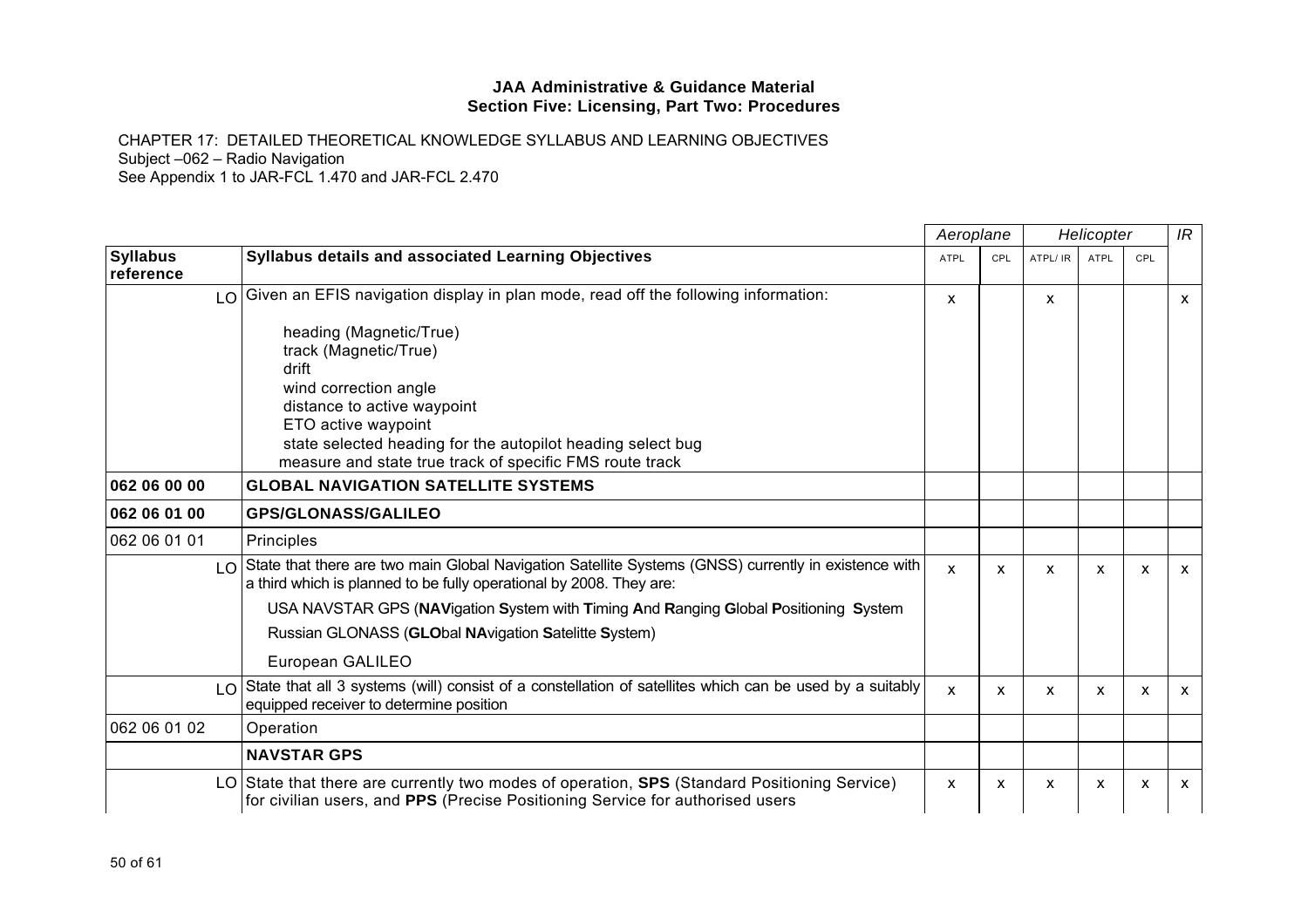|                               |                                                                                                                                                                        | Aeroplane                 |              | Helicopter   |              |                           | IR                        |
|-------------------------------|------------------------------------------------------------------------------------------------------------------------------------------------------------------------|---------------------------|--------------|--------------|--------------|---------------------------|---------------------------|
| <b>Syllabus</b><br>reference  | <b>Syllabus details and associated Learning Objectives</b>                                                                                                             | <b>ATPL</b>               | CPL          | ATPL/ IR     | <b>ATPL</b>  | CPL                       |                           |
|                               | LO SPS was originally designed to provide civil users with a less accurate positioning capability<br>than PPS through the use of Selective Availability (SA)           | $\boldsymbol{\mathsf{x}}$ | X            | $\mathsf{x}$ | X            | $\boldsymbol{\mathsf{x}}$ | $\mathsf{x}$              |
| $\overline{1}$ $\overline{0}$ | Name the three segments as:<br>Space segment<br>Control segment<br>User segment                                                                                        | X                         | x            | X            | X            | X                         | $\boldsymbol{\mathsf{x}}$ |
|                               | Space segment                                                                                                                                                          | X                         | X            | $\mathsf{x}$ | X            | X                         | $\boldsymbol{\mathsf{x}}$ |
|                               | LO State that the space segment consists of 24 operational satellites in the constellation                                                                             | X                         | X            | $\mathsf{x}$ | $\mathsf{x}$ | X                         | $\mathsf{x}$              |
|                               | LO State that Full Operational Coverage (FOC) is 24 operating satellites                                                                                               | X                         | X            | $\mathsf{x}$ | X            | X                         | $\boldsymbol{\mathsf{x}}$ |
|                               | LO State that the satellites are orbiting the earth in orbits inclined $55^\circ$ to the plane of the equator                                                          | X                         | X            | X            | X            | X                         | $\boldsymbol{\mathsf{x}}$ |
|                               | LO State that the satellites are in a nearly circular orbit of the earth at an altitude of 20 200 km<br>(10 900 N)                                                     | X                         | X            | $\mathsf{x}$ | X            | X                         | $\mathsf{x}$              |
|                               | LO State that the satellites are inertially fixed with the Earth rotating within them                                                                                  | X                         | X            | $\mathsf{x}$ | X            | X                         | $\mathsf{x}$              |
|                               | LO State that the satellites are distributed in 6 orbital planes with 4 satellites in each                                                                             | X                         | X            | $\mathsf{x}$ | $\mathsf{x}$ | $\boldsymbol{\mathsf{x}}$ | $\mathsf{x}$              |
|                               | LO State that a satellite completes an orbit in approximately 12 hours                                                                                                 | X                         | x            | X            | X            | х                         | X                         |
|                               | LO State that each satellite broadcasts ranging signals on two UHF frequencies. L1 1575.42<br>MHz and 1227.6 MHz                                                       | X                         | X            | $\mathsf{x}$ | X            | X                         | $\mathsf{x}$              |
|                               | LO State that SPS is a positioning and timing service provided on frequency L1                                                                                         | X                         | $\mathsf{x}$ | $\mathsf{x}$ | X            | X                         | $\mathsf{x}$              |
|                               | LO State that PPS uses both frequencies L1 and L2                                                                                                                      | X                         | x            | $\mathsf{x}$ | x            | X                         | X                         |
|                               | LO In 2005 the first replacement satellite was launched with a new military M code on the L1<br>frequency and a second signal for civilian use L2C on the L2 frequency | X                         | x            | $\mathsf{x}$ | X            | X                         | $\mathsf{x}$              |
|                               | LO State that the ranging signal contains a Coarse Acquisition) C/A code and a navigational<br>data message                                                            | X                         | X            | $\mathsf{x}$ | X            | X                         | $\boldsymbol{\mathsf{x}}$ |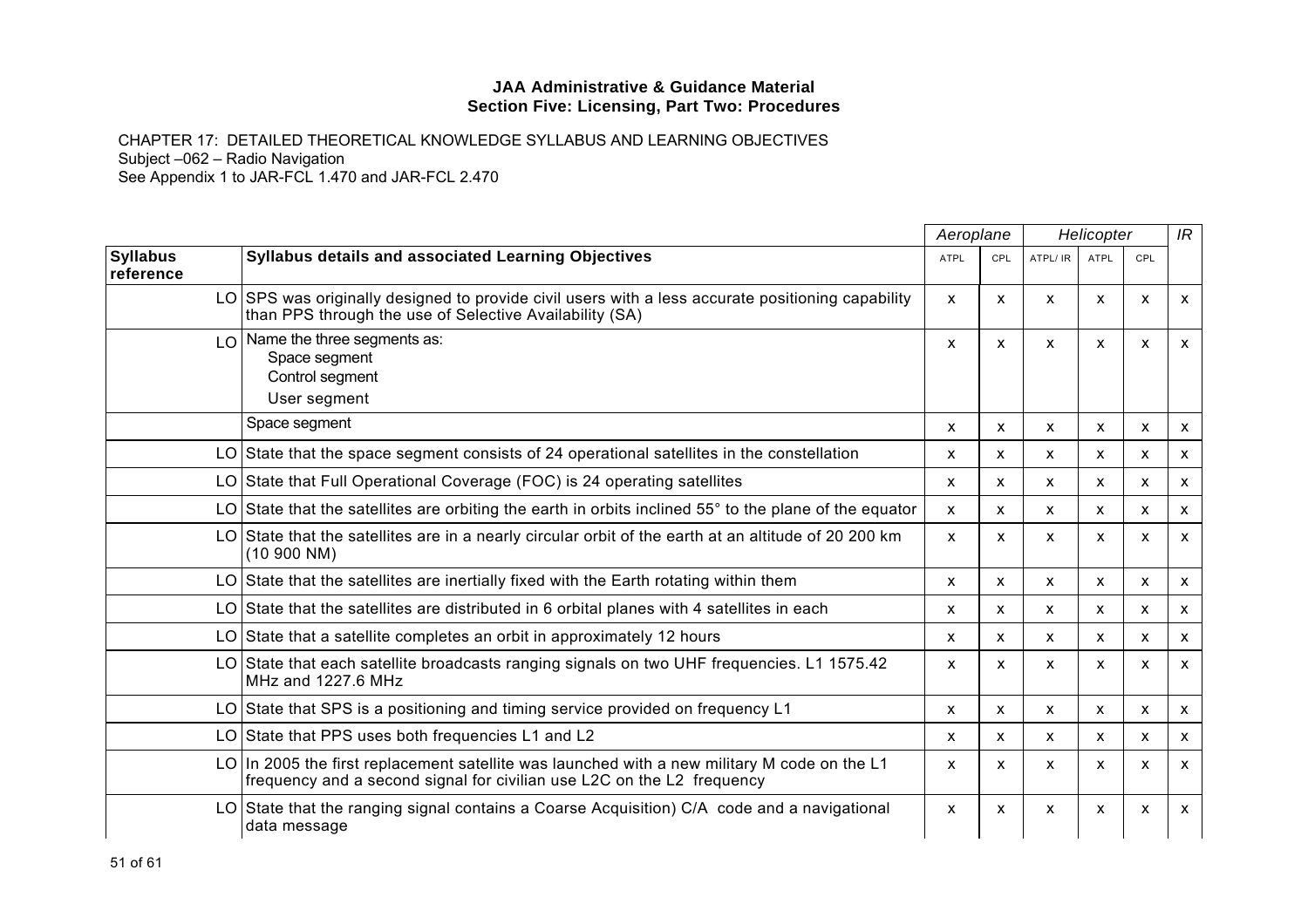|                              |                                                                                                                                                                                          | Aeroplane    |                           | Helicopter   |             |              | IR |
|------------------------------|------------------------------------------------------------------------------------------------------------------------------------------------------------------------------------------|--------------|---------------------------|--------------|-------------|--------------|----|
| <b>Syllabus</b><br>reference | <b>Syllabus details and associated Learning Objectives</b>                                                                                                                               | <b>ATPL</b>  | CPL                       | ATPL/ IR     | <b>ATPL</b> | CPL          |    |
|                              | $\log$ State that the navigation message contains:<br>almanac data<br>ephemeris<br>satellite clock correction parameters<br>UTC parameters<br>lonospheric model<br>Satellite health data | X            | X                         | $\mathsf{x}$ | X           | X            | X  |
|                              | LO State that it takes 12 $\%$ minutes for a GPS receiver to receive all the data frames in the<br>navigation message                                                                    | X            | X                         | X            | X           | X            | X  |
|                              | LO State that the almanac contains the orbital data about all the satellites in the GPS<br>constellation                                                                                 | X            | X                         | X            | X           | X            | X  |
|                              | LO State that the ephemeris contains data used to correct the orbital data of the satellites due to<br>small disturbances                                                                | $\mathsf{x}$ | X                         | X            | X           | X            | X  |
|                              | LO State that the clock correction parameters are data for correction of the satellite time                                                                                              | X            | X                         | X            | X           | X            | X  |
|                              | LO State that UTC parameters are factors determining the difference between GPS time and<br><b>UTC</b>                                                                                   | X            | $\boldsymbol{\mathsf{x}}$ | X            | X           | X            | X  |
|                              | LO State that the ionospheric model is currently used to calculate the time delay of the signal<br>travelling through the ionosphere.                                                    | X            | X                         | X            | X           | X            | X  |
|                              | LO State that the GPS health message is used to exclude unhealthy satellites from the position<br>solution. Satellite health is determined by the validity of the navigation data        | X            | X                         | X            | X           | X            | X  |
|                              | LO State that GPS uses the WGS 84 model                                                                                                                                                  | X            | X                         | X            | X           | X            | x  |
| LO.                          | State that two codes are transmitted on the L1 frequency, namely a C/A code and a P<br>(precision) code. The P code is not used for SPS                                                  | X            | $\mathsf{x}$              | X            | X           | $\mathsf{x}$ | X  |
|                              | LO State that the C/A code is a pseudo random noise (PRN) code sequence, repeating every<br>millisecond. Each C/A code is unique and provides the mechanism to identify each satellite   | X            | $\mathsf{x}$              | X            | X           | X            | X  |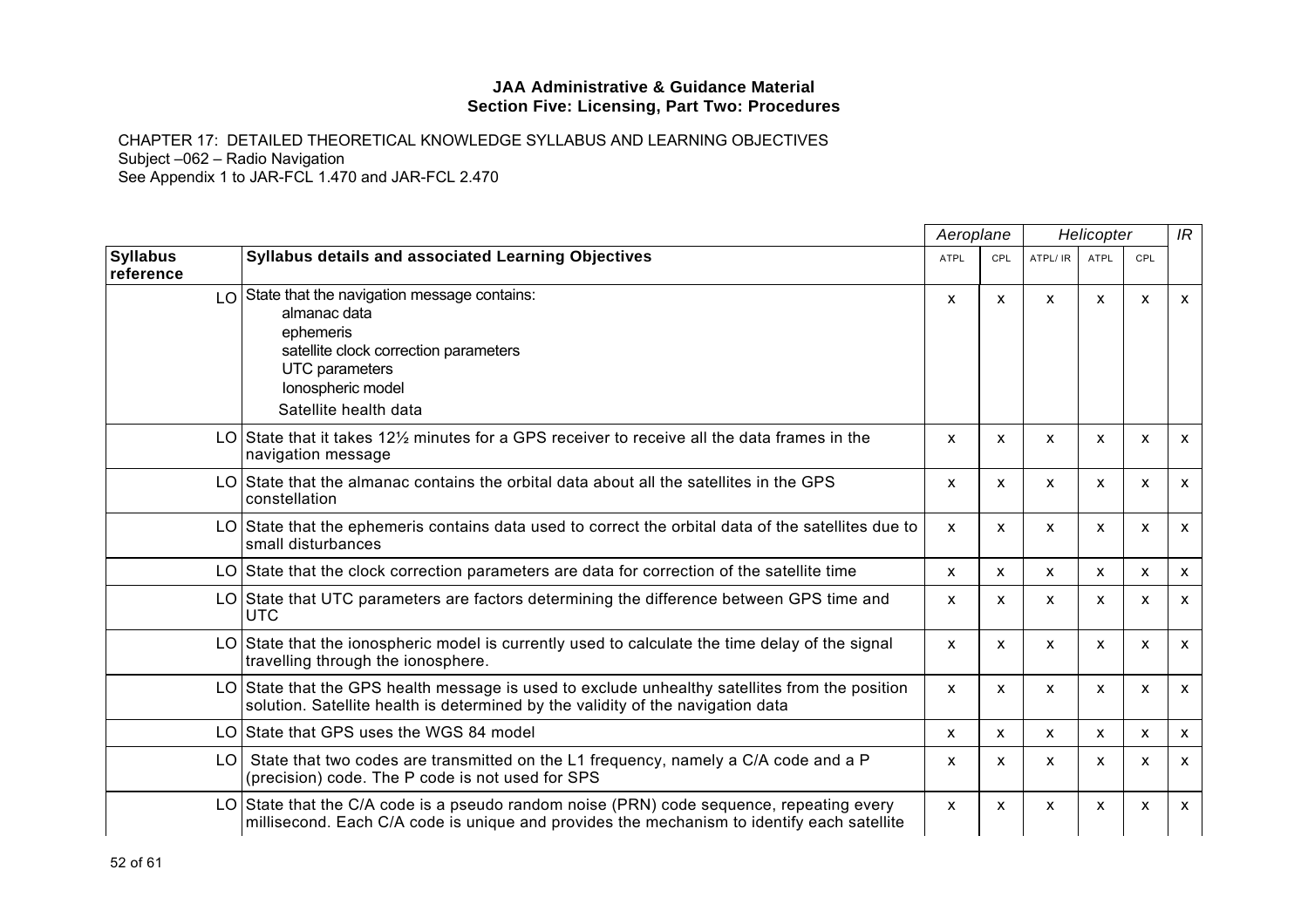|                              |                                                                                                                                                                                                                                               |             | Aeroplane    | Helicopter |                           |                           | IR           |
|------------------------------|-----------------------------------------------------------------------------------------------------------------------------------------------------------------------------------------------------------------------------------------------|-------------|--------------|------------|---------------------------|---------------------------|--------------|
| <b>Syllabus</b><br>reference | <b>Syllabus details and associated Learning Objectives</b>                                                                                                                                                                                    | <b>ATPL</b> | <b>CPL</b>   | ATPL/ IR   | <b>ATPL</b>               | <b>CPL</b>                |              |
|                              | LO Define the PRN code as The addition of the navigation message and C/A code                                                                                                                                                                 | X           | X            | X          | $\mathsf{x}$              | $\mathsf{x}$              | $\mathsf{x}$ |
|                              | LO State that satellites broadcast the PRN codes with reference to the GPS time                                                                                                                                                               | X           | X            | X          | X                         | X                         | $\mathsf{x}$ |
|                              | LO State that satellites are equipped with atomic clocks, which allow the system to keep very<br>accurate time reference                                                                                                                      | X           | X            | x          | x                         | X                         | X            |
|                              | <b>Control Segment</b>                                                                                                                                                                                                                        | X           | $\mathsf{x}$ | X          | $\boldsymbol{\mathsf{x}}$ | $\mathsf{x}$              | $\mathsf{x}$ |
|                              | LO State that the control segment comprises:<br>a master control station<br>ground antenna<br>monitoring stations                                                                                                                             | X           | X            | x          | $\mathsf{x}$              | X                         | $\mathsf{x}$ |
|                              | LO State that the master control station is responsible for all aspects of the constellation<br>command and control                                                                                                                           | X           | X            | X          | $\mathsf{x}$              | $\boldsymbol{\mathsf{x}}$ | $\mathsf{x}$ |
|                              | LO State that the main tasks of the control segment are:<br>managing SPS performance<br>navigation data upload<br>monitoring satellites                                                                                                       | X           | X            | X          | $\mathsf{x}$              | $\mathsf{x}$              | $\mathsf{x}$ |
|                              | LO Define Selective Availability (SA) as a protection technique formerly deployed to deny full<br>system accuracy to unauthorised users. SA was discontinued on May 1 <sup>st</sup> 2000. This was<br>achieved by dithering the atomic clocks | X           | X            | X          | $\boldsymbol{\mathsf{x}}$ | $\boldsymbol{\mathsf{x}}$ | $\mathsf{x}$ |
|                              | <b>User Segment</b>                                                                                                                                                                                                                           | X           | X            | X          | X                         | X                         | $\mathsf{x}$ |
|                              | LO State that GPS supplies three-dimensional position fixes and speed data, plus a precise time<br>reference                                                                                                                                  | X           | X            | X          | $\boldsymbol{\mathsf{x}}$ | X                         | X            |
|                              | LO State that the GPS receiver used in aviation is a multi-channel type                                                                                                                                                                       | X           | X            | X          | $\mathsf{x}$              | X                         | $\mathsf{x}$ |
|                              | LO State that a GPS receiver is able to determine the distance to a satellite, by determining the<br>difference between the time of transmission by satellite and the time of reception                                                       | X           | X            | X          | X                         | X                         | $\mathsf{x}$ |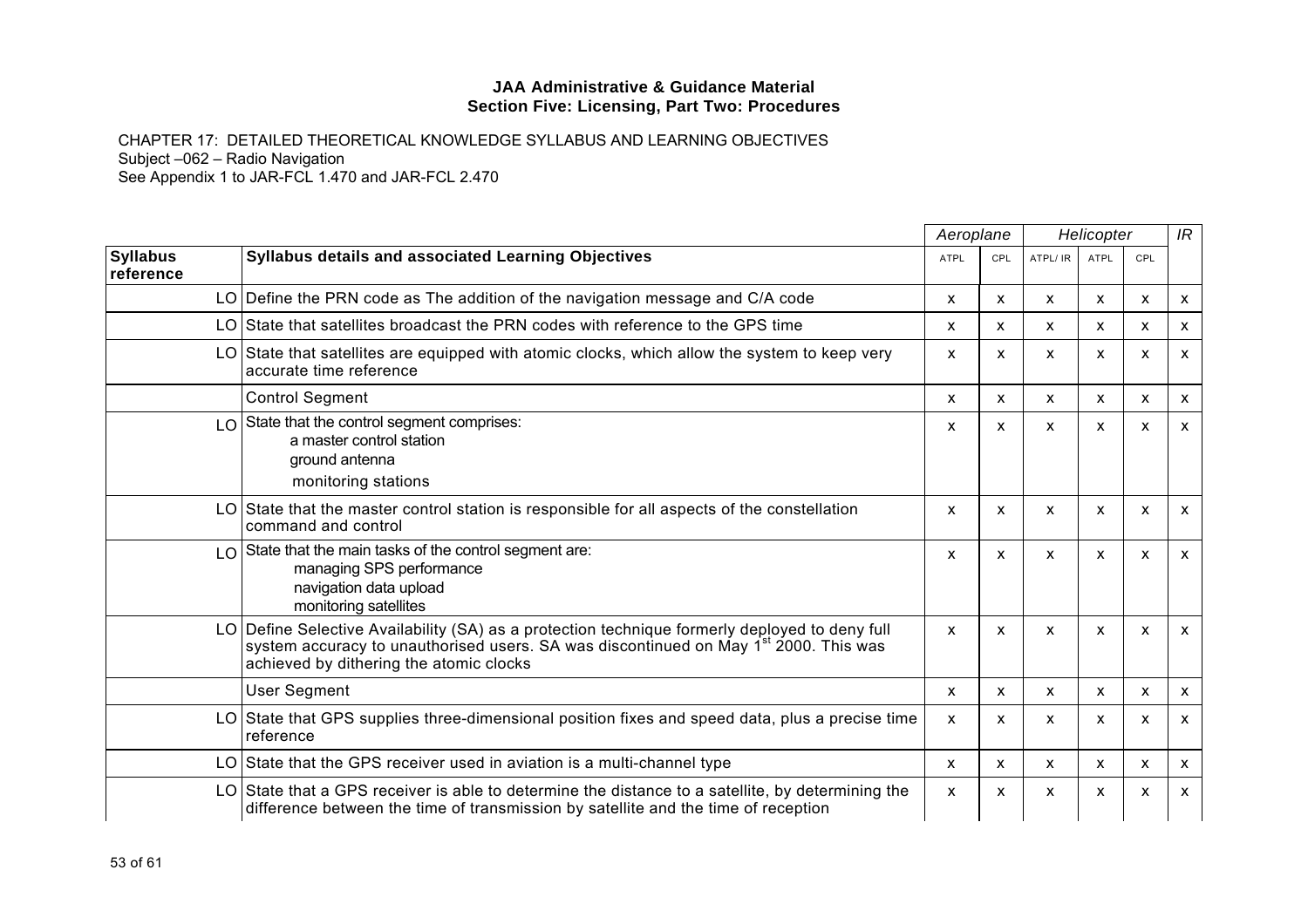|                              |                                                                                                                                                                                                  | Aeroplane    |              | Helicopter |                           |              | IR           |
|------------------------------|--------------------------------------------------------------------------------------------------------------------------------------------------------------------------------------------------|--------------|--------------|------------|---------------------------|--------------|--------------|
| <b>Syllabus</b><br>reference | Syllabus details and associated Learning Objectives                                                                                                                                              | <b>ATPL</b>  | <b>CPL</b>   | ATPL/ IR   | <b>ATPL</b>               | CPL          |              |
|                              | LO State that the distance to the satellites is called pseudo range due to the difference between<br>the GPS receiver and satellite time references                                              | X            | X            | X          | x                         | X            | X            |
|                              | LO State that each range defines a sphere with its centre at the satellite                                                                                                                       | X            | x            | X          | $\mathsf{x}$              | X            | X            |
|                              | LO State that three satellites are needed to determine a two-dimensional position                                                                                                                | X            | $\mathsf{x}$ | X          | $\mathsf{x}$              | X            | $\mathsf{x}$ |
|                              | $\log$ State that four spheres are needed to calculate a three dimensional position, hence four satellites are<br>required                                                                       | X            | $\mathsf{x}$ | X          | $\mathsf{x}$              | $\mathsf{x}$ | $\mathsf{x}$ |
|                              | LO State that the GPS receiver is able to synchronise to the correct time base when receiving<br>four satellites                                                                                 | X            | X            | X          | X                         | X            | X            |
|                              | LO State that the receiver is able to calculate aircraft groundspeed using the Doppler frequency<br><b>shift</b>                                                                                 | x            | X            | X          | X                         | X            | X            |
|                              | LO State that groundspeed is calculated computing relative speeds to the satellites                                                                                                              | X            | X            | X          | X                         | X            | $\mathsf{x}$ |
|                              | <b>NAVSTAR GPS Integrity</b>                                                                                                                                                                     | x            | X            | X          | $\mathsf{x}$              | x            | X            |
|                              | LO Define RAIM (Receiver Autonomous Integrity Monitoring). A technique whereby a receiver<br>processor determines the integrity of the navigation signals                                        | X            | X            | X          | $\boldsymbol{\mathsf{x}}$ | X            | $\mathsf{x}$ |
|                              | LO State that RAIM is achieved by consistency check among pseudo range measurements                                                                                                              | $\mathsf{x}$ | X            | X          | $\mathsf{x}$              | $\mathsf{x}$ | $\mathsf{x}$ |
|                              | LO State that basic RAIM requires 5 satellites. A $6th$ is for isolating a faulty satellite from the<br>navigation solution                                                                      | X            | X            | X          | $\mathsf{x}$              | X            | $\mathsf{x}$ |
|                              | LO State that when a GPS receiver uses barometric altitude as an augmentation to RAIM, the<br>number of satellites needed for the receiver to perform the RAIM function may be reduced by<br>one | $\mathsf{x}$ | X            | X          | $\boldsymbol{\mathsf{x}}$ | $\mathsf{x}$ | $\mathsf{x}$ |
|                              | <b>GLONASS</b>                                                                                                                                                                                   |              |              |            |                           |              |              |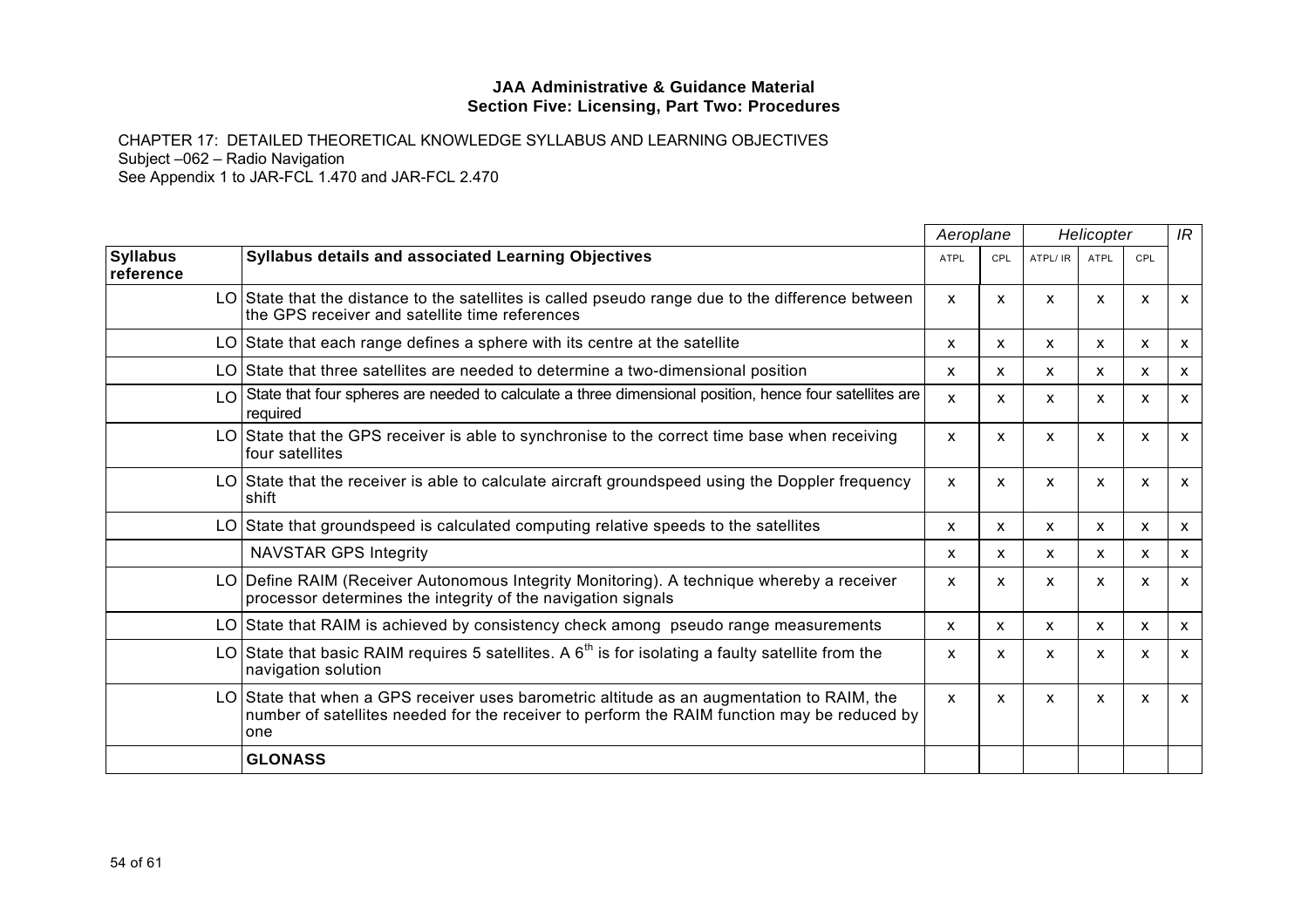|                              |                                                                                                                                                                                                                                                                                           | Aeroplane    |              |          | Helicopter   |              | IR           |
|------------------------------|-------------------------------------------------------------------------------------------------------------------------------------------------------------------------------------------------------------------------------------------------------------------------------------------|--------------|--------------|----------|--------------|--------------|--------------|
| <b>Syllabus</b><br>reference | Syllabus details and associated Learning Objectives                                                                                                                                                                                                                                       | <b>ATPL</b>  | <b>CPL</b>   | ATPL/ IR | ATPL         | CPL          |              |
|                              | $LO$ List the three components of GLONASS:<br>Space segment, which contains the constellation of satellites<br>Control segment, which contains the ground based facilities<br>User segment, which contains the user equipment                                                             | X            | X            | x        | x            | X            | $\mathsf{x}$ |
|                              | LO State the composition of the constellation in the Space segment:<br>24 satellites in three orbital planes with8 equally displaced by 45° of latitude<br>a near circular orbit at 19 100 km at an inclination of 64.8° to the equator<br>each orbit is completed in 11 hours 15 minutes | X            | $\mathsf{x}$ | X        | X            | $\mathsf{x}$ | $\mathsf{x}$ |
|                              | LO State that the control segment provides:<br>Monitoring of the constellation status<br>Correction to the orbital parameters<br>Navigation data uploading                                                                                                                                | x            | $\mathsf{x}$ | X        | X            | X            | $\mathsf{x}$ |
| LO                           | State that the user equipment consists of receivers and processors for the navigation signals<br>for the calculation of the coordinates, velocity and time                                                                                                                                | X            | X            | X        | $\mathsf{x}$ | X            | $\mathsf{x}$ |
|                              | LO State that the time reference is UTC Russian Time                                                                                                                                                                                                                                      | x            | X            | X        | X            | x            | $\mathsf{x}$ |
|                              | LO State that the datum used is PZ-90 Earth-centred Earth-Fixed                                                                                                                                                                                                                           | x            | X            | X        | x            | X            | $\mathsf{x}$ |
|                              | LO State that each satellite transmits navigation signals on two frequencies of L-band, L1 1.6<br>GHz and L2 1.2 GHz                                                                                                                                                                      | X            | $\mathsf{x}$ | X        | $\mathsf{x}$ | X            | $\mathsf{x}$ |
| $\overline{0}$               | State that L1 is a standard accuracy signal designed for civil users world wide and L2 is a<br>high accuracy signal modulated by a special code for authorised user only                                                                                                                  | x            | X            | X        | x            | X            | $\mathsf{x}$ |
| LO                           | State that the navigation message has a duration of 2 seconds and contains "immediate" data<br>which relates to the actual satellite transmitting the given navigation signal and "non<br>immediate" data which relates to all other satellites within the constellation                  | $\mathsf{x}$ | X            | X        | X            | x            | $\mathsf{x}$ |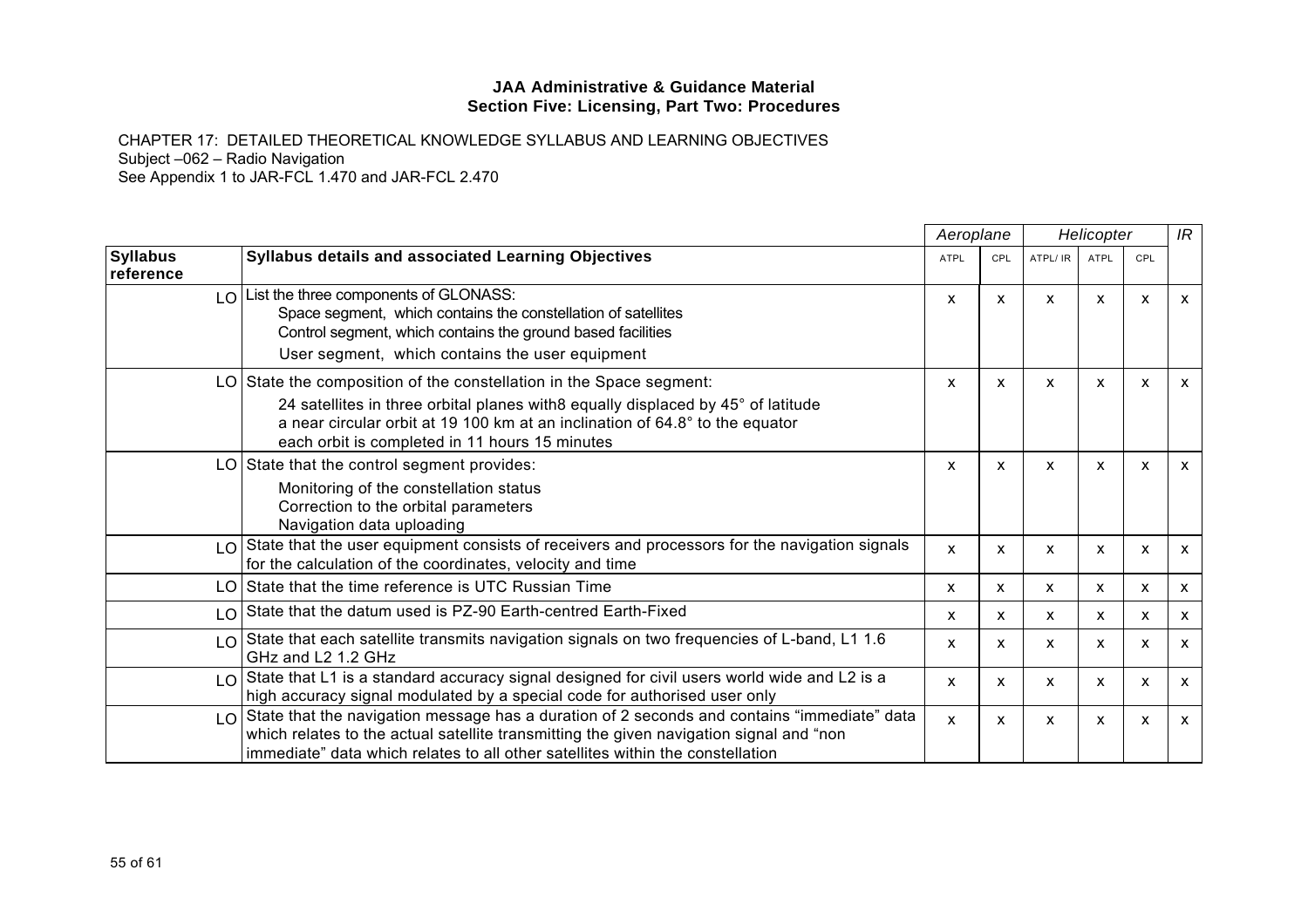|                              |                                                                                                                                                                                                                                     |             | Aeroplane    |          | Helicopter  |     | IR                        |
|------------------------------|-------------------------------------------------------------------------------------------------------------------------------------------------------------------------------------------------------------------------------------|-------------|--------------|----------|-------------|-----|---------------------------|
| <b>Syllabus</b><br>reference | <b>Syllabus details and associated Learning Objectives</b>                                                                                                                                                                          | <b>ATPL</b> | CPL          | ATPL/ IR | <b>ATPL</b> | CPL |                           |
|                              | LO State that "immediate data consists of:                                                                                                                                                                                          | X           | x            | x        | x           | X   | X                         |
|                              | Enumeration of the satellite time marks                                                                                                                                                                                             |             |              |          |             |     |                           |
|                              | Difference between onboard time scale of the satellite and GLONASS time                                                                                                                                                             |             |              |          |             |     |                           |
|                              | Relative differences between carrier frequency of the satellite and its nominal value<br>Ephemeris parameters                                                                                                                       |             |              |          |             |     |                           |
|                              | $\lfloor 0 \rfloor$ State that "non immediate" data consists of:                                                                                                                                                                    | X           | $\mathsf{x}$ | X        | X           | X   | $\mathsf{x}$              |
|                              | Data on the status of all satellites within the space segment                                                                                                                                                                       |             |              |          |             |     |                           |
|                              | Coarse corrections to onboard time scales of each satellite relative to GLONASS time                                                                                                                                                |             |              |          |             |     |                           |
|                              | Orbital parameters of all satellites within the space segment                                                                                                                                                                       |             |              |          |             |     |                           |
|                              | Correction to GLONASS time relative to UTC Russian Time (must remain within 1                                                                                                                                                       |             |              |          |             |     |                           |
|                              | microsecond)                                                                                                                                                                                                                        |             |              |          |             |     |                           |
| $\overline{0}$               | State that Integrity monitoring includes checking the quality of the characteristics of the<br>navigation signal and the data within the navigation message                                                                         | X           | x            | x        | x           | x   | X                         |
|                              | $\lfloor 0 \rfloor$ State that Integrity Monitoring is implemented in 2 ways:                                                                                                                                                       | X           | X            | X        | X           | X   | $\mathsf{x}$              |
|                              | Continuous automatic operability monitoring of principal systems in each satellite. If a<br>malfunction occurs an "unhealthy" flag appears within the "immediate data of the<br>navigation Message                                  |             |              |          |             |     |                           |
|                              | Special tracking stations within the ground-based control segment are used to monitor<br>the space segment performance. If a malfunction occurs an "unhealthy" flag appears<br>within the "immediate data of the navigation Message |             |              |          |             |     |                           |
|                              | $LO$ State that agreements have been made between the appropriate agencies for the<br>interoperability by any one approved user of NAVSTAR and GLONASS systems                                                                      | X           | X            | X        | X           | X   | $\boldsymbol{\mathsf{x}}$ |
|                              | <b>GALILEO</b>                                                                                                                                                                                                                      |             |              |          |             |     |                           |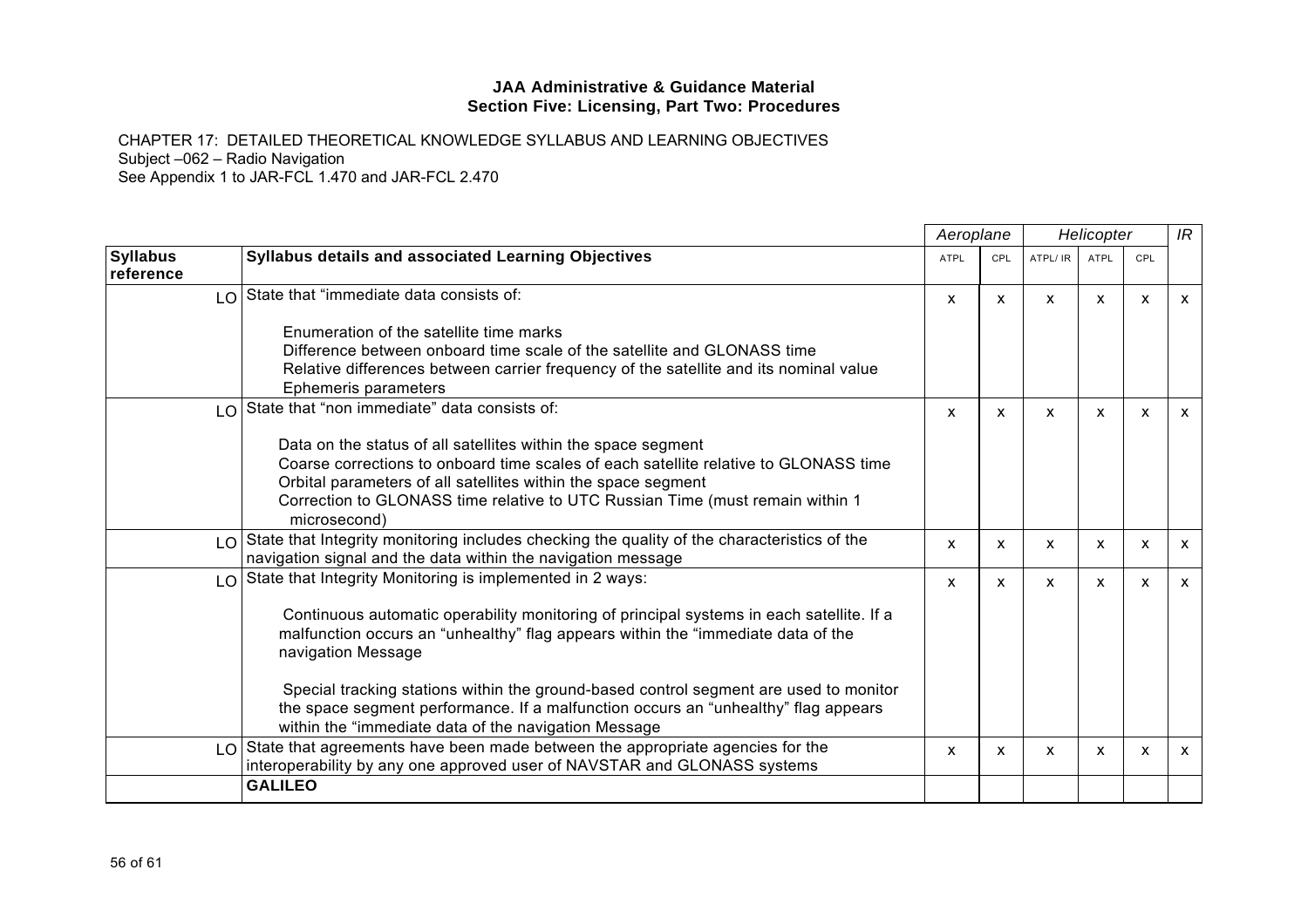|                               |                                                                                                                                                                                                                                                                    | Aeroplane   |              | Helicopter |              |              | IR           |
|-------------------------------|--------------------------------------------------------------------------------------------------------------------------------------------------------------------------------------------------------------------------------------------------------------------|-------------|--------------|------------|--------------|--------------|--------------|
| <b>Syllabus</b><br>reference  | Syllabus details and associated Learning Objectives                                                                                                                                                                                                                | <b>ATPL</b> | <b>CPL</b>   | ATPL/ IR   | <b>ATPL</b>  | CPL          |              |
|                               | $\lfloor 0 \rfloor$ State that the core of the Galileo constellation will consist of 30 satellites with nine plus a<br>spare replacement in each of three planes in near circular orbit at an altitude of 23 222 km<br>inclined at 56° to the plane of the equator | X           | X            | X          | X            | X            | $\mathsf{x}$ |
|                               | LO State that the signals will be transmitted in two bands 1164-1215 MHz and 1559-1591 MHz<br>(1559-1591 MHz will be shared with GPS on a non-interference basis)                                                                                                  | X           | X            | X          | $\mathsf{x}$ | X            | $\mathsf{x}$ |
|                               | LO State that each orbit will take 14 hours                                                                                                                                                                                                                        | x           | X            | X          | X.           | X            | X            |
|                               | $\lfloor 0 \rfloor$ State that each satellite has three sections, Timing, Signal generation and Transmit                                                                                                                                                           | x           | $\mathsf{x}$ | X          | X.           | X            | $\mathsf{x}$ |
|                               | LO State that in the Timing section two clocks have been developed, a Rubidium Frequency<br>Standard clock and a more precise Passive Hydrogen Maser clock                                                                                                         | X           | X            | X          | x            | X            | $\mathsf{x}$ |
|                               | LO State the Signal generation contains the navigation signals                                                                                                                                                                                                     | X           | $\mathsf{x}$ | X          | X.           | X            | $\mathsf{x}$ |
| LO                            | State that the navigation signals consist of a ranging code identifier and the navigation<br>message                                                                                                                                                               | X           | X            | X          | $\mathsf{x}$ | X            | $\mathsf{x}$ |
|                               | $LO$ State that the navigation message basically contains information concerning the satellite orbit<br>(ephemeris) and the clock references                                                                                                                       | x           | X            | X          | X.           | X            | $\mathsf{x}$ |
|                               | $LO$ State that the navigation message is "up-converted" on four navigation signal carriers and the<br>outputs are combined in a multiplexer before transmission in the Transmit section                                                                           | X           | $\mathsf{x}$ | X          | $\mathsf{x}$ | $\mathsf{x}$ | $\mathsf{x}$ |
|                               | $LO$ State that the Navigation Antenna has been designed to minimise interference between<br>satellites by having equal power level propagation paths independent of elevation angle                                                                               | X           | $\mathsf{x}$ | X          | $\mathsf{x}$ | X            | $\mathsf{x}$ |
|                               | LO State that the system is monitored in a similar way to both GPS NAVSTAR and GLONASS but<br>also by a new method based on spread-spectrum signals                                                                                                                | X           | X.           | X          | x            | X            | $\mathsf{x}$ |
|                               | $\lfloor 0 \rfloor$ State that the tracking, telemetry and command operations are controlled by sophisticated<br>data encryption and authentication procedures                                                                                                     | X           | X            | X          | $\mathsf{x}$ | X            | $\mathsf{x}$ |
| $\overline{1}$ $\overline{0}$ | GPS, EGNOS and GALILEO are compatible, will not interfere with each other, and the<br>performance of the receiver will be enhanced by interoperability of the systems                                                                                              | X           | X.           | X          | X.           | X            | $\mathsf{x}$ |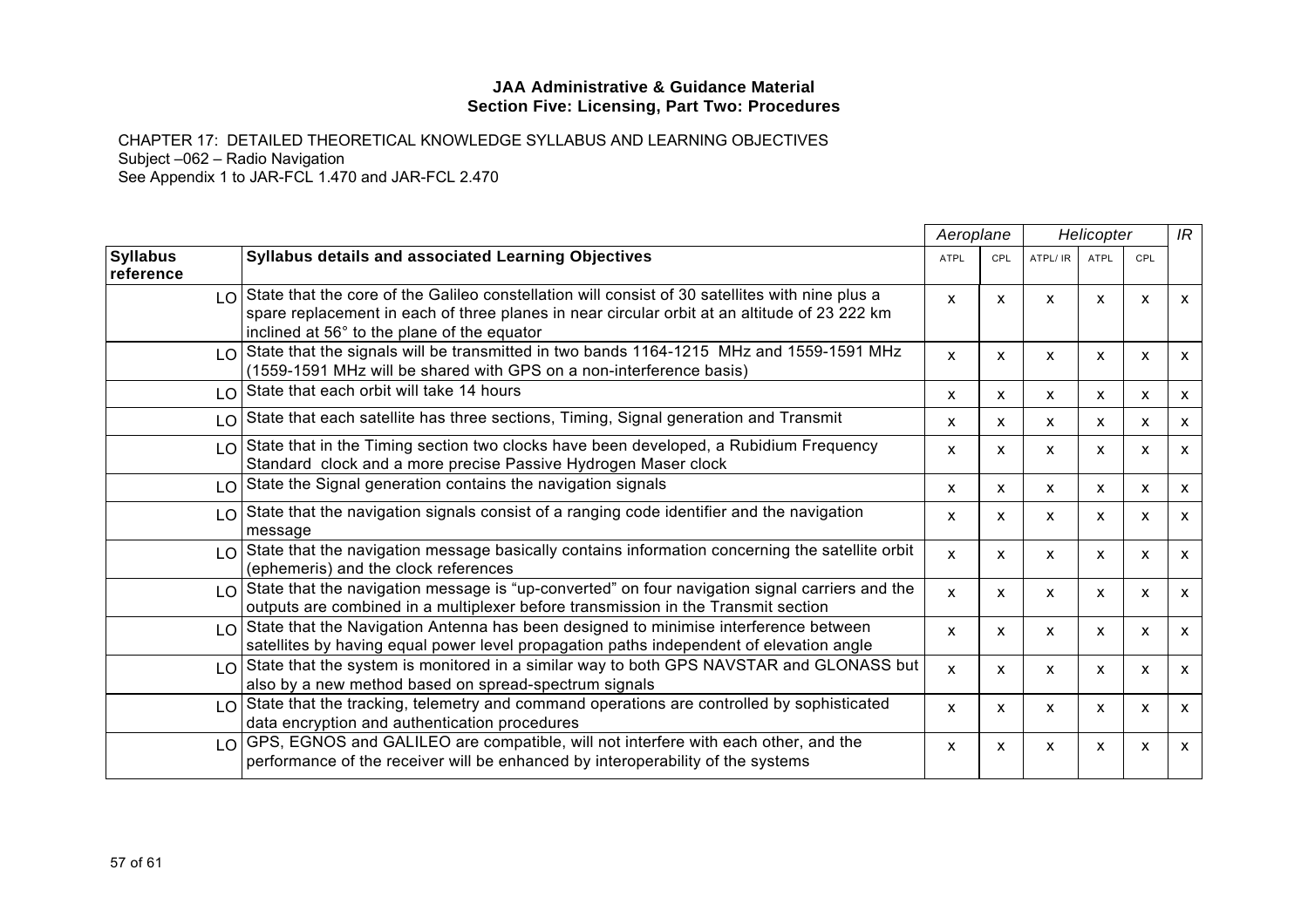|                              |                                                                                                                                                                                         | Aeroplane   |              | Helicopter   |      | IR                        |                           |
|------------------------------|-----------------------------------------------------------------------------------------------------------------------------------------------------------------------------------------|-------------|--------------|--------------|------|---------------------------|---------------------------|
| <b>Syllabus</b><br>reference | <b>Syllabus details and associated Learning Objectives</b>                                                                                                                              | <b>ATPL</b> | CPL          | ATPL/ IR     | ATPL | CPL                       |                           |
|                              | <b>GALILEO future developments:</b>                                                                                                                                                     |             |              |              |      |                           |                           |
|                              | The first experimental satellite was launched in late 2005 with in orbit validation of the system before<br>2007. Initial service provision is not expected before 2008                 |             |              |              |      |                           |                           |
|                              | Further Learning Objectives will be written as details are released                                                                                                                     |             |              |              |      |                           |                           |
| 062 06 01 03                 | Errors and Factors affecting accuracy                                                                                                                                                   | x           | X            | X            | X    | X                         | X                         |
|                              | LO List the most significant factors affecting accuracy:<br>lonospheric propagation delay<br>Dilution of position<br>Satellite clock error<br>Satellite orbital variations<br>Multipath | X           | X            | $\mathsf{x}$ | X    | $\boldsymbol{\mathsf{x}}$ | $\mathsf{x}$              |
| LO                           | State that ionospheric propagation delay (IPD) can almost be eliminated, by using two<br>frequencies                                                                                    | X           | X            | X            | X    | X                         | $\boldsymbol{\mathsf{x}}$ |
|                              | LO State that in SPS receivers, IPD is currently corrected by using the ionospheric model from<br>the navigation message but the error is only reduced by 50%                           | X           | X            | $\mathsf{x}$ | X    | X                         | $\mathsf{x}$              |
| LO.                          | State that ionospheric delay is the most significant error                                                                                                                              | X           | $\mathsf{x}$ | $\mathsf{x}$ | X    | X                         | $\mathsf{x}$              |
|                              | LO State that dilution of position arises from the geometry and number of satellites in view. It is<br>called Position Dilution of precision (PDOP)                                     | X           | X            | X            | x    | x                         | $\boldsymbol{\mathsf{x}}$ |
| LO                           | State that errors in the satellite orbits are due to:<br>Solar wind<br>Gravitation of the sun, moon and planets                                                                         | X           | $\mathsf{x}$ | $\mathsf{x}$ | X    | $\boldsymbol{\mathsf{x}}$ | $\mathsf{x}$              |
|                              | LO State that Multipath is when the signal arrives at the receiver via more than one path (the<br>signal being reflected from surfaces near the receiver).                              | X           | X            | X            | X    | X                         | $\mathsf{x}$              |
| 062 06 02 00                 | Ground, Satellite and Airborne based augmentation systems                                                                                                                               |             |              |              |      |                           |                           |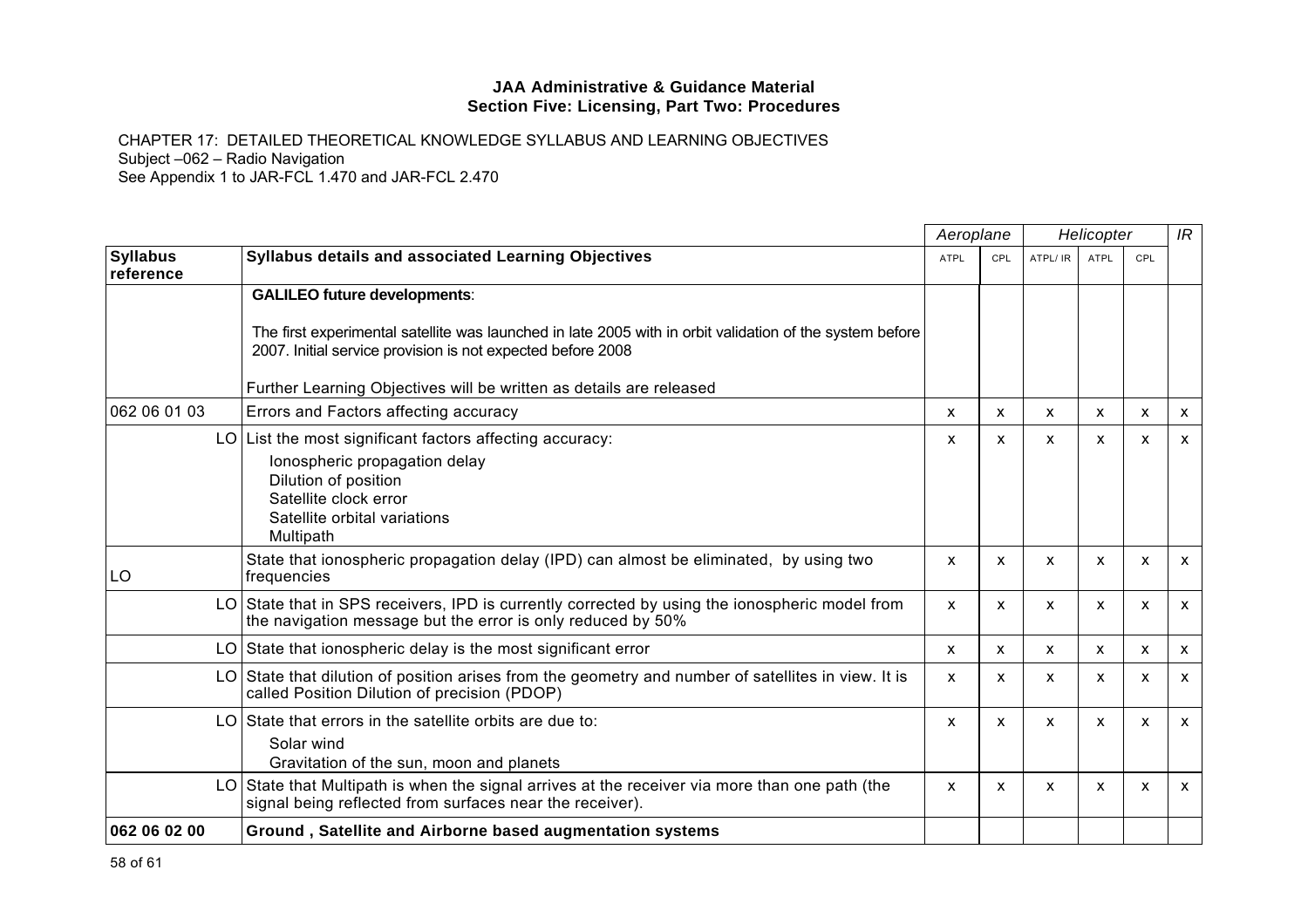|                              |                                                                                                                                                                                                                                                                                                                                                                                                               | Aeroplane    |              | Helicopter   |                           |                           | IR           |
|------------------------------|---------------------------------------------------------------------------------------------------------------------------------------------------------------------------------------------------------------------------------------------------------------------------------------------------------------------------------------------------------------------------------------------------------------|--------------|--------------|--------------|---------------------------|---------------------------|--------------|
| <b>Syllabus</b><br>reference | Syllabus details and associated Learning Objectives                                                                                                                                                                                                                                                                                                                                                           | <b>ATPL</b>  | CPL          | ATPL/ IR     | <b>ATPL</b>               | CPL                       |              |
|                              | <b>Ground based augmentation systems</b>                                                                                                                                                                                                                                                                                                                                                                      |              |              |              |                           |                           |              |
| LO.                          | Explain the principle of a GBAS : to mesure on ground the signal errors transmitted by<br>GNSS satellites and relay the mesured errors to the user for correction                                                                                                                                                                                                                                             | X            | $\mathsf{x}$ | X            | $\mathsf{x}$              | X                         | $\mathsf{x}$ |
| LO.                          | State that the ICAO GBAS standard is based on this technique through the use of a data link in the<br>VHF band of ILS-VOR systems (108 - 118 MHz)                                                                                                                                                                                                                                                             | $\mathbf{x}$ | X            | X            | $\mathsf{x}$              | X                         | X            |
| LO                           | State that for a GBAS station the coverage is about 30 km                                                                                                                                                                                                                                                                                                                                                     | X            | $\mathsf{x}$ | X            | X                         | X                         | X            |
| LO                           | Explain that ICAO standards provide the possibility to interconnect GBAS stations to form a network<br>broadcasting large-scale differential corrections. Such a system is identified as GRAS, (Ground<br>Regional Augmentation System)                                                                                                                                                                       | $\mathsf{x}$ | $\mathsf{x}$ | X            | $\boldsymbol{\mathsf{x}}$ | X                         | X            |
| LO                           | Explain that GBAS ground subsystems provide two services: the precision approach service<br>and the GBAS positioning service<br>The precision approach service provides deviation guidancefor Final Approach Segments,<br>while the GBAS positioning service provides horizontal position information to support RNAV<br>operations in terminal areas.                                                        | $\mathbf{x}$ | $\mathsf{x}$ | X            | $\mathsf{x}$              | $\boldsymbol{\mathsf{x}}$ | $\mathsf{x}$ |
| LO.                          | Explain that one ground station can support all the aircraft subsystems within its coverage providing<br>the aircraft with approach data, corrections and integrity information for GNSS satellites in view via a<br>VHF data broadcast (VDB).                                                                                                                                                                | $\mathbf{x}$ | $\mathsf{x}$ | X            | X                         | $\boldsymbol{\mathsf{x}}$ | $\mathsf{x}$ |
| LO.                          | State that the minimum GBAS plan coverage is 15 NM from the landing threshold point within 35°<br>apart the final approach path and 10° apart between 15 and 20 NM                                                                                                                                                                                                                                            | $\mathsf{x}$ | X            | X            | $\boldsymbol{\mathsf{x}}$ | $\boldsymbol{\mathsf{x}}$ | X            |
| LO                           | State that GBAS based on GPS is sometimes called LAAS : Local Area Augmentation System                                                                                                                                                                                                                                                                                                                        | X            | $\mathsf{x}$ | x            | X                         | $\mathsf{x}$              | X            |
| LO                           | Describe the characteristics of Local Area Augmentation System (LAAS) with respect to:<br>differential corrections applied to a satellite signal by a ground-based reference station<br>regional service providers to compute the integrity of the satellite signals over their region<br>extra accuracy for extended coverage around airports, railways, seaports and urban areas as<br>required by the user | X            | $\mathsf{x}$ | $\mathsf{x}$ | $\mathsf{x}$              | $\boldsymbol{\mathsf{x}}$ | X            |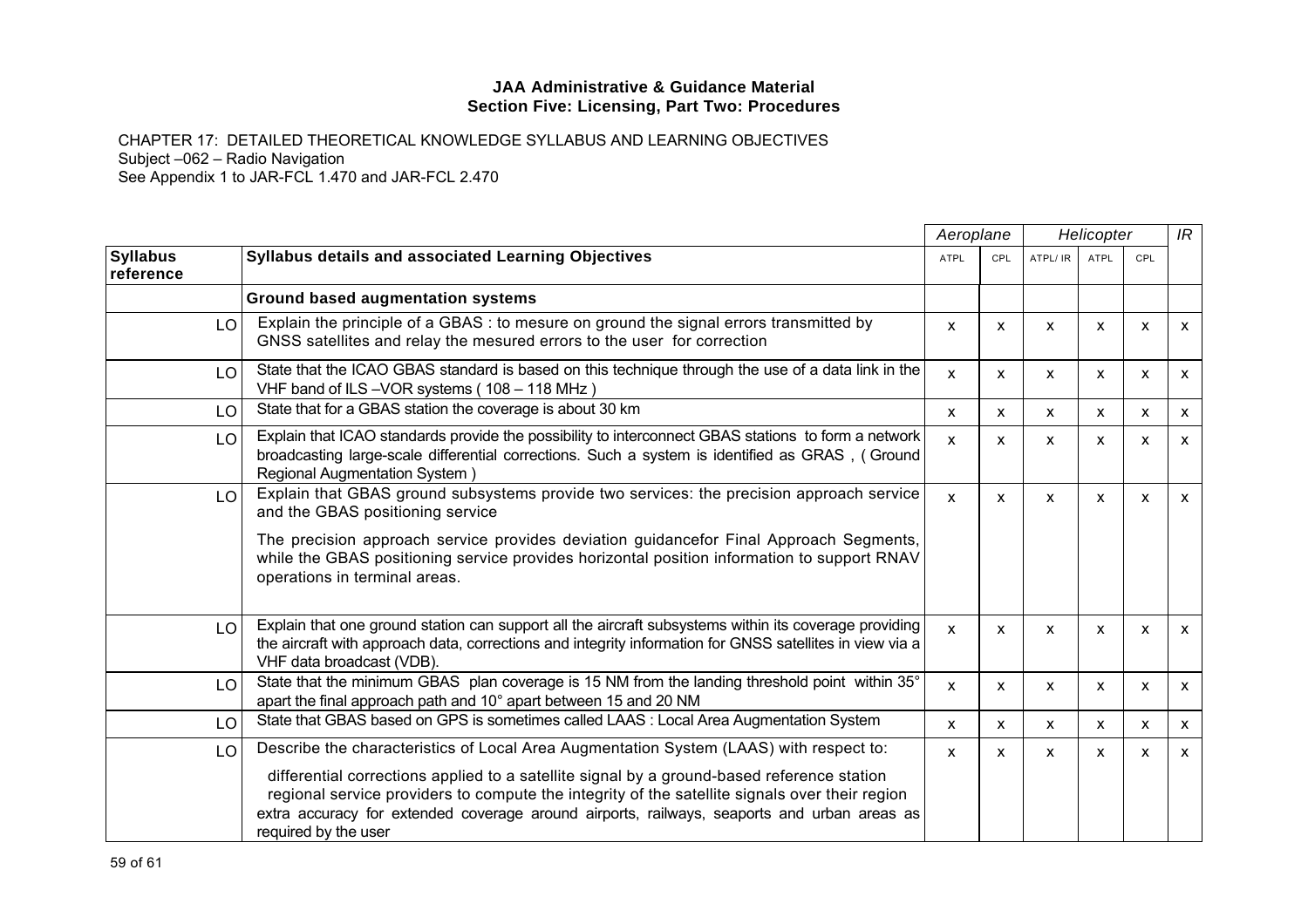|                              |                                                                                                                                                                                                                                                                                                              |              | Aeroplane    |          | Helicopter                |                           | IR           |
|------------------------------|--------------------------------------------------------------------------------------------------------------------------------------------------------------------------------------------------------------------------------------------------------------------------------------------------------------|--------------|--------------|----------|---------------------------|---------------------------|--------------|
| <b>Syllabus</b><br>reference | <b>Syllabus details and associated Learning Objectives</b>                                                                                                                                                                                                                                                   | <b>ATPL</b>  | <b>CPL</b>   | ATPL/ IR | ATPL                      | CPL                       |              |
|                              | <b>Satellite Based Augmentation Systems (SBAS)</b>                                                                                                                                                                                                                                                           |              |              |          |                           |                           |              |
|                              | LO Explain the principle of a SBAS : to measure on the ground the signal errors transmitted by GNSS<br>satellites and transmit differential corrections and integrity messages for navigation satellites                                                                                                     | $\mathsf{x}$ | X            | x        | x                         | X                         | $\mathsf{x}$ |
|                              | LO State that the frequency band of the data link is identical to that of the GPS signals.                                                                                                                                                                                                                   | X            | X            | X.       | X                         | X                         | $\mathsf{x}$ |
| LO                           | Explain that the use of geostationnary satellites enables messages to be broadcast over<br>very wide areas                                                                                                                                                                                                   | $\mathsf{x}$ | X            | X        | X                         | $\boldsymbol{\mathsf{x}}$ | $\mathsf{x}$ |
| LO                           | Explain that pseudo-range mesurements to these geostationnary satellites can also be<br>made, as if they were GPS satellites                                                                                                                                                                                 | $\mathsf{x}$ | $\mathsf{x}$ | X        | X                         | $\mathsf{x}$              | $\mathsf{x}$ |
| LO.                          | Stat that SBAS consists of 3 elements:                                                                                                                                                                                                                                                                       | X            | X            | X        | X                         | $\boldsymbol{\mathsf{x}}$ | $\mathsf{x}$ |
|                              | the ground infrastructure (monitoring and processing stations),                                                                                                                                                                                                                                              |              |              |          |                           |                           |              |
|                              | the SBAS satellites                                                                                                                                                                                                                                                                                          |              |              |          |                           |                           |              |
|                              | the SBAS airborne receivers                                                                                                                                                                                                                                                                                  |              |              |          |                           |                           |              |
| LO.                          | Explain that SBAS station network measures the pseudo-range between the ranging source and an<br>SBAS receiver at the known locations and provides separate corrections for ranging source<br>ephemeris errors, clock errors and ionospheric errors. The user applies corrections for<br>tropospheric delay. | $\mathsf{x}$ | $\mathsf{x}$ | X        | $\mathsf{x}$              | $\boldsymbol{\mathsf{x}}$ | $\mathsf{x}$ |
| LO                           | Explain that SBAS can provide Approach and landing operations with Vertical guidance (APV) and<br>precision approach service.                                                                                                                                                                                | X            | $\mathsf{x}$ | X        | $\mathsf{x}$              | $\boldsymbol{\mathsf{x}}$ | $\mathsf{x}$ |
| LO                           | Explain the difference between Coverage area and Service area                                                                                                                                                                                                                                                | $\mathsf{x}$ | $\mathsf{x}$ | X        | $\boldsymbol{\mathsf{x}}$ | $\boldsymbol{\mathsf{x}}$ | X            |
|                              | LO State that Satellite Based Augmentation Systems include:<br>EGNOS in Western Europe and the Mediterranean<br><b>WAAS in USA</b><br>MSAS in Japan<br><b>GAGAN</b> in India                                                                                                                                 | x            | x            | X        | X                         | X                         | $\mathsf{x}$ |